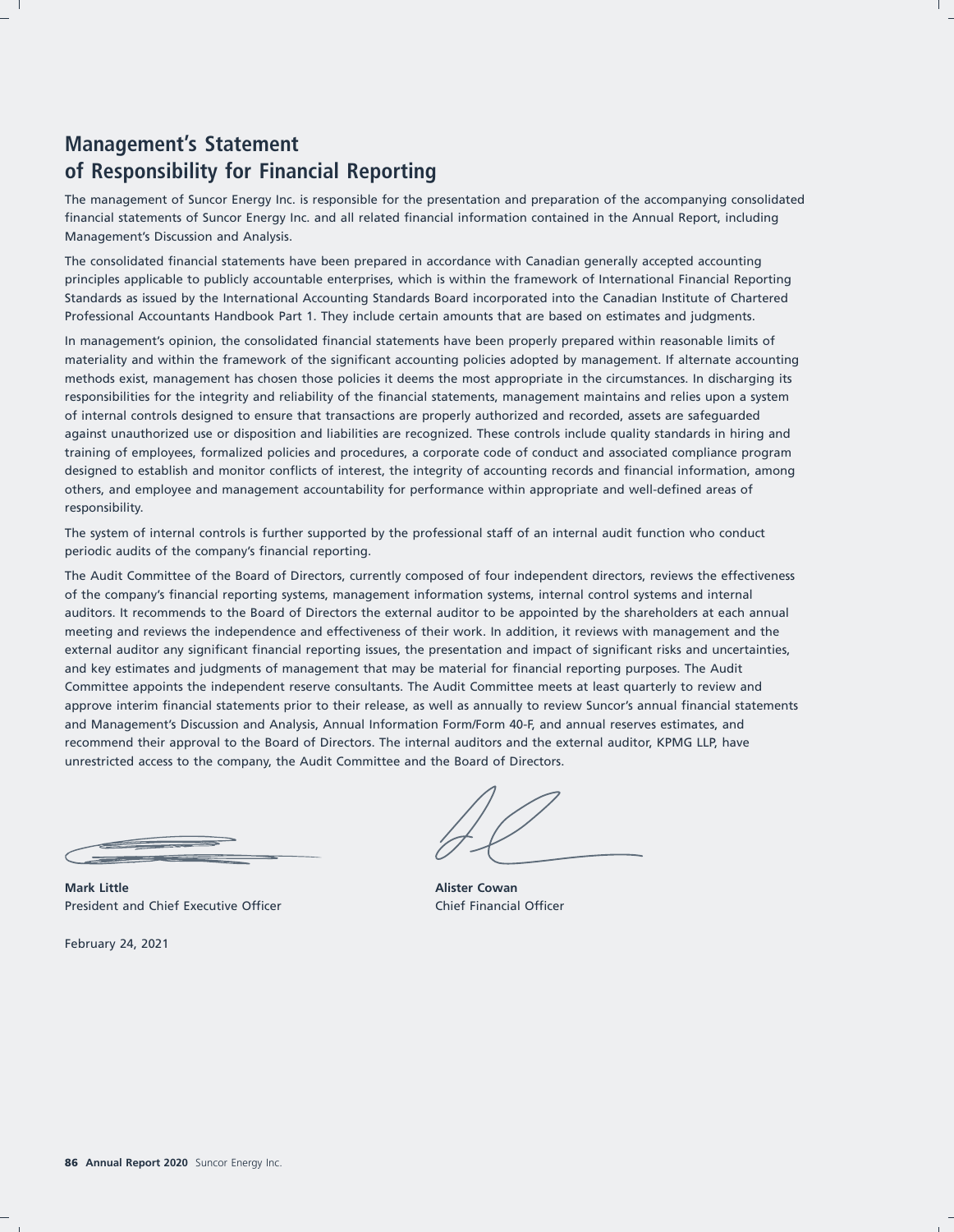The following report is provided by management in respect of the company's internal control over financial reporting (as defined in Rule 13a-15(f) and 15d-15(f) under the U.S. Securities Exchange Act of 1934):

# **Management's Report on Internal Control Over Financial Reporting**

- 1. Management is responsible for establishing and maintaining adequate internal control over the company's financial reporting.
- 2. Management has used the Committee of Sponsoring Organizations of the Treadway Commission (COSO) framework (2013) in Internal Control – Integrated Framework to evaluate the effectiveness of the company's internal control over financial reporting.
- 3. Management has assessed the effectiveness of the company's internal control over financial reporting as at December 31, 2020, and has concluded that such internal control over financial reporting was effective as of that date. In addition, based on this assessment, management determined that there were no material weaknesses in internal control over financial reporting as at December 31, 2020. Because of inherent limitations, systems of internal control over financial reporting may not prevent or detect misstatements and even those systems determined to be effective can provide only reasonable assurance with respect to financial statement preparation and presentation.
- 4. The effectiveness of the company's internal control over financial reporting as at December 31, 2020 has been audited by KPMG LLP, independent auditor, as stated in their report which appears herein.

**Mark Little Alister Cowan** President and Chief Executive Officer Chief Financial Officer

February 24, 2021

17FEB202109082263 17FEB202109081179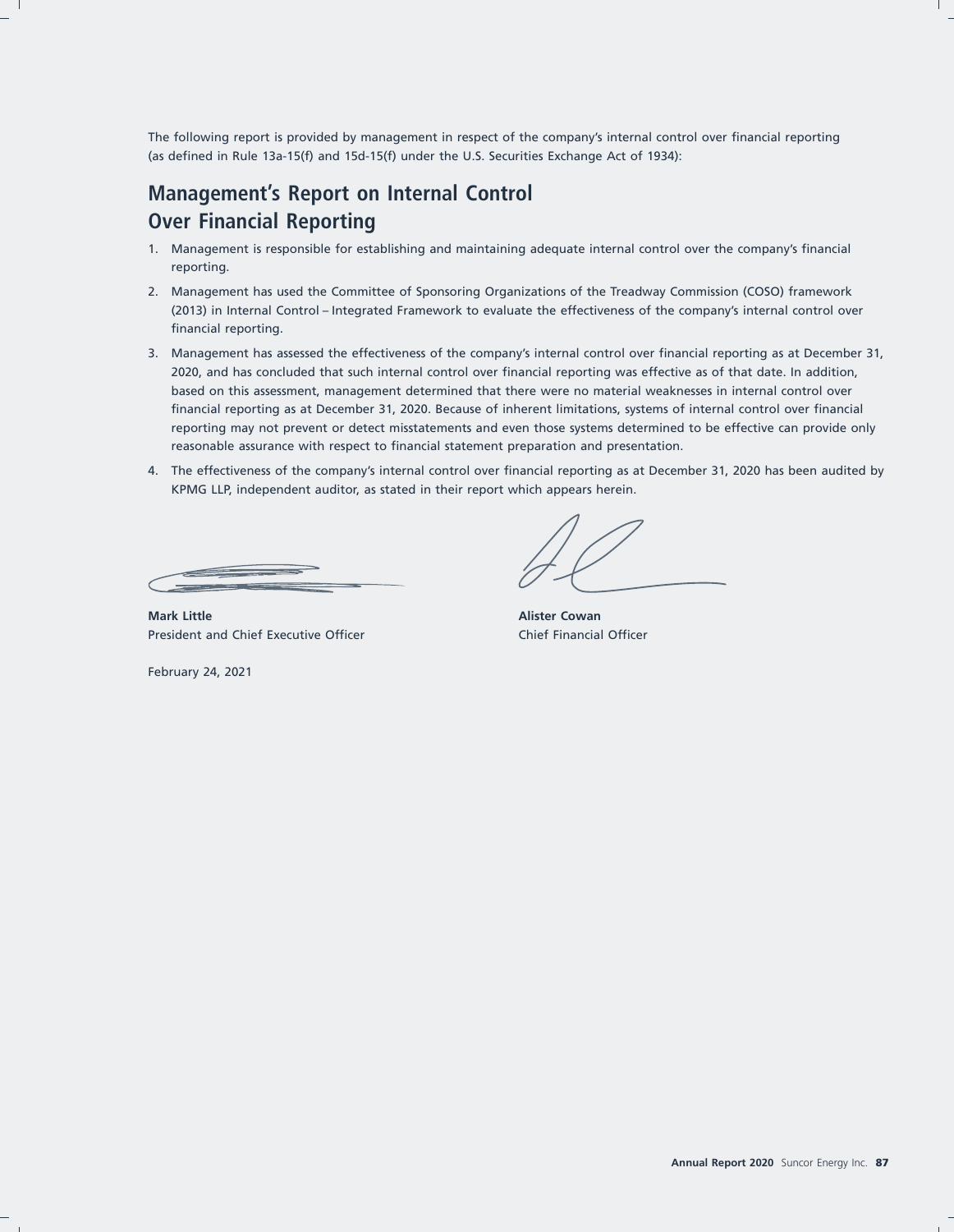# **Report of Independent Registered Public Accounting Firm**

**To the Shareholders and Board of Directors of Suncor Energy Inc.**

#### **Opinions on the Consolidated Financial Statements and Internal Control Over Financial Reporting**

We have audited the accompanying consolidated balance sheets of Suncor Energy Inc. (the Company) as of December 31, 2020 and 2019, the related consolidated statements of comprehensive (loss) income, changes in equity, and cash flows for each of the years in the two-year period ended December 31, 2020, and the related notes (collectively, the consolidated financial statements). We also have audited the Company's internal control over financial reporting as of December 31, 2020, based on criteria established in *Internal Control – Integrated Framework (2013)* issued by the Committee of Sponsoring Organizations of the Treadway Commission.

In our opinion, the consolidated financial statements referred to above present fairly, in all material respects, the financial position of the Company as of December 31, 2020 and 2019, and its financial performance and its cash flows for each of the years in the two-year period ended December 31, 2020, in conformity with International Financial Reporting Standards as issued by the International Accounting Standards Board. Also in our opinion, the Company maintained, in all material respects, effective internal control over financial reporting as of December 31, 2020 based on criteria established in *Internal Control – Integrated Framework (2013)* issued by the Committee of Sponsoring Organizations of the Treadway Commission.

#### **Basis for Opinions**

The Company's management is responsible for these consolidated financial statements, for maintaining effective internal control over financial reporting, and for its assessment of the effectiveness of internal control over financial reporting, included in the accompanying Management's Report on Internal Control Over Financial Reporting. Our responsibility is to express an opinion on the Company's consolidated financial statements and an opinion on the Company's internal control over financial reporting based on our audits. We are a public accounting firm registered with the Public Company Accounting Oversight Board (United States) (PCAOB) and are required to be independent with respect to the Company in accordance with the U.S. federal securities laws and the applicable rules and regulations of the Securities and Exchange Commission and the PCAOB.

We conducted our audits in accordance with the standards of the PCAOB. Those standards require that we plan and perform the audits to obtain reasonable assurance about whether the consolidated financial statements are free of material misstatement, whether due to error or fraud, and whether effective internal control over financial reporting was maintained in all material respects.

Our audits of the consolidated financial statements included performing procedures to assess the risks of material misstatement of the consolidated financial statements, whether due to error or fraud, and performing procedures that respond to those risks. Such procedures included examining, on a test basis, evidence regarding the amounts and disclosures in the consolidated financial statements. Our audits also included evaluating the accounting principles used and significant estimates made by management, as well as evaluating the overall presentation of the consolidated financial statements. Our audit of internal control over financial reporting included obtaining an understanding of internal control over financial reporting, assessing the risk that a material weakness exists, and testing and evaluating the design and operating effectiveness of internal control based on the assessed risk. Our audits also included performing such other procedures as we considered necessary in the circumstances. We believe that our audits provide a reasonable basis for our opinions.

#### **Definition and Limitations of Internal Control Over Financial Reporting**

A company's internal control over financial reporting is a process designed to provide reasonable assurance regarding the reliability of financial reporting and the preparation of financial statements for external purposes in accordance with generally accepted accounting principles. A company's internal control over financial reporting includes those policies and procedures that (1) pertain to the maintenance of records that, in reasonable detail, accurately and fairly reflect the transactions and dispositions of the assets of the company; (2) provide reasonable assurance that transactions are recorded as necessary to permit preparation of financial statements in accordance with generally accepted accounting principles, and that receipts and expenditures of the company are being made only in accordance with authorizations of management and directors of the company; and (3) provide reasonable assurance regarding prevention or timely detection of unauthorized acquisition, use, or disposition of the company's assets that could have a material effect on the financial statements.

Because of its inherent limitations, internal control over financial reporting may not prevent or detect misstatements. Also, projections of any evaluation of effectiveness to future periods are subject to the risk that controls may become inadequate because of changes in conditions, or that the degree of compliance with the policies or procedures may deteriorate.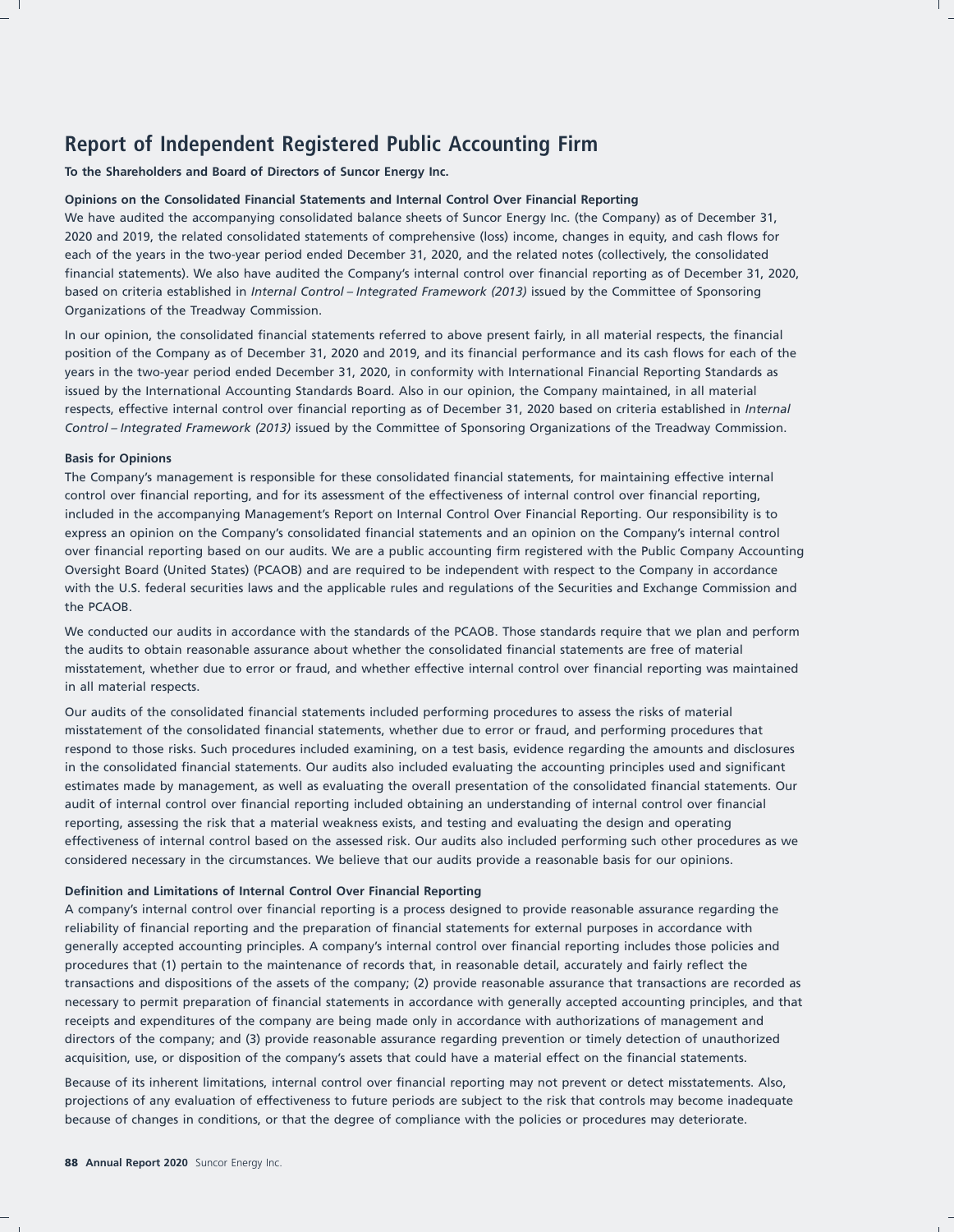#### *Critical Audit Matters*

The critical audit matters communicated below are matters arising from the current period audit of the consolidated financial statements that were communicated or required to be communicated to the audit committee and that: (1) relate to accounts or disclosures that are material to the consolidated financial statements and (2) involved our especially challenging, subjective, or complex judgments. The communication of critical audit matters does not alter in any way our opinion on the consolidated financial statements, taken as a whole, and we are not, by communicating the critical audit matters below, providing separate opinions on the critical audit matters or on the accounts or disclosures to which they relate.

*Indicators of impairment loss or reversal related to Oil Sands and Exploration and Production property, plant and equipment* As discussed in Note 3(m) to the consolidated financial statements, when circumstances indicate that a cash generating unit (''CGU'') may be impaired or a previous impairment reversed, the Company compares the carrying amount of the CGU to its recoverable amount. Quarterly, the Company analyzes indicators of impairment loss or reversal (''impairment indicators''), such as significant increases or decreases in forecasted production volumes (which include assumptions related to proved and probable oil reserves), commodity prices, capital expenditures and operating costs (collectively, ''reserve assumptions''). The estimate of reserve assumptions requires the expertise of independent qualified reserves evaluators. The Company engages independent qualified reserves evaluators to evaluate the Company's proved and probable oil reserves. The carrying amount of the Company's Oil Sands and Exploration and Production property, plant and equipment balance as of December 31, 2020 was \$58,156 million.

We identified the evaluation of the assessment of impairment indicators related to the Oil Sands and Exploration and Production property, plant and equipment as a critical audit matter. A high degree of subjective auditor judgment was required to evaluate the reserve assumptions used by the Company in their assessment.

The following are the primary procedures we performed to address this critical audit matter. We evaluated the design and tested the operating effectiveness of certain internal controls related to the critical audit matter. This included controls related to the Company's assessment of impairment indicators, including controls related to the reserve assumptions. We evaluated the Company's reserve assumptions by comparing the current year externally evaluated proved and probable oil reserves to historical results. We compared the Company's current year actual production volumes, operating costs and capital expenditures to those respective assumptions used in the prior year externally evaluated proved and probable oil reserves to assess the Company's ability to accurately forecast. We evaluated the Company's future commodity price estimates by comparing to a number of publicly available external price curves for the same benchmark pricing. We evaluated the competence, capabilities, and objectivity of the Company's independent reservoir engineering specialists engaged by the Company, who evaluated the proved and probable oil reserves. We evaluated the methodology used by the independent reservoir engineering specialists to evaluate proved and probable oil reserves for compliance with regulatory standards.

#### *Impairment of the Fort Hills cash generating unit*

As discussed in note 16 to the consolidated financial statements, the Company recorded an impairment charge of \$1.38 billion related to the Fort Hills cash generating unit ("CGU"). The Company identified an indicator of impairment at March 31, 2020 and an indicator of impairment reversal at December 31, 2020 for the Fort Hills CGU and performed impairment tests to determine the recoverable amount of the CGU based on the fair value less cost of disposal. The estimated recoverable amount of the CGU involves numerous assumptions, including forecasted production volumes, commodity prices (including foreign exchange rates), operating costs (''forecasted cash flow assumptions''), and discount rate.

We identified the assessment of the impairment of the Fort Hills CGU as a critical audit matter. A high degree of subjective auditor judgment was required in evaluating the Company's forecasted cash flow and discount rate assumptions as minor changes to these assumptions could have had a significant effect on the Company's calculation of the recoverable amount of the CGU. A high degree of subjective auditor judgement was also required to evaluate the externally evaluated proved and probable oil reserves which were used to assess the Company's forecasted cash flow assumptions. Additionally, the evaluation of the impairment of the Fort Hills CGU required involvement of valuation professionals with specialized skills and knowledge.

The following are the primary procedures we performed to address this critical audit matter. We evaluated the design and tested the operating effectiveness of certain internal controls related to the critical audit matter. This included controls related to the Company's determination of the recoverable amount of the CGU, including controls related to determination of the forecasted cash flow assumptions and discount rate. We performed sensitivity analyses over the discount rate and forecasted commodity price assumptions to assess the impact of those assumptions on the Company's determination of the recoverable amount of the CGU. We evaluated the Company's future commodity price (including foreign exchange rate)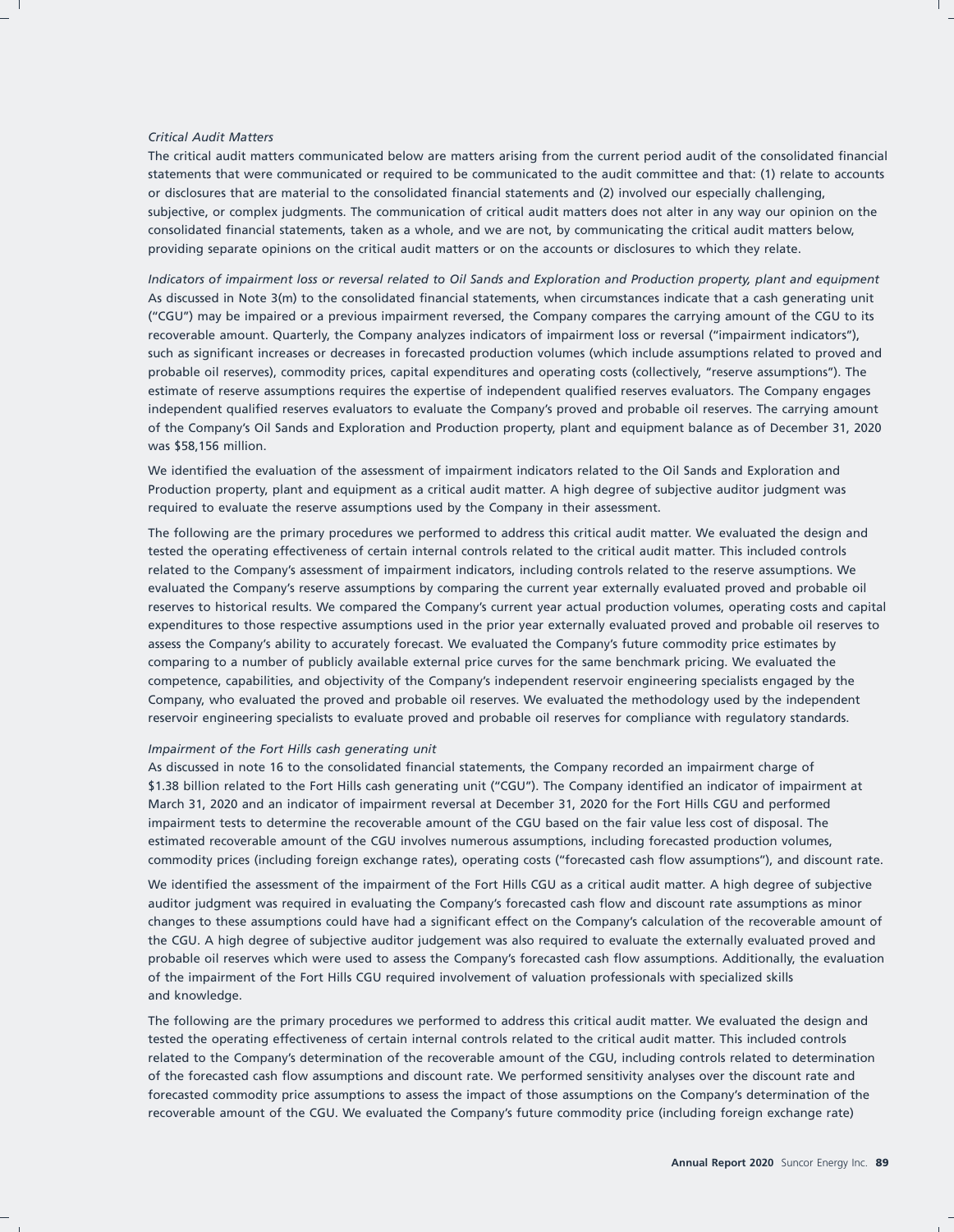estimates by comparing to a number of publicly available external price curves for the same benchmark pricing. We evaluated the forecasted production volumes and operating cost assumptions used in the impairment test by comparing to the current year externally evaluated proved and probable oil reserves as well as to historical results. We assessed differences between management's forecasted cash flow assumptions and the externally evaluated proved and probable oil reserves by comparing to recent historical results and comparable CGUs. We compared the Company's current year actual production volumes and operating costs to those respective assumptions used in the prior year externally evaluated proved and probable oil reserves to assess the Company's ability to accurately forecast. We evaluated the competence, capabilities and objectivity of the independent qualified reserves evaluators engaged by the Company, who evaluated the proved and probable oil reserves. We evaluated the methodology used by independent reservoir engineering specialists to evaluate proved and probable oil reserves for compliance with regulatory standards. We involved valuation professionals with specialized skills and knowledge, who assisted in:

- evaluating the Company's CGU discount rate, by comparing the inputs against publicly available market data for comparable entities and assessing the resulting discount rate
- evaluating the Company's estimate of recoverable amount of the CGU by comparing to publicly available market data and valuation metrics for comparable entities.

We have served as the Company's auditor since 2019.

 $KPMG$ LLP

**Chartered Professional Accountants** Calgary, Canada February 24, 2021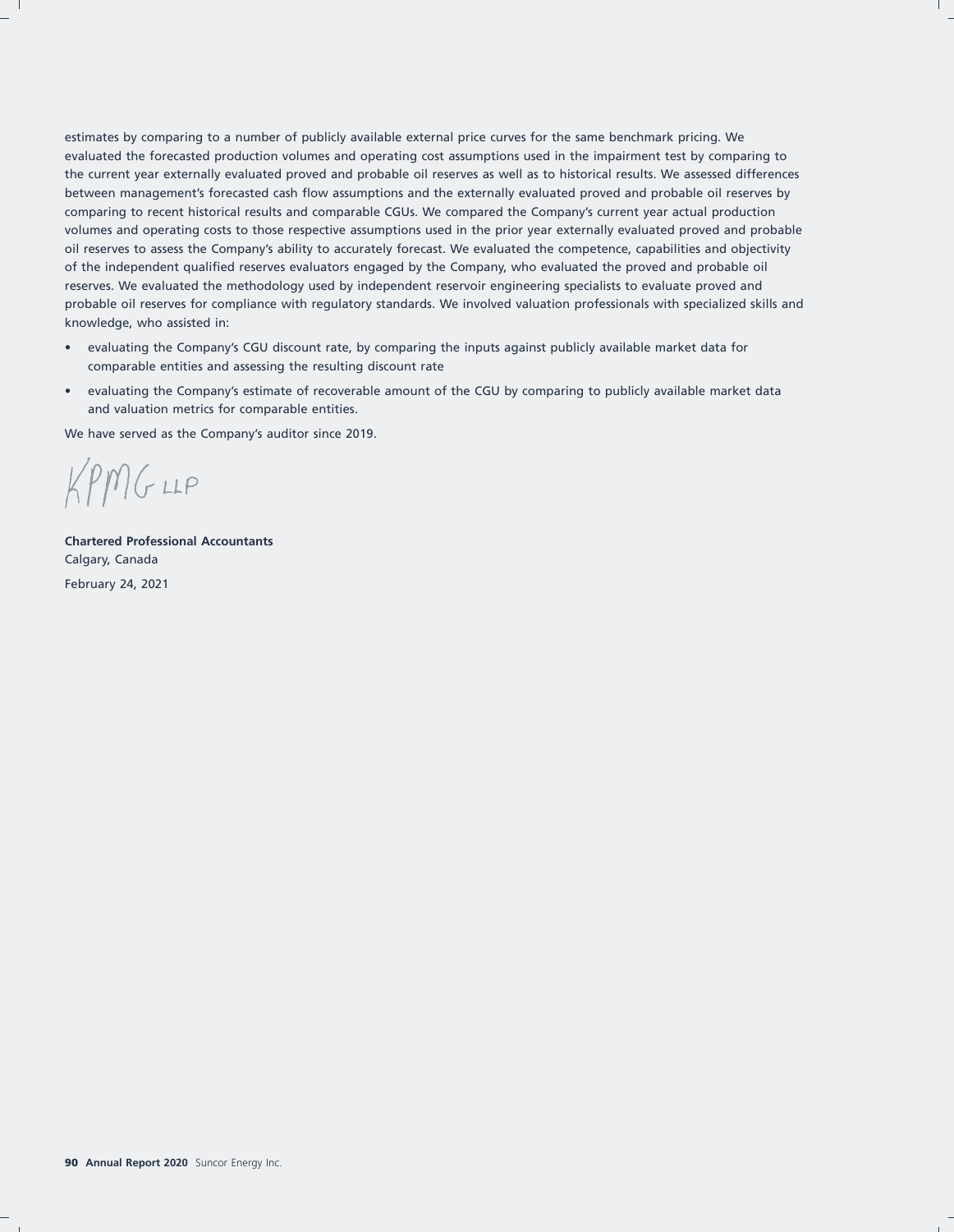# **Consolidated Statements of Comprehensive (Loss) Income**

| For the years ended December 31 (\$ millions)                               | <b>Notes</b> | 2020   | 2019    |
|-----------------------------------------------------------------------------|--------------|--------|---------|
| <b>Revenues and Other Income</b>                                            |              |        |         |
| Operating revenues, net of royalties                                        | 6            | 24 662 | 38 344  |
| Other income                                                                | 7            | 390    | 645     |
|                                                                             |              | 25 052 | 38 989  |
| <b>Expenses</b>                                                             |              |        |         |
| Purchases of crude oil and products                                         |              | 9 112  | 12 562  |
| Operating, selling and general                                              | 8 and 26     | 9 927  | 11 244  |
| Transportation                                                              |              | 1418   | 1 4 4 2 |
| Depreciation, depletion, amortization and impairment                        | 15 and 16    | 9 526  | 10 572  |
| Exploration                                                                 |              | 186    | 256     |
| Gain on disposal of assets                                                  |              | (16)   | (253)   |
| Financing expenses                                                          | 9            | 996    | 633     |
|                                                                             |              | 31 149 | 36 456  |
| (Loss) Earnings before Income Taxes                                         |              | (6097) | 2 5 3 3 |
| Income Tax (Recovery) Expense                                               |              |        |         |
| Current                                                                     | 10           | (659)  | 1 552   |
| Deferred                                                                    | 10 and 16    | (1119) | (1 918) |
|                                                                             |              | (1778) | (366)   |
| Net (Loss) Earnings                                                         |              | (4319) | 2899    |
| <b>Other Comprehensive Loss</b>                                             |              |        |         |
| Items That May be Subsequently Reclassified to Earnings:                    |              |        |         |
| Foreign currency translation adjustment                                     |              | (22)   | (177)   |
| Items That Will Not be Reclassified to Earnings:                            |              |        |         |
| Actuarial loss on employee retirement benefit plans, net of<br>income taxes |              | (196)  | (48)    |
| <b>Other Comprehensive Loss</b>                                             |              | (218)  | (225)   |
| <b>Total Comprehensive (Loss) Income</b>                                    |              | (4537) | 2 6 7 4 |
| Per Common Share (dollars)                                                  | 11           |        |         |
| Net (loss) earnings - basic and diluted                                     |              | (2.83) | 1.86    |
| Cash dividends                                                              |              | 1.10   | 1.68    |

The accompanying notes are an integral part of the consolidated financial statements.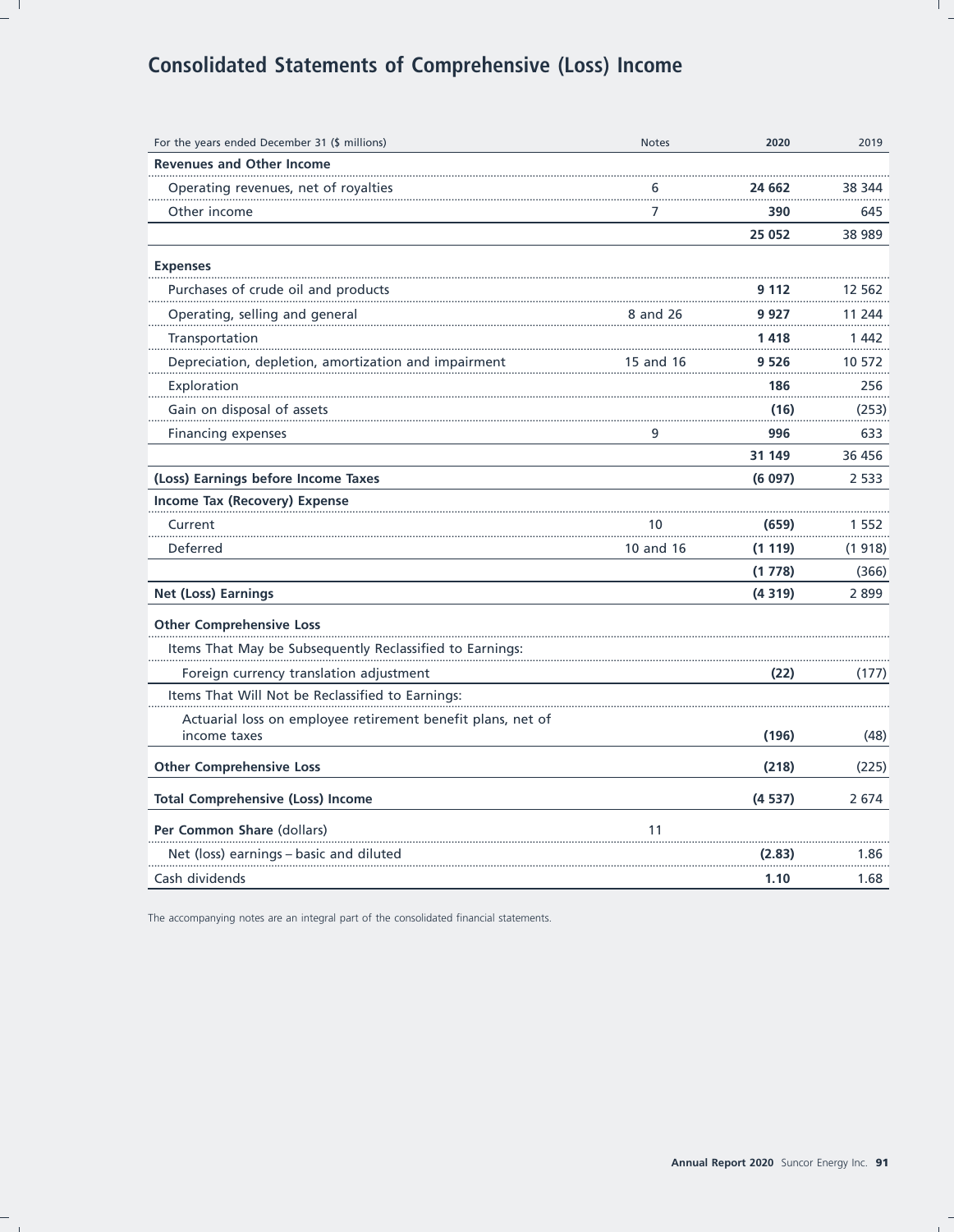# **Consolidated Balance Sheets**

| (\$ millions)                                  | <b>Notes</b> | December 31<br>2020 | December 31<br>2019 |
|------------------------------------------------|--------------|---------------------|---------------------|
| <b>Assets</b>                                  |              |                     |                     |
| <b>Current assets</b>                          |              |                     |                     |
| Cash and cash equivalents                      | 12           | 1 885               | 1960                |
| Accounts receivable                            |              | 3 157               | 4 0 5 2             |
| Inventories                                    | 14           | 3617                | 3761                |
| Income taxes receivable                        |              | 727                 | 133                 |
| Total current assets                           |              | 9 3 8 6             | 9 9 0 6             |
| Property, plant and equipment, net             | 15 – 17      | 68 130              | 72 640              |
| Exploration and evaluation                     | 18           | 2 2 8 6             | 2428                |
| Other assets                                   | 19           | 1 277               | 1 1 9 4             |
| Goodwill and other intangible assets           | 20           | 3 3 2 8             | 3 0 5 8             |
| Deferred income taxes                          | 10           | 209                 | 209                 |
| <b>Total assets</b>                            |              | 84 616              | 89 435              |
| Liabilities and Shareholders' Equity           |              |                     |                     |
| <b>Current liabilities</b>                     |              |                     |                     |
| Short-term debt                                | 21           | 3 566               | 2 1 5 5             |
| Current portion of long-term debt              | 21           | 1413                |                     |
| Current portion of long-term lease liabilities | 21           | 272                 | 310                 |
| Accounts payable and accrued liabilities       |              | 4 684               | 6 5 5 5             |
| Current portion of provisions                  | 24           | 527                 | 631                 |
| Income taxes payable                           |              | 87                  | 886                 |
| <b>Total current liabilities</b>               |              | 10 549              | 10 537              |
| Long-term debt                                 | 21           | 13812               | 12 884              |
| Long-term lease liabilities                    | 21           | 2636                | 2 6 2 1             |
| Other long-term liabilities                    | 22           | 2 840               | 2 499               |
| Provisions                                     | 24           | 10 055              | 8676                |
| Deferred income taxes                          | 10 and 16    | 8967                | 10 176              |
| Equity                                         |              | 35 757              | 42 042              |
| Total liabilities and shareholders' equity     |              | 84 616              | 89 435              |

The accompanying notes are an integral part of the consolidated financial statements.

Approved on behalf of the Board of Directors:

 $\sim$ 

**Mark Little** Director February 24, 2021

Petrie Schiet

Patricia M. Bedient Director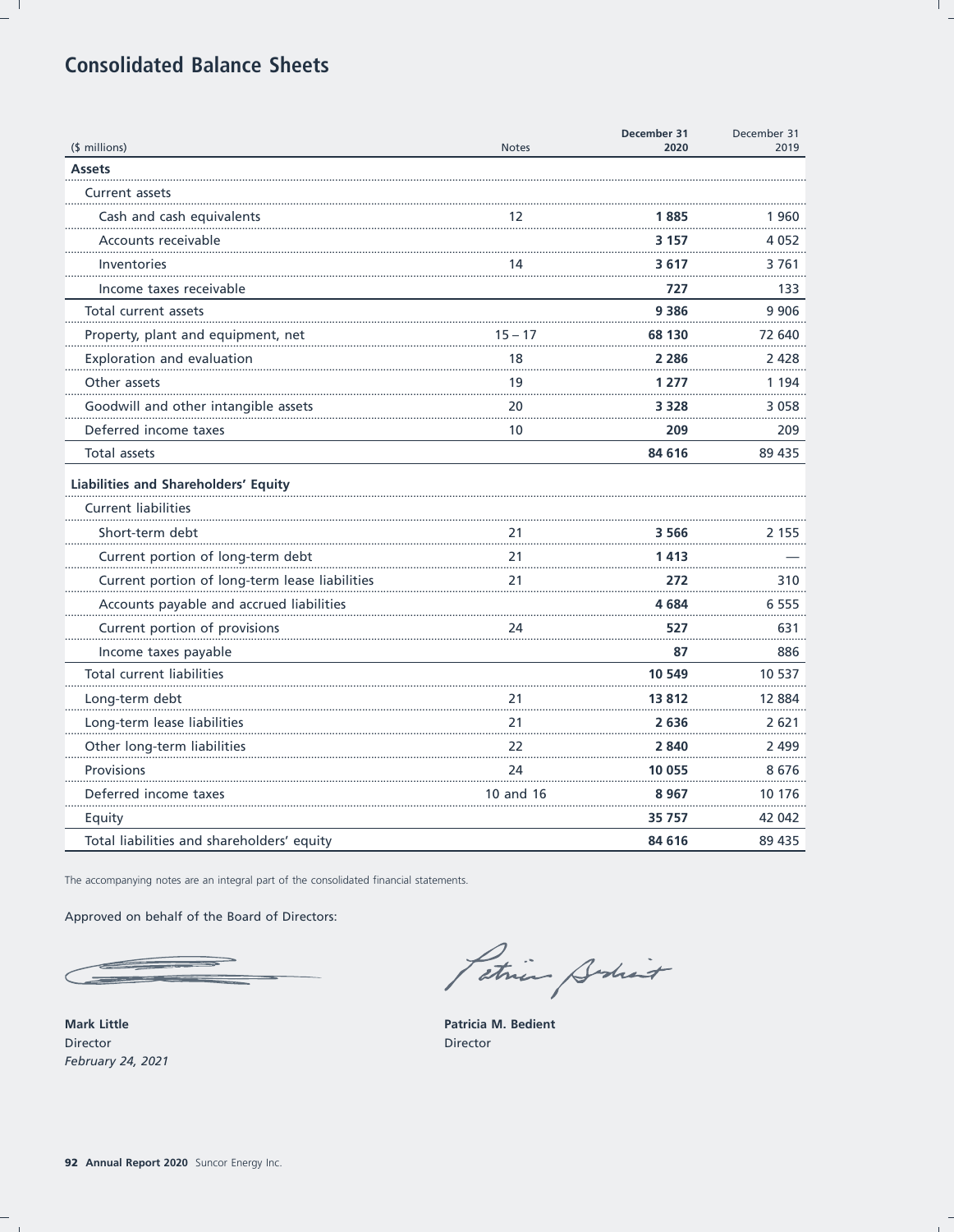# **Consolidated Statements of Cash Flows**

| For the years ended December 31 (\$ millions)                       | <b>Notes</b> | 2020    | 2019    |
|---------------------------------------------------------------------|--------------|---------|---------|
| <b>Operating Activities</b>                                         |              |         |         |
| Net (loss) earnings                                                 |              | (4319)  | 2899    |
| Adjustments for:                                                    |              |         |         |
| Depreciation, depletion, amortization and impairment                |              | 9 526   | 10 572  |
| Deferred income tax recovery                                        | 10 and 16    | (1119)  | (1918)  |
| Accretion                                                           | 9            | 278     | 270     |
| Unrealized foreign exchange gain on U.S. dollar denominated debt    | 9            | (312)   | (624)   |
| Change in fair value of financial instruments and trading inventory |              | 108     | 107     |
| Gain on disposal of assets                                          |              | (16)    | (253)   |
| Share-based compensation                                            |              | (238)   | 44      |
| Exploration                                                         |              | 80      | 66      |
| Settlement of decommissioning and restoration liabilities           |              | (231)   | (464)   |
| Other                                                               |              | 119     | 119     |
| Increase in non-cash working capital                                | 13           | (1 201) | (397)   |
| Cash flow provided by operating activities                          |              | 2675    | 10 421  |
| <b>Investing Activities</b>                                         |              |         |         |
| Capital and exploration expenditures                                |              | (3926)  | (5 558) |
| Proceeds from disposal of assets                                    |              | 72      | 274     |
| Other investments                                                   |              | (113)   | (213)   |
| (Increase) decrease in non-cash working capital                     | 13           | (557)   | 409     |
| Cash flow used in investing activities                              |              | (4524)  | (5088)  |
| <b>Financing Activities</b>                                         |              |         |         |
| Net increase (decrease) in short-term debt                          |              | 1445    | (982)   |
| Net increase in long-term debt                                      | 21           | 2 634   | 557     |
| Lease liability payments                                            |              | (335)   | (307)   |
| Issuance of common shares under share option plans                  |              | 29      | 90      |
| Repurchase of common shares                                         | 25           | (307)   | (2274)  |
| Distributions relating to non-controlling interest                  |              | (10)    | (7)     |
| Dividends paid on common shares                                     |              | (1670)  | (2614)  |
| Cash flow provided by (used in) financing activities                |              | 1786    | (5537)  |
| Decrease in Cash and Cash Equivalents                               |              | (63)    | (204)   |
| Effect of foreign exchange on cash and cash equivalents             |              | (12)    | (57)    |
| Cash and cash equivalents at beginning of year                      |              | 1960    | 2 2 2 1 |
| Cash and Cash Equivalents at End of Year                            |              | 1885    | 1960    |
|                                                                     |              |         |         |
| <b>Supplementary Cash Flow Information</b>                          |              |         |         |
| Interest paid                                                       |              | 1 028   | 996     |
| Income taxes paid                                                   |              | 695     | 1 0 3 3 |

The accompanying notes are an integral part of the consolidated financial statements.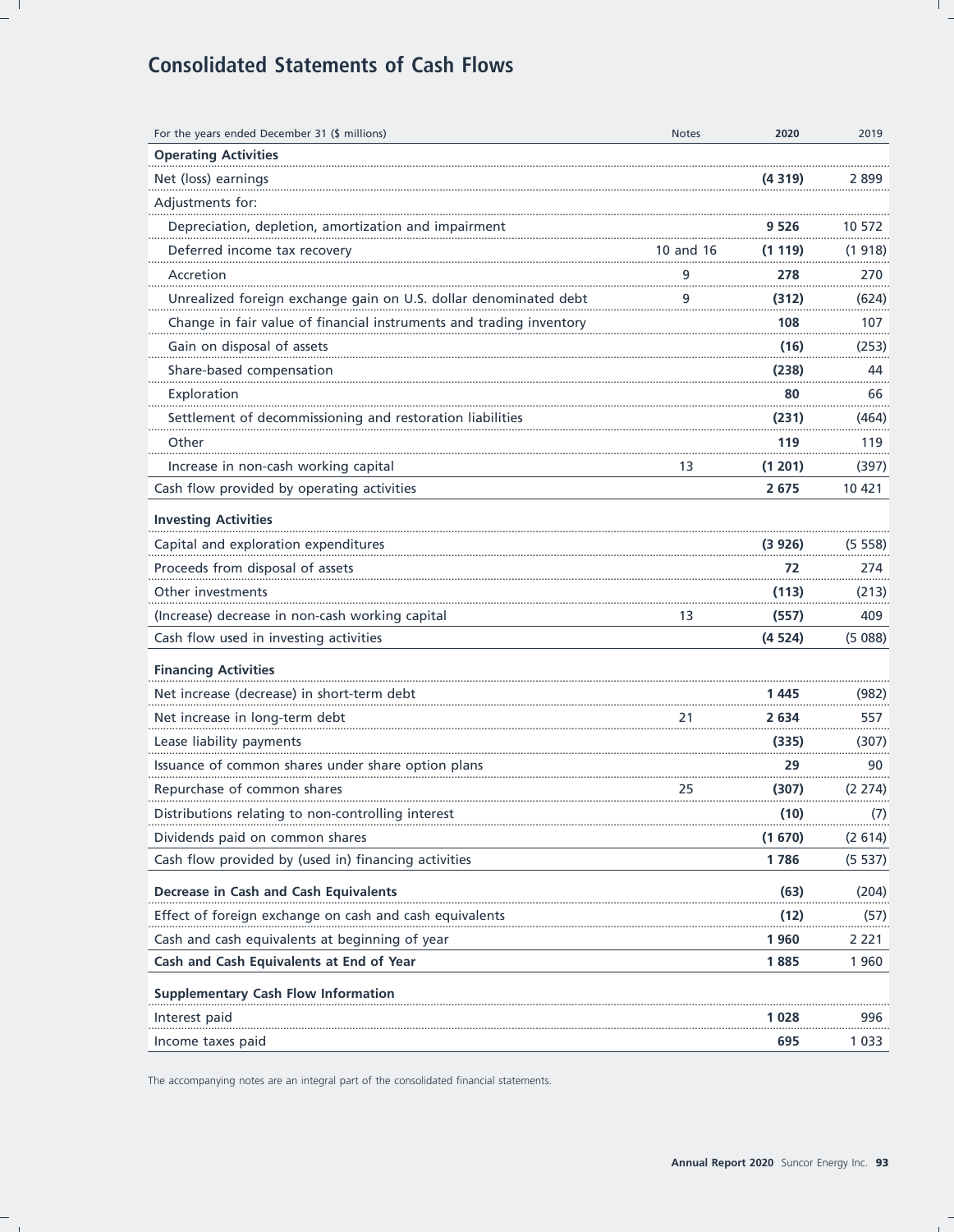# **Consolidated Statements of Changes in Equity**

| (\$ millions)                                                                       | <b>Notes</b> | Share<br>Capital | Contributed<br><b>Surplus</b> | Accumulated<br>Other<br>Comprehensive<br>Income | Retained<br>Earnings | Total  | Number of<br>Common<br><b>Shares</b><br>(thousands) |
|-------------------------------------------------------------------------------------|--------------|------------------|-------------------------------|-------------------------------------------------|----------------------|--------|-----------------------------------------------------|
| At December 31, 2018                                                                |              | 25 910           | 540                           | 1076                                            | 16 479               | 44 005 | 1 584 484                                           |
| Adoption of IFRS 16 impact                                                          |              |                  |                               |                                                 | 14                   | 14     |                                                     |
| At January 1, 2019, adjusted                                                        |              | 25 910           | 540                           | 1076                                            | 16 493               | 44 019 | 1 584 484                                           |
| Net earnings                                                                        |              |                  |                               |                                                 | 2899                 | 2 899  |                                                     |
| Foreign currency translation adjustment                                             |              |                  |                               | (177)                                           |                      | (177)  |                                                     |
| Actuarial loss on employee retirement benefit<br>plans, net of income taxes of \$23 | 23           |                  |                               |                                                 | (48)                 | (48)   |                                                     |
| Total comprehensive (loss) income                                                   |              |                  |                               | (177)                                           | 2851                 | 2 674  |                                                     |
| Issued under share option plans                                                     |              | 116              | (24)                          |                                                 |                      | 92     | 2 688                                               |
| Repurchase of common shares for cancellation                                        | 25           | (905)            |                               |                                                 | (1 369)              | (2274) | (55 298)                                            |
| Change in liability for share purchase<br>commitment                                |              | 46               |                               |                                                 | 49                   | 95     |                                                     |
| Share-based compensation                                                            | 26           |                  | 50                            |                                                 |                      | 50     |                                                     |
| Dividends paid on common shares                                                     |              |                  |                               |                                                 | (2614)               | (2614) |                                                     |
| At December 31, 2019                                                                |              | 25 167           | 566                           | 899                                             | 15410                | 42 042 | 1 531 874                                           |
| Net loss                                                                            |              |                  |                               |                                                 | (4319)               | (4319) |                                                     |
| Foreign currency translation adjustment                                             |              |                  |                               | (22)                                            |                      | (22)   |                                                     |
| Actuarial loss on employee retirement benefit<br>plans, net of income taxes of \$62 | 23           |                  |                               |                                                 | (196)                | (196)  |                                                     |
| Total comprehensive loss                                                            |              |                  |                               | (22)                                            | (4515)               | (4537) |                                                     |
| Issued under share option plans                                                     |              | 36               | (7)                           |                                                 |                      | 29     | 804                                                 |
| Repurchase of common shares for cancellation                                        | 25           | (124)            |                               |                                                 | (183)                | (307)  | (7527)                                              |
| Change in liability for share purchase<br>commitment                                | 25           | 65               |                               |                                                 | 103                  | 168    |                                                     |
| Share-based compensation                                                            | 26           |                  | 32                            |                                                 |                      | 32     |                                                     |
| Dividends paid on common shares                                                     |              |                  |                               |                                                 | (1670)               | (1670) |                                                     |
| At December 31, 2020                                                                |              | 25 144           | 591                           | 877                                             | 9 1 4 5              | 35 757 | 1 525 151                                           |

The accompanying notes are an integral part of the consolidated financial statements.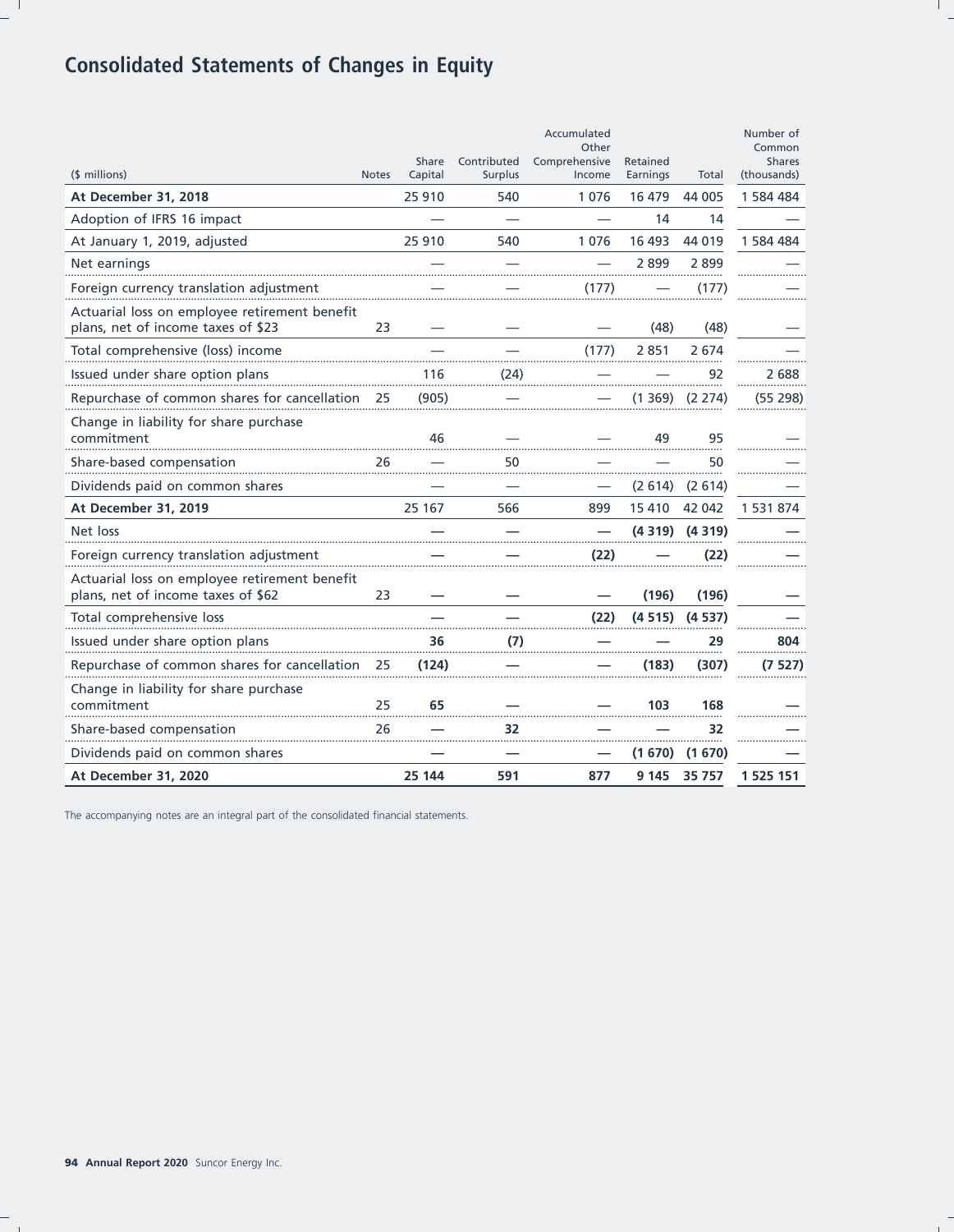## **1. Reporting Entity and Description of the Business**

Suncor Energy Inc. (Suncor or the company) is an integrated energy company headquartered in Calgary, Alberta, Canada. Suncor is strategically focused on developing one of the world's largest petroleum resource basins – Canada's Athabasca oil sands. In addition, the company explores for, acquires, develops, produces, transports, refines and markets crude oil in Canada and internationally, Suncor markets petroleum and petrochemical products primarily in Canada, under the Petro-Canada brand. The company also operates a renewable energy business and conducts energy trading activities focused principally on the marketing and trading of crude oil, natural gas, byproducts, refined products, and power.

The address of the company's registered office is 150 – 6th Avenue S.W., Calgary, Alberta, Canada, T2P 3E3.

## **2. Basis of Preparation**

## **(a) Statement of Compliance**

These consolidated financial statements have been prepared in accordance with International Financial Reporting Standards (IFRS) as issued by the International Accounting Standards Board (IASB) and Canadian generally accepted accounting principles (GAAP) as contained within Part 1 of the Canadian Institute of Chartered Professional Accountants Handbook.

Suncor's accounting policies are based on IFRS issued and outstanding for all periods presented in these consolidated financial statements. These consolidated financial statements were approved by the Board of Directors on February 24, 2021.

### **(b) Basis of Measurement**

The consolidated financial statements are prepared on a historical cost basis except as detailed in the accounting policies disclosed in note 3. The accounting policies described in note 3 have been applied consistently to all periods presented in these consolidated financial statements.

## **(c) Functional Currency and Presentation Currency**

These consolidated financial statements are presented in Canadian dollars, which is the company's functional currency.

#### **(d) Use of Estimates, Assumptions and Judgments**

The timely preparation of financial statements requires that management make estimates and assumptions and use judgment. Accordingly, actual results may differ from estimated amounts as future confirming events occur. Significant estimates and judgments used in the preparation of the consolidated financial statements are described in note 4.

## **3. Summary of Significant Accounting Policies**

### **(a) Principles of Consolidation**

The company consolidates its interests in entities it controls. Control comprises the power to govern an entity's financial and operating policies to obtain benefits from its activities, and is a matter of judgment. All intercompany balances and transactions are eliminated on consolidation.

### **(b) Joint Arrangements**

Joint arrangements represent arrangements in which two or more parties have joint control established by a contractual agreement. Joint control only exists when decisions about the activities that most significantly affect the returns of the investee are unanimous. Joint arrangements can be classified as either a joint operation or a joint venture. The classification of joint arrangements requires judgment. In determining the classification of its joint arrangements, the company considers the contractual rights and obligations of each investor and whether the legal structure of the joint arrangement gives the entity direct rights to the assets and obligations for the liabilities.

Where the company has rights to the assets and obligations for the liabilities of a joint arrangement, such arrangement is classified as a joint operation and the company's proportionate share of the joint operation's assets, liabilities, revenues and expenses are included in the consolidated financial statements, on a line-by-line basis.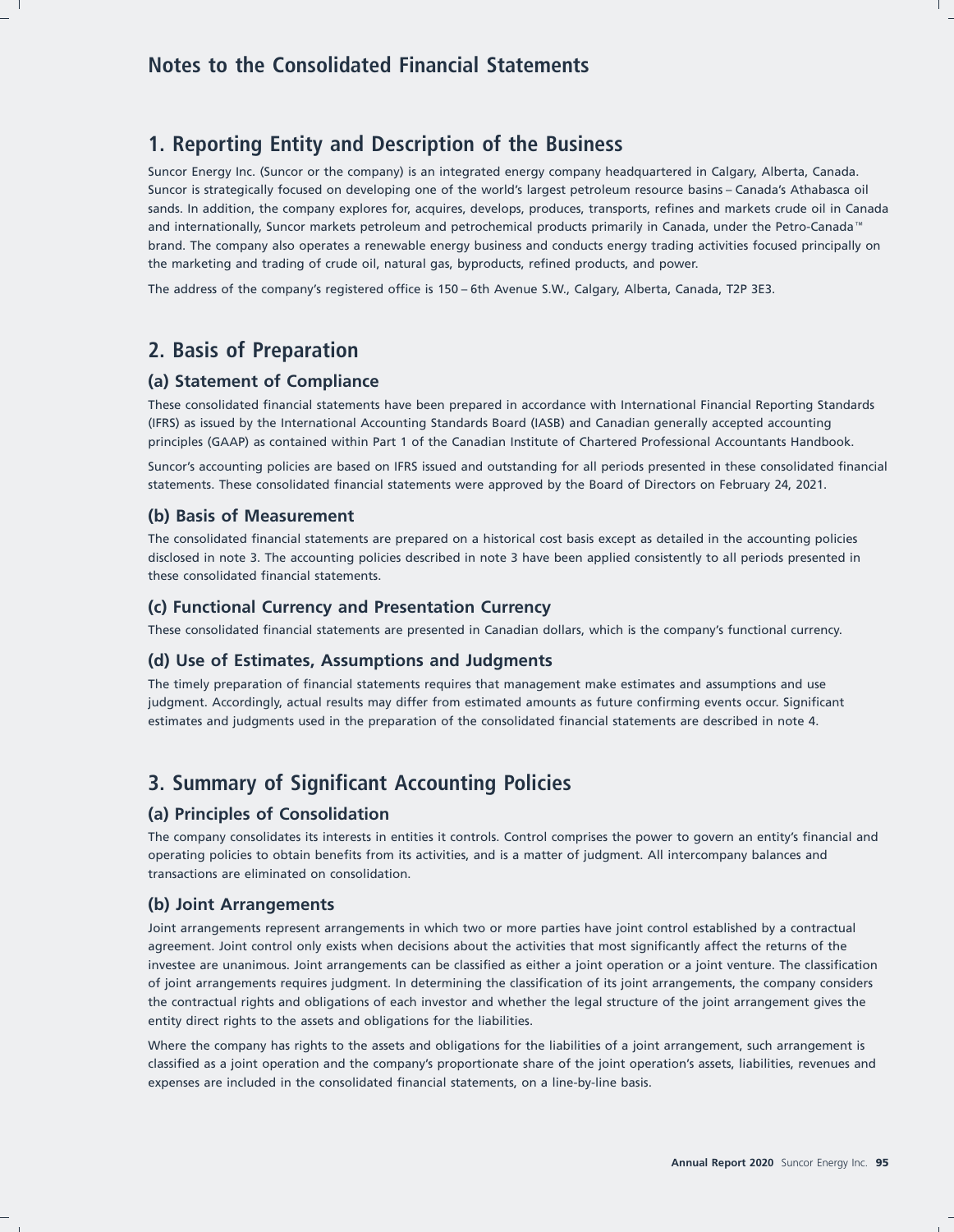Where the company has rights to the net assets of an arrangement, the arrangement is classified as a joint venture and accounted for using the equity method of accounting. Under the equity method, the company's initial investment is recognized at cost and subsequently adjusted for the company's share of the joint venture's income or loss, less distributions received.

## **(c) Investments in Associates**

Associates are entities for which the company has significant influence, but not control or joint control over the financial and operational decisions. Investments in associates are accounted for using the equity method of accounting and are initially recognized at cost and adjusted thereafter for the change in the company's share of the investee's profit or loss and Other Comprehensive Income (OCI) until the date that significant influence ceases.

## **(d) Foreign Currency Translation**

Functional currencies of the company's individual entities are the currency of the primary economic environment in which the entity operates. Transactions in foreign currencies are translated to the appropriate functional currency at foreign exchange rates that approximate those on the date of the transaction. Monetary assets and liabilities denominated in foreign currencies are translated to the appropriate functional currency at foreign exchange rates as at the balance sheet date. Foreign exchange differences arising on translation are recognized in net earnings. Non-monetary assets that are measured in a foreign currency at historical cost are translated using the exchange rate at the date of the transaction.

In preparing the company's consolidated financial statements, the financial statements of each entity are translated into Canadian dollars. The assets and liabilities of foreign operations are translated into Canadian dollars at exchange rates as at the balance sheet date. Revenues and expenses of foreign operations are translated into Canadian dollars using foreign exchange rates that approximate those on the date of the underlying transaction. Foreign exchange differences are recognized in OCI.

If the company or any of its entities disposes of its entire interest in a foreign operation, or loses control, joint control, or significant influence over a foreign operation, the accumulated foreign currency translation gains or losses related to the foreign operation are recognized in net earnings.

### **(e) Revenues**

Revenue from the sale of crude oil, natural gas, natural gas liquids, purchased products, refined petroleum products and power represent the company's contractual arrangements with customers. Revenue is recorded when control passes to the customer, in accordance with specified contract terms. All operating revenue is earned at a point in time and is based on the consideration that the company expects to receive for the transfer of the goods to the customer. Revenues are usually collected in the month following delivery except retail gasoline, diesel and ancillary products which are due upon delivery and, accordingly, the company does not adjust consideration for the effects of a financing component.

Revenue from oil and natural gas production is recorded net of royalty expense.

International operations conducted pursuant to Production Sharing Contracts (PSCs) are reflected in the consolidated financial statements based on the company's working interest. Each PSC establishes the exploration, development and operating costs the company is required to fund and establishes specific terms for the company to recover these costs and to share in the production profits. Cost recovery is generally limited to a specified percentage of production during each fiscal year (Cost Recovery Oil). Any Cost Recovery Oil remaining after costs have been recovered is referred to as Excess Petroleum and is shared between the company and the respective government. Assuming collection is reasonably assured, the company's share of Cost Recovery Oil and Excess Petroleum are reported as revenue when the sale of product to a third party occurs. Revenue also includes income taxes paid on the company's behalf by government joint partners.

### **(f) Cash and Cash Equivalents**

Cash and cash equivalents consist primarily of cash in banks, term deposits, certificates of deposit and all other highly liquid investments at the time of purchase.

### **(g) Inventories**

Inventories of crude oil and refined products, other than inventories held for trading purposes, are valued at the lower of cost, using the first-in, first-out method, and net realizable value. Cost of inventory consists of purchase costs, direct production costs, direct overhead and depreciation, depletion and amortization. Materials and supplies are valued at the lower of average cost and net realizable value.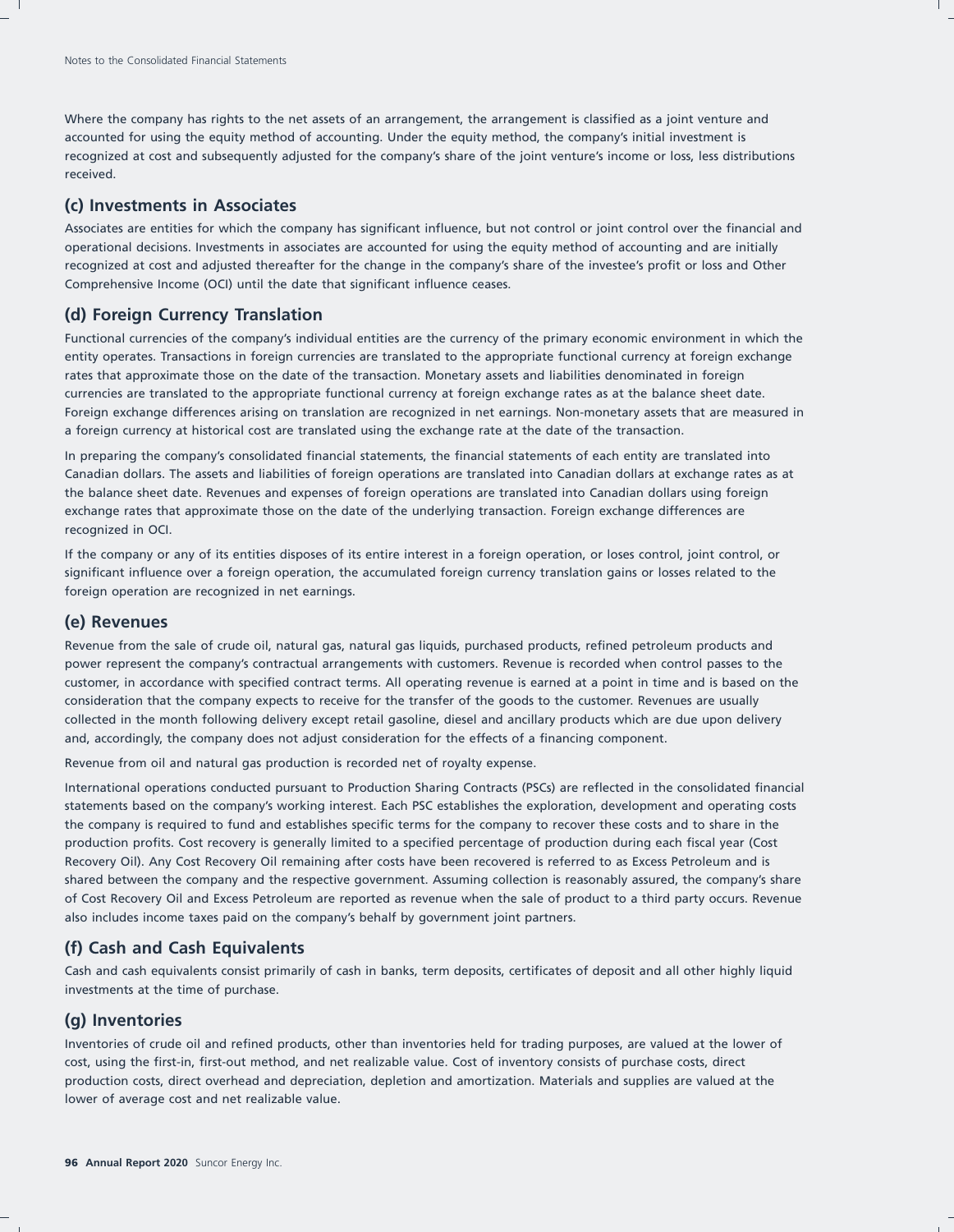Inventories held for trading purposes are carried at fair value and any changes in fair value are recognized in Other Income within the respective reporting segment to which the trading activity relates.

## **(h) Assets Held for Sale**

Assets and the associated liabilities are classified as held for sale if their carrying amounts are expected to be recovered through a disposition rather than through continued use. The assets or disposal groups are measured at the lower of their carrying amount or estimated fair value less costs of disposal. Impairment losses on initial classification as well as subsequent gains or losses on remeasurement are recognized in Depreciation, Depletion, Amortization and Impairment. When the assets or disposal groups are sold, the gains or losses on the sale are recognized in Gain on Disposal of Assets. Assets classified as held for sale are not depreciated, depleted or amortized.

### **(i) Exploration and Evaluation Assets**

The costs to acquire non-producing oil and gas properties or licences to explore, drill exploratory wells and the costs to evaluate the commercial potential of underlying resources, including related borrowing costs, are initially capitalized as Exploration and Evaluation assets. Certain exploration costs, including geological, geophysical and seismic expenditures and delineation on oil sands properties, are charged to Exploration expense as incurred.

Exploration and Evaluation assets are subject to technical, commercial and management review to confirm the continued intent to develop and extract the underlying resources. If an area or exploration well is no longer considered commercially viable, the related capitalized costs are charged to Exploration expense.

When management determines with reasonable certainty that an Exploration and Evaluation asset will be developed, as evidenced by the classification of proved or probable reserves and the appropriate internal and external approvals, the asset is transferred to Property, Plant and Equipment.

## **(j) Property, Plant and Equipment**

Property, Plant and Equipment are initially recorded at cost.

The costs to acquire developed or producing oil and gas properties, and to develop oil and gas properties, including completing geological and geophysical surveys and drilling development wells, and the costs to construct and install development infrastructure, such as wellhead equipment, well platforms, well pairs, offshore platforms, subsea structures and an estimate of asset retirement costs, are capitalized as oil and gas properties within Property, Plant and Equipment.

The costs to construct, install and commission, or acquire, oil and gas production equipment, including oil sands upgraders, extraction plants, mine equipment, processing and power generation facilities, utility plants, and all renewable energy, refining, and marketing assets, are capitalized as plant and equipment within Property, Plant and Equipment.

Stripping activity required to access oil sands mining resources incurred in the initial development phase is capitalized as part of the construction cost of the mine. Stripping costs incurred in the production phase are charged to expense as they normally relate to production for the current period.

The costs of planned major inspection, overhaul and turnaround activities that maintain Property, Plant and Equipment and benefit future years of operations are capitalized. Recurring planned maintenance activities performed on shorter intervals are expensed as operating costs. Replacements outside of a major inspection, overhaul or turnaround are capitalized when it is probable that future economic benefits will be realized by the company and the associated carrying amount of the replaced component is derecognized.

Borrowing costs relating to assets that take over one year to construct are capitalized as part of the asset. Capitalization of borrowing costs ceases when the asset is in the location and condition necessary for its intended use, and is suspended when construction of an asset is ceased for extended periods.

## **(k) Depreciation, Depletion and Amortization**

Exploration and Evaluation assets are not subject to depreciation, depletion and amortization. Once transferred to oil and gas properties within Property, Plant and Equipment and commercial production commences, these costs are depleted on a unit-of-production basis over proved developed reserves, with the exception of costs associated with oil sands mines, which are depreciated on a straight-line basis over the life of the mine, and property acquisition costs, which are depleted over proved reserves.

Capital expenditures are not depreciated or depleted until assets are substantially complete and ready for their intended use.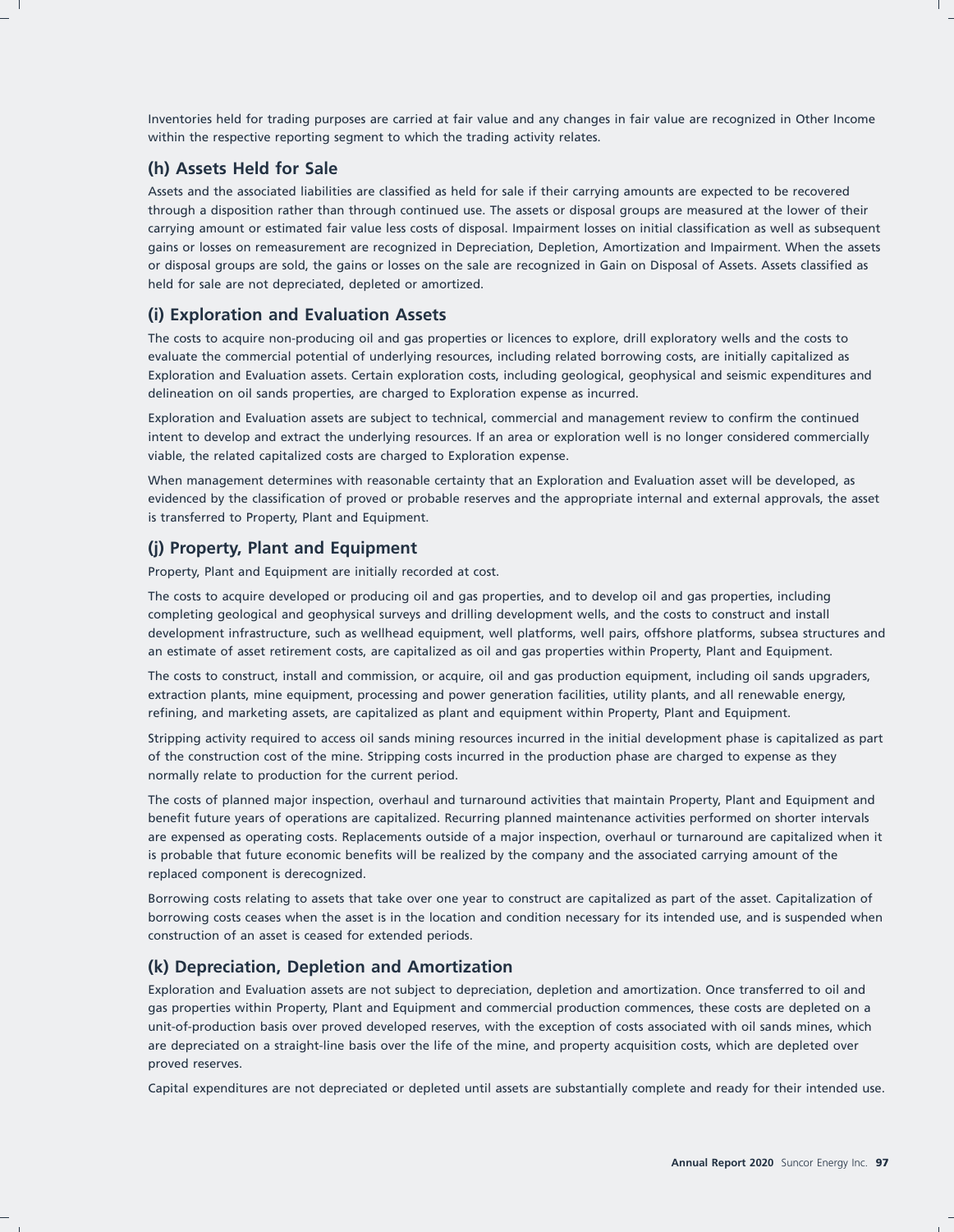Costs to develop oil and gas properties other than certain oil sands mining assets, including costs of dedicated infrastructure, such as well pads and wellhead equipment, are depleted on a unit-of-production basis over proved developed reserves. A portion of these costs may not be depleted if they relate to undeveloped reserves. Costs related to offshore facilities are depleted over proved and probable reserves. Costs to develop and construct oil sands mines are depreciated on a straight-line basis over the life of the mine.

Major components of Property, Plant and Equipment are depreciated on a straight-line basis over their expected useful lives.

| Oil sands upgraders, extraction plants and mine facilities | 20 to 40 years |
|------------------------------------------------------------|----------------|
| Oil sands mine equipment                                   | 5 to 15 years  |
| Oil sands in situ processing facilities                    | 30 years       |
| Power generation and utility plants                        | 30 to 40 years |
| Refineries and other processing plants                     | 20 to 40 years |
| Marketing and other distribution assets                    | 10 to 40 years |

The costs of major inspection, overhaul and turnaround activities that are capitalized are depreciated on a straight-line basis over the period to the next scheduled activity, which varies from two to five years.

Depreciation, depletion and amortization rates are reviewed annually or when events or conditions occur that impact capitalized costs, reserves or estimated service lives.

Right-of-use assets within Property, Plant and Equipment are depreciated on a straight-line basis over the shorter of the estimated useful life of the right-of-use asset or the lease term.

## **(l) Goodwill and Other Intangible Assets**

The company accounts for business combinations using the acquisition method. The excess of the purchase price over the fair value of the identifiable net assets represents goodwill, and is allocated to the cash generating units (CGUs) or groups of CGUs expected to benefit from the business combination.

Other intangible assets include acquired customer lists, brand value and certain software costs.

Goodwill and brand value have indefinite useful lives and are not subject to amortization. Customer lists are amortized over their expected useful lives, which range from five to ten years. Software costs are amortized over their expected useful lives which range from five to six years. Expected useful lives of other intangible assets are reviewed on an annual basis.

### **(m) Impairment of Assets**

#### **Non-Financial Assets**

Property, Plant and Equipment and Exploration and Evaluation assets are reviewed quarterly to assess whether there is any indication of impairment. Goodwill and intangible assets that have an indefinite useful life are tested for impairment annually. Exploration and Evaluation assets are also tested for impairment immediately prior to being transferred to Property, Plant and Equipment.

If any indication of impairment exists, an estimate of the asset's recoverable amount is calculated as the higher of the fair value less costs of disposal and value-in-use. In determining fair value less costs of disposal, recent market transactions are considered, if available. In the absence of such transactions, an appropriate valuation model is used. Value-in-use is assessed using the present value of the expected future cash flows of the relevant asset. If the asset does not generate cash inflows that are largely independent of those from other assets or groups of assets, the asset is tested as part of a CGU, which is the smallest identifiable group of assets that generates cash inflows that are largely independent of the cash inflows from other assets or groups of assets. An impairment loss is the amount by which the carrying amount of the individual asset or CGU exceeds its recoverable amount.

Impairments may be reversed for all CGUs and individual assets, other than goodwill, if there has been a change in the estimates and judgments used to determine the asset's recoverable amount since the last impairment loss was recognized. If such indication exists, the carrying amount of the CGU or asset is increased to its revised recoverable amount, which cannot exceed the carrying amount that would have been determined, net of depletion, depreciation and amortization, had no impairment been recognized.

Impairments and impairment reversals are recognized within Depreciation, Depletion, Amortization and Impairment.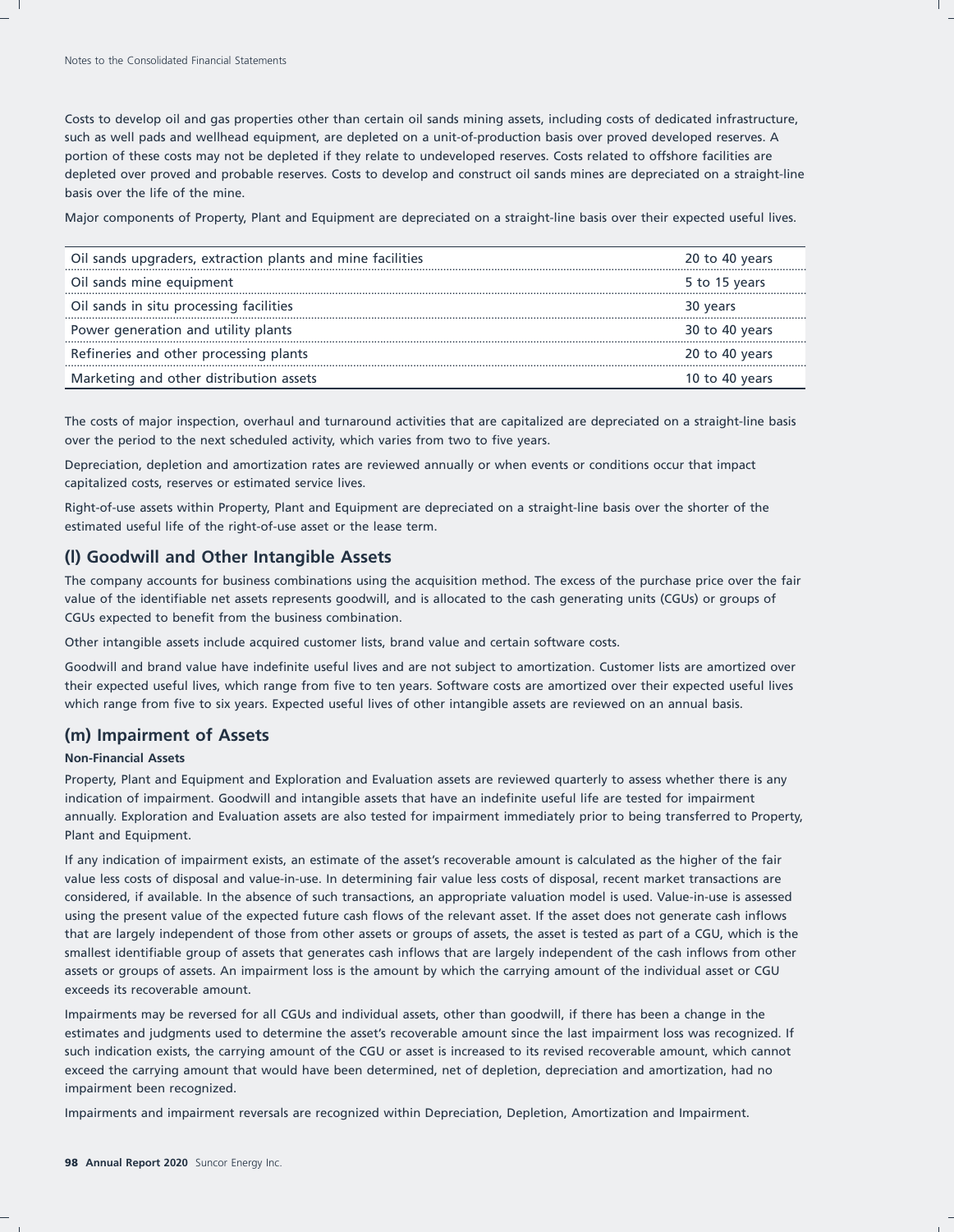#### **Financial Assets**

At each reporting date, the company assesses the expected credit losses associated with its financial assets measured at amortized cost. Expected credit losses are measured as the difference between the cash flows that are due to the company and the cash flows that the company expects to receive, discounted at the effective interest rate determined at initial recognition. For trade accounts receivables, the company applies the simplified approach permitted by IFRS 9 *Financial Instruments*, which requires lifetime expected credit losses to be recognized from initial recognition of the receivables. To measure expected credit losses, accounts receivables are grouped based on the number of days the receivables have been outstanding and the internal credit assessments of the customers. Credit risk for longer term receivables is assessed based on an external credit rating of the counterparty. For longer term receivables with credit risk that has not increased significantly since the date of recognition, the company measures the expected credit loss as the twelve-month expected credit loss. Expected credit losses are recognized in net earnings.

### **(n) Provisions**

Provisions are recognized by the company when it has a legal or constructive obligation as a result of past events, it is probable that an outflow of economic resources will be required to settle the obligation and a reliable estimate can be made of the amount of the obligation.

Provisions are recognized for decommissioning and restoration obligations associated with the company's Exploration and Evaluation assets and Property, Plant and Equipment. Provisions for decommissioning and restoration obligations are measured at the present value of management's best estimate of the future cash flows required to settle the present obligation, using the credit-adjusted risk-free interest rate. The value of the obligation is added to the carrying amount of the associated asset and amortized over the useful life of the asset. The provision is accreted over time through Financing Expense with actual expenditures charged against the accumulated obligation. Changes in the future cash flow estimates resulting from revisions to the estimated timing or amount of undiscounted cash flows are recognized as a change in the decommissioning and restoration provision and related asset.

### **(o) Income Taxes**

The company follows the liability method of accounting for income taxes whereby deferred income taxes are recorded for the effect of differences between the accounting and income tax basis of an asset or liability. Deferred income tax assets and liabilities are measured using enacted or substantively enacted income tax rates as at the balance sheet date that are anticipated to apply to taxable income in the years in which temporary differences are anticipated to be recovered or settled. Changes to these balances are recognized in net earnings or in Other Comprehensive Income in the period they occur. Investment tax credits are recorded as a reduction to the related expenditures.

The company recognizes the financial statement impact of a tax filing position when it is probable, based on the technical merits, that the position will be sustained upon audit. The company assesses possible outcomes and their associated probabilities. If the company determines payment is probable, it measures the tax provision at the best estimate of the amount of tax payable.

### **(p) Pensions and Other Post-Retirement Benefits**

The company sponsors defined benefit pension plans, defined contribution pension plans and other post-retirement benefits.

The cost of pension benefits earned by employees in the defined contribution pension plan is expensed as incurred. The cost of defined benefit pension plans and other post-retirement benefits are actuarially determined using the projected unit credit method based on present pay levels and management's best estimates of demographic and financial assumptions. Pension benefits earned during the current year are recorded in Operating, Selling and General expense. Interest costs on the net unfunded obligation are recorded in Financing Expense. Any actuarial gains or losses are recognized immediately through Other Comprehensive Income and transferred directly to Retained Earnings.

The liability recognized on the balance sheet is the present value of the defined benefit obligations net of the fair value of plan assets.

### **(q) Share-Based Compensation Plans**

Under the company's share-based compensation plans, share-based awards may be granted to executives, employees and non-employee directors. Compensation expense is recorded in Operating, Selling and General expense.

Share-based compensation awards that settle in cash or have the option to settle in cash or shares are accounted for as cash-settled plans. These are measured at fair value each reporting period using the Black-Scholes options pricing model. The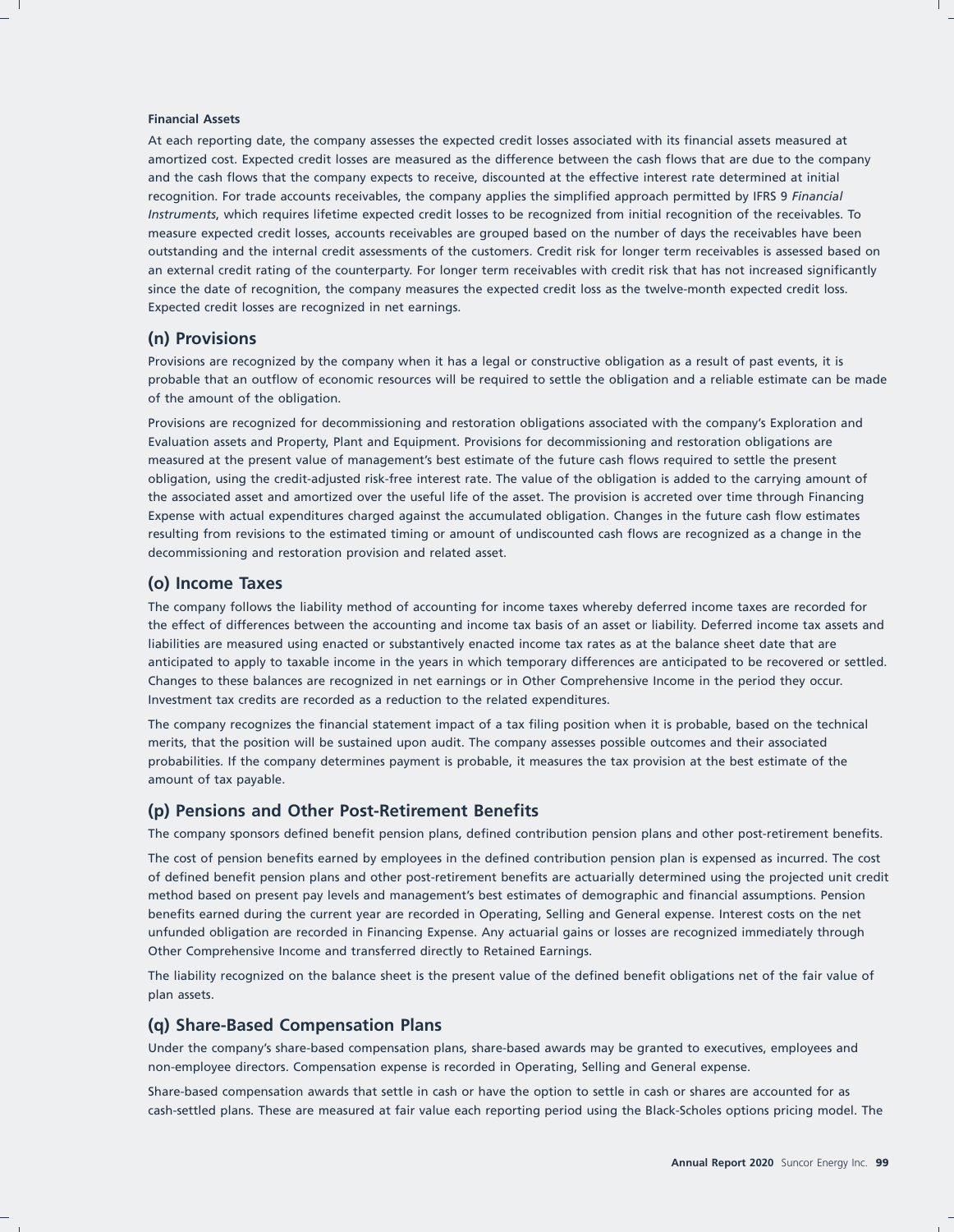expense is recognized over the vesting period, with a corresponding adjustment to the outstanding liability. When awards are surrendered for cash, the cash settlement paid reduces the outstanding liability. When awards are exercised for common shares, consideration paid by the holder and the previously recognized liability associated with the options are recorded to Share Capital.

Stock options that give the holder the right to purchase common shares are accounted for as equity-settled plans. The expense is based on the fair value of the options at the time of grant using the Black-Scholes options pricing model and is recognized over the vesting periods of the respective options. A corresponding increase is recorded to Contributed Surplus. Consideration paid to the company on exercise of options is credited to Share Capital and the associated amount in Contributed Surplus is reclassified to Share Capital.

### **(r) Financial Instruments**

The company classifies its financial instruments into one of the following categories: fair value through profit or loss (FVTPL), fair value through other comprehensive income, or at amortized cost. This determination is made at initial recognition. All financial instruments are initially recognized at fair value on the balance sheet, net of any transaction costs except for financial instruments classified as FVTPL, where transaction costs are expensed as incurred. Subsequent measurement of financial instruments is based on their classification. The company classifies its derivative financial instruments and certain investments as FVTPL, cash and cash equivalents and accounts receivable as financial assets at amortized cost, and accounts payable and accrued liabilities, debt, and other long-term liabilities as financial liabilities at amortized cost.

In circumstances where the company consolidates a subsidiary in which there are other owners with a non-controlling interest and the subsidiary has a non-discretionary obligation to distribute cash based on a predetermined formula to the non-controlling owners, the non-controlling interest is classified as a financial liability rather than equity in accordance with IAS 32 *Financial Instruments: Presentation*. The non-controlling interest liability is classified as an amortized cost liability and is presented within Other Long-Term Liabilities. The balance is accreted based on current period interest expense recorded using the effective interest method and decreased based on distributions made to the non-controlling owners.

The company uses derivative financial instruments, such as physical and financial contracts, either to manage certain exposures to fluctuations in interest rates, commodity prices and foreign exchange rates, as part of its overall risk management program. Earnings impacts from derivatives used to manage a particular risk are reported as part of Other Income in the related reporting segment.

Certain physical commodity contracts, when used for trading purposes, are deemed to be derivative financial instruments for accounting purposes. Physical commodity contracts entered into for the purpose of receipt or delivery in accordance with the company's expected purchase, sale or usage requirements are not considered to be derivative financial instruments and are accounted for as executory contracts.

Derivatives embedded in other financial instruments or other host contracts are recorded as separate derivatives when their risks and characteristics are not closely related to those of the host contract.

## **(s) Hedging Activities**

The company may apply hedge accounting to arrangements that qualify for designated hedge accounting treatment. Documentation is prepared at the inception of a hedge relationship in order to qualify for hedge accounting. Designated hedges are assessed at each reporting date to determine if the relationship between the derivative and the underlying hedged item accomplishes the company's risk management objectives for financial and non-financial risk exposures.

If the derivative is designated as a fair value hedge, changes in the fair value of the derivative and in the fair value of the underlying hedged item are recognized in net earnings. If the derivative is designated as a cash flow hedge, the effective portions of the changes in fair value of the derivative are initially recorded in Other Comprehensive Income and are recognized in net earnings when the hedged item is realized. Ineffective portions of changes in the fair value of cash flow hedges are recognized in net earnings immediately. Changes in the fair value of a derivative designated in a fair value or cash flow hedge are recognized in the same line item as the underlying hedged item.

The company did not apply hedge accounting to any of its derivative instruments for the years ended December 31, 2020 or 2019.

## **(t) Share Capital**

Common shares are classified as equity. Incremental costs directly attributable to the issuance of common shares are recognized as a deduction from equity, net of any tax effects. When the company repurchases its own common shares, share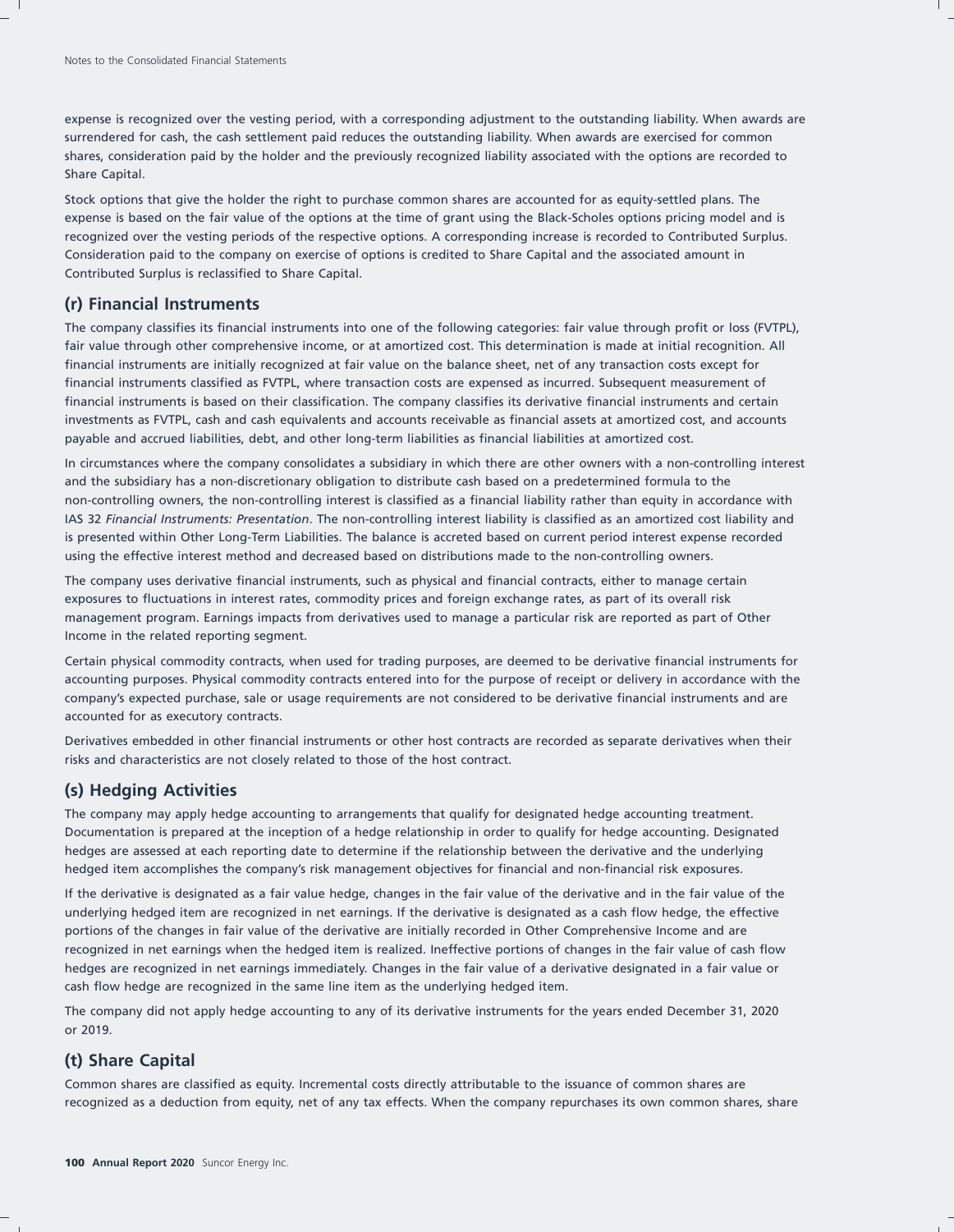capital is reduced by the average carrying value of the shares repurchased. The excess of the purchase price over the average carrying value is recognized as a deduction from Retained Earnings. Shares are cancelled upon repurchase.

## **(u) Dividend Distributions**

Dividends on common shares are recognized in the period in which the dividends are declared by the company's Board of Directors.

## **(v) Earnings per Share**

Basic earnings per share is calculated by dividing the net earnings for the period by the weighted average number of common shares outstanding during the period.

Diluted earnings per share is calculated by adjusting the weighted average number of common shares outstanding for dilutive common shares related to the company's share-based compensation plans. The number of shares included is computed using the treasury stock method. As these awards can be exchanged for common shares of the company, they are considered potentially dilutive and are included in the calculation of the company's diluted net earnings per share if they have a dilutive impact in the period.

## **(w) Emissions Obligations**

Emissions obligations are measured at the weighted average cost per unit of emissions expected to be incurred in the compliance period and are recorded in the period in which the emissions occur within Operating, Selling and General expense, or Purchases.

Purchases of emissions rights are recognized as Other Assets on the balance sheet and are measured at historical cost. Emissions rights received by way of grant are recorded at a nominal amount.

## **(x) Leases**

At inception of a contract, the company assesses whether a contract is, or contains, a lease based on whether the contract conveys the right to control the use of an identified asset for a period of time in exchange for consideration.

The company recognizes a right-of-use asset and a lease liability at the lease commencement date. The right-of-use asset is initially measured based on the initial amount of the lease liability adjusted for any lease payments made at or before the commencement date, plus any initial direct costs incurred and an estimate of costs to dismantle and remove the underlying asset or to restore the underlying asset on the site on which it is located, less any lease incentives received. The assets are depreciated to the earlier of the end of the useful life of the right-of-use asset or the lease term. Judgment is applied to determine the lease term where a renewal option exists. Right-of-use assets are depreciated using the straight-line method as this most closely reflects the expected pattern of consumption of the future economic benefits. In addition, the right-of-use assets may be reduced by impairment losses or adjusted for certain remeasurements of the lease liability.

The company has elected not to recognize right-of-use assets and lease liabilities for short-term leases that have a lease term of twelve months or less. The lease payments are recognized as an expense when incurred over the lease term. As well, the company has accounted for each lease component and any non-lease components as a single lease component for crude oil storage tanks.

The lease liability is initially measured at the present value of the lease payments that are not paid at the commencement date, discounted using the interest rate implicit in the lease or, if that rate cannot be readily determined, the company's incremental borrowing rate. Lease payments include fixed payments, and variable payments that are based on an index or rate.

Cash payments for the principal portion of the lease liability are presented within the financing activities section and the interest portion of the lease liability is presented within the operating activities section of the statement of cash flows. Short-term lease payments and variable lease payments not included in the measurement of the lease liability are presented within the operating activities section of the statement of cash flows.

The lease liability is measured at amortized cost using the effective interest method. It is remeasured when there is a change in future lease payments arising from a change in an index or rate, if there is a change in the company's estimate of the amount expected to be payable under a residual value guarantee, or if the company changes its assessment of whether it will exercise a purchase, extension or termination option. When the lease liability is remeasured in this way, a corresponding adjustment is made to the carrying amount of the right-of-use asset, or is recorded in profit or loss if the carrying amount of the right-of-use asset has been reduced to zero.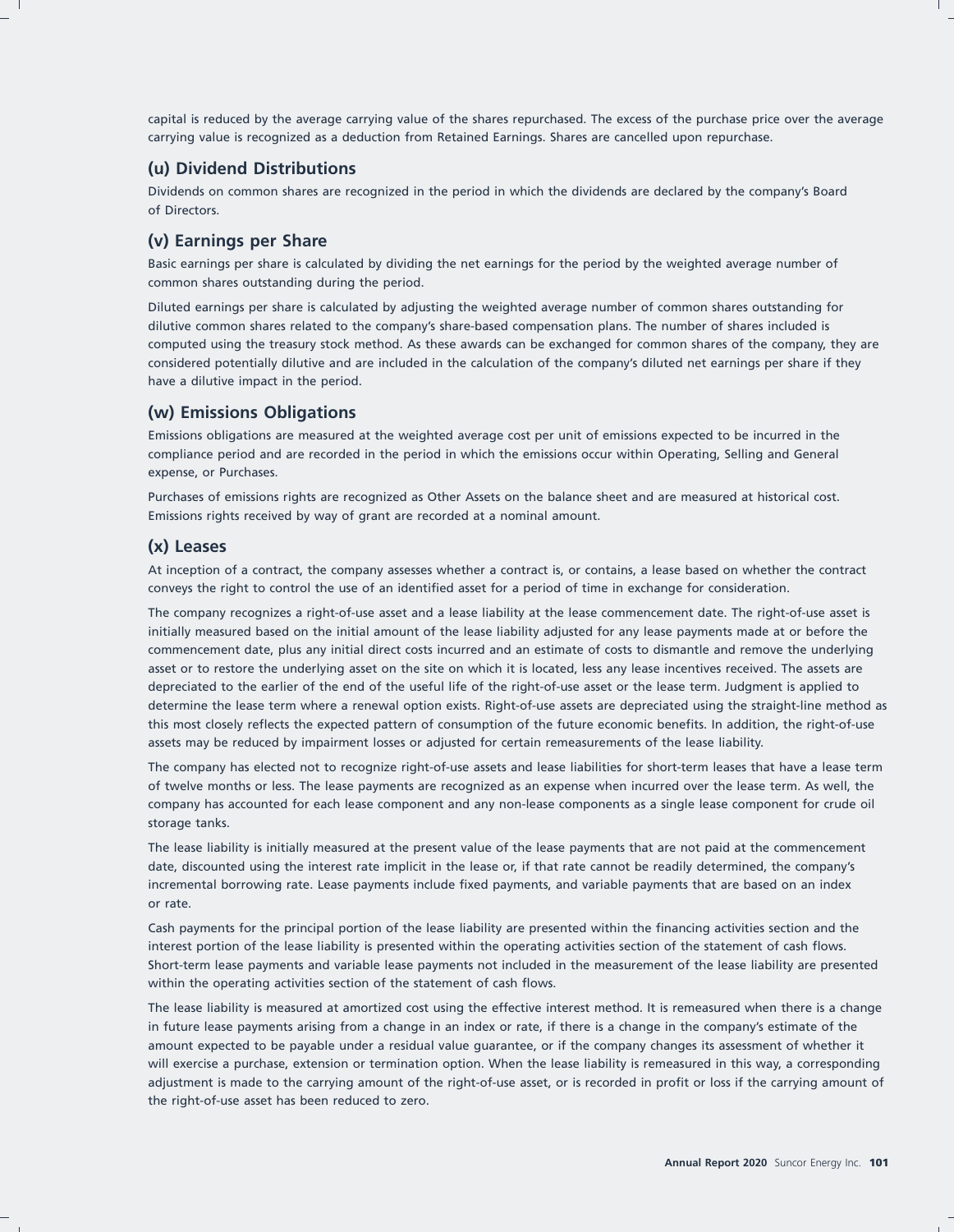The company has lease contracts which include storage tanks, pipelines, railway cars, vessels, buildings, land, and mobile equipment for the purpose of production, storage and transportation of crude oil and related products.

## **(y) Government Grants**

Government grants are recognized when the company has reasonable assurance that it has complied with the relevant conditions of the grant and that it will be received. The company recognizes the grants that compensate the company for expenses incurred against the financial statement line item that it is intended to compensate, or to other income if the grant is recognized in a different period than the underlying transaction.

## **4. Significant Accounting Estimates and Judgments**

The preparation of financial statements in accordance with IFRS requires management to make estimates and judgments that affect reported assets, liabilities, revenues, expenses, gains, losses, and disclosures of contingencies. These estimates and judgments are subject to change based on experience and new information.

On January 30, 2020, the World Health Organization declared the Coronavirus disease (COVID-19) outbreak a Public Health Emergency of International Concern and, on March 10, 2020, declared it to be a pandemic. Actions taken around the world to help mitigate the spread of COVID-19 include restrictions on travel, quarantines in certain areas, and forced closures for certain types of public places and businesses. These measures have caused significant disruption to business operations and a significant increase in economic uncertainty, with reduced demand for commodities leading to volatile prices and currency exchange rates, and a decline in long-term interest rates. Our operations and business are particularly sensitive to a reduction in the demand for, and prices of, commodities that are closely linked to Suncor's financial performance, including crude oil, refined petroleum products (such as jet fuel and gasoline), natural gas and electricity. The potential direct and indirect impacts of the economic downturn have been considered in management's estimates, and assumptions at period end have been reflected in our results with any significant changes described in the relevant financial statement note.

Market conditions had improved over the course of the third and early fourth quarters of 2020 as nations began re-opening their economies, but the recent resurgence of COVID-19 cases (including cases related to variants or mutations of the COVID-19 virus) in certain geographic areas, and the possibility that a resurgence may occur in other areas, has resulted in the re-imposition of certain restrictions noted above by local authorities. In addition, while vaccines are beginning to be distributed, there is uncertainty as to the timing, level of adoption, duration of efficacy and overall effectiveness of the vaccine against variants or mutations. As such, the COVID-19 pandemic continues to present challenges to our operations and business environment. Management cannot reasonably estimate the length or severity of this pandemic but continues to monitor its impact on our operations.

The financial statement areas that require significant estimates and judgments are as follows:

### **Oil and Gas Reserves**

The company's estimate of oil and gas reserves is considered in the measurement of depletion, depreciation, impairment, and decommissioning and restoration obligations. The estimation of reserves is an inherently complex process and involves the exercise of professional judgment. All reserves have been evaluated at December 31, 2020 by independent qualified reserves evaluators. Oil and gas reserves estimates are based on a range of geological, technical and economic factors, including projected future rates of production, projected future commodity prices, engineering data, and the timing and amount of future expenditures, all of which are subject to uncertainty. Estimates reflect market and regulatory conditions existing at December 31, 2020, which could differ significantly from other points in time throughout the year, or future periods. Changes in market and regulatory conditions and assumptions can materially impact the estimation of net reserves.

## **Oil and Gas Activities**

The company is required to apply judgment when designating the nature of oil and gas activities as exploration, evaluation, development or production, and when determining whether the costs of these activities shall be expensed or capitalized.

### **Exploration and Evaluation Costs**

Certain exploration and evaluation costs are initially capitalized with the intent to establish commercially viable reserves. The company is required to make judgments about future events and circumstances and applies estimates to assess the economic viability of extracting the underlying resources. The costs are subject to technical, commercial and management review to confirm the continued intent to develop the project. Level of drilling success or changes to project economics, resource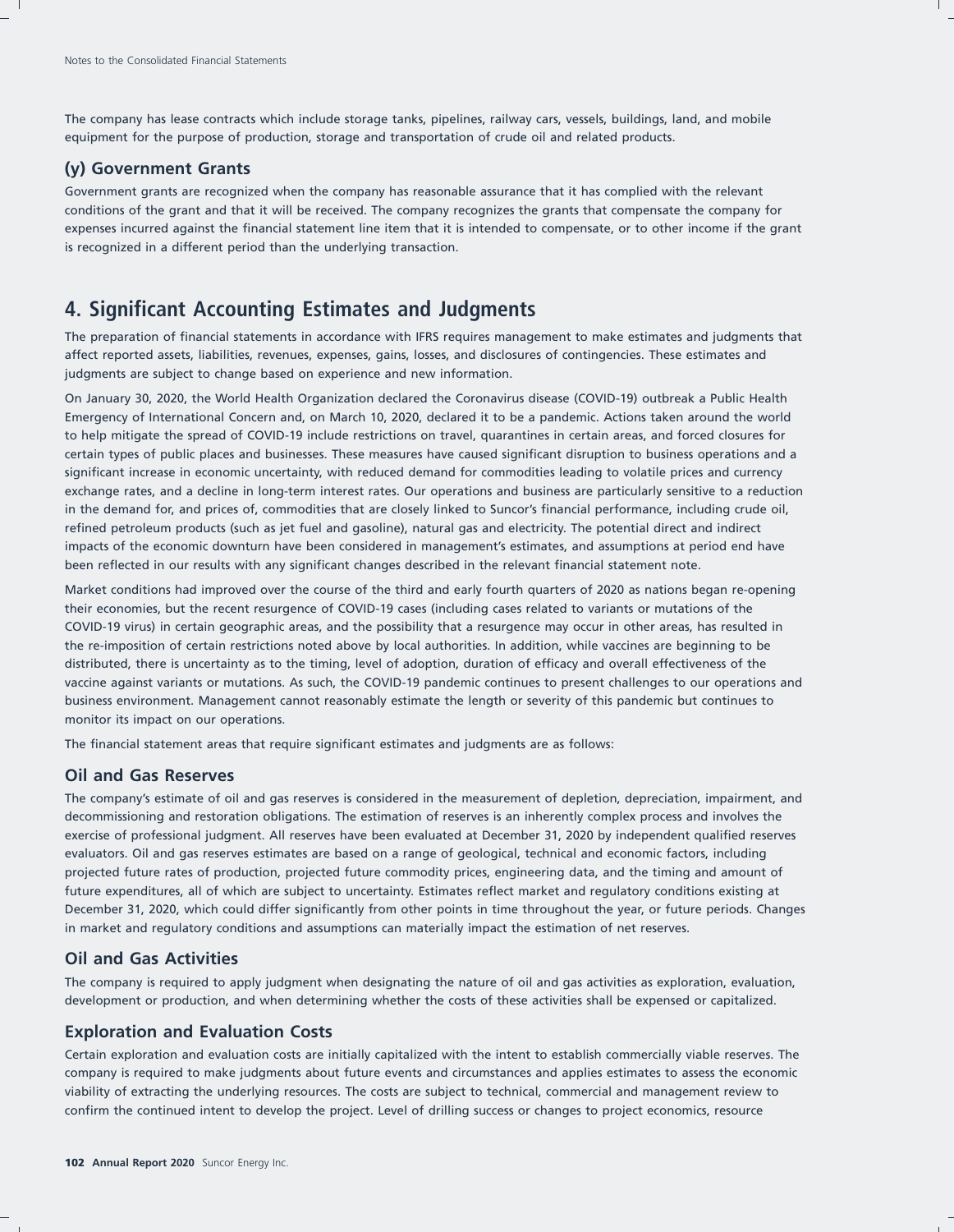quantities, expected production techniques, production costs and required capital expenditures are important judgments when making this determination. Management uses judgment to determine when these costs are reclassified to Property, Plant and Equipment based on several factors, including the existence of reserves, appropriate approvals from regulatory bodies, joint arrangement partners and the company's internal project approval process.

## **Determination of Cash Generating Units (CGUs)**

A CGU is the lowest grouping of integrated assets that generate identifiable cash inflows that are largely independent of the cash inflows of other assets or groups of assets. The allocation of assets into CGUs requires significant judgment and interpretations with respect to the integration between assets, the existence of active markets, similar exposure to market risks, shared infrastructure, and the way in which management monitors the operations.

## **Asset Impairment and Reversals**

Management applies judgment in assessing the existence of impairment and impairment reversal indicators based on various internal and external factors.

The recoverable amount of CGUs and individual assets is determined based on the higher of fair value less costs of disposal or value-in-use calculations. The key estimates the company applies in determining the recoverable amount normally include estimated future commodity prices, discount rates, expected production volumes, future operating and development costs, income taxes, and refining margins. In determining the recoverable amount, management may also be required to make judgments regarding the likelihood of occurrence of a future event. Changes to these estimates and judgments will affect the recoverable amounts of CGUs and individual assets and may then require a material adjustment to their related carrying value. In addition, the evolving worldwide demand for energy and global advancement of alternative sources of energy that are not sourced from fossil fuels could result in a change in assumptions used in determining the recoverable amount and could affect the carrying value of the related assets. The timing in which global energy markets transition from carbon-based sources to alternative energy is highly uncertain.

## **Decommissioning and Restoration Costs**

The company recognizes liabilities for the future decommissioning and restoration of Exploration and Evaluation assets and Property, Plant and Equipment based on estimated future decommissioning and restoration costs. Management applies judgment in assessing the existence and extent as well as the expected method of reclamation of the company's decommissioning and restoration obligations at the end of each reporting period. Management also uses judgment to determine whether the nature of the activities performed is related to decommissioning and restoration activities or normal operating activities.

Actual costs are uncertain and estimates may vary as a result of changes to relevant laws and regulations related to the use of certain technologies, the emergence of new technology, operating experience, prices and closure plans. The estimated timing of future decommissioning and restoration may change due to certain factors, including reserves life. Changes to estimates related to future expected costs, discount rates, inflation assumptions, and timing may have a material impact on the amounts presented.

## **Employee Future Benefits**

The company provides benefits to employees, including pensions and other post-retirement benefits. The cost of defined benefit pension plans and other post-retirement benefits received by employees is estimated based on actuarial valuation methods that require professional judgment. Estimates typically used in determining these amounts include, as applicable, rates of employee turnover, future claim costs, discount rates, future salary and benefit levels, the return on plan assets, mortality rates and future medical costs. Changes to these estimates may have a material impact on the amounts presented.

## **Other Provisions**

The determination of other provisions, including, but not limited to, provisions for royalty disputes, onerous contracts, litigation and constructive obligations, is a complex process that involves judgment about the outcomes of future events, the interpretation of laws and regulations, and estimates on the timing and amount of expected future cash flows and discount rates.

### **Income Taxes**

Management evaluates tax positions, annually or when circumstances require, which involves judgment and could be subject to differing interpretations of applicable tax legislation. The company recognizes a tax provision when a payment to tax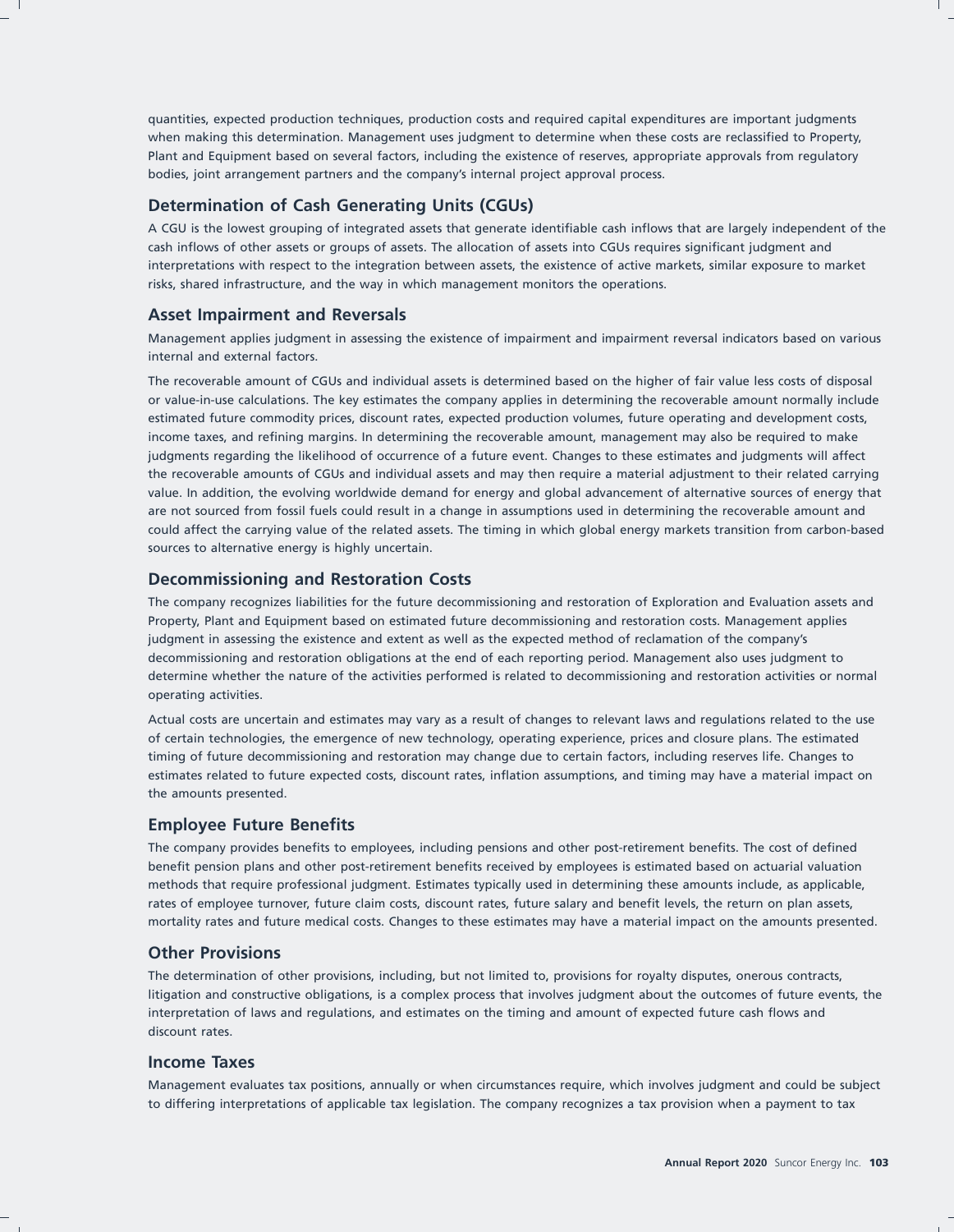authorities is considered probable. However, the results of audits and reassessments and changes in the interpretations of standards may result in changes to those positions and, potentially, a material increase or decrease in the company's assets, liabilities and net earnings.

## **Deferred Income Taxes**

Deferred tax assets are recognized when it is considered probable that deductible temporary differences will be recovered in the foreseeable future. To the extent that future taxable income and the application of existing tax laws in each jurisdiction differ significantly from the company's estimate, the ability of the company to realize the deferred tax assets could be impacted.

Deferred tax liabilities are recognized when there are taxable temporary differences that will reverse and result in a future outflow of funds to a taxation authority. The company records a provision for the amount that is expected to be settled, which requires judgment as to the ultimate outcome. Deferred tax liabilities could be impacted by changes in the company's judgment of the likelihood of a future outflow and estimates of the expected settlement amount, timing of reversals, and the tax laws in the jurisdictions in which the company operates.

### **Fair Value of Financial Instruments**

The fair value of a financial instrument is determined, whenever possible, based on observable market data. If not available, the company uses third-party models and valuation methodologies that utilize observable market data that includes forward commodity prices, foreign exchange rates and interest rates to estimate the fair value of financial instruments, including derivatives. In addition to market information, the company incorporates transaction-specific details that market participants would utilize in a fair value measurement, including the impact of non-performance risk.

### **Functional Currency**

The designation of the functional currency of the company and each of its subsidiaries is a management judgment based on the composition of revenue and costs in the locations in which it operates.

## **5. New IFRS Standards**

### **(a) Adoption of New IFRS Standards**

#### **Definition of a Business**

In October 2018, the IASB issued *Definition of a Business (Amendments to IFRS 3)*. The amendments narrowed and clarified the definition of a business. The amendments include an election to use a concentration test. This is a simplified assessment that results in an asset acquisition if substantially all of the fair value of the gross assets is concentrated in a single identifiable asset or a group of similar identifiable assets. If an election to use a concentration test is not made, or the test failed, then the assessment focuses on the existence of a substantive process. One important distinction is that "goodwill" can only be recognized as a result of acquiring a business, but not as a result of an asset acquisition. The company adopted the amendments prospectively on the effective date of January 1, 2020, and there was no impact to the company's consolidated financial statements as a result of the initial application.

### **(b) Recently Announced Accounting Pronouncements**

The standards, amendments and interpretations that are issued, but not yet effective up to the date of authorization of the company's consolidated financial statements, and that may have an impact on the disclosures and financial position of the company are disclosed below. The company intends to adopt these standards, amendments and interpretations when they become effective.

#### **Classification of Liabilities as Current or Non-Current**

In January 2020, the IASB issued amendments to IAS 1 *Presentation of Financial Statements* to clarify that liabilities are classified as either current or non-current, depending on the existence of the substantive right at the end of the reporting period for an entity to defer settlement of the liability for at least twelve months after the reporting period. The amendments are effective January 1, 2023 with early adoption permitted. The amendments are required to be adopted retrospectively. The company does not anticipate any significant impact from these amendments on the consolidated financial statements as a result of the initial application.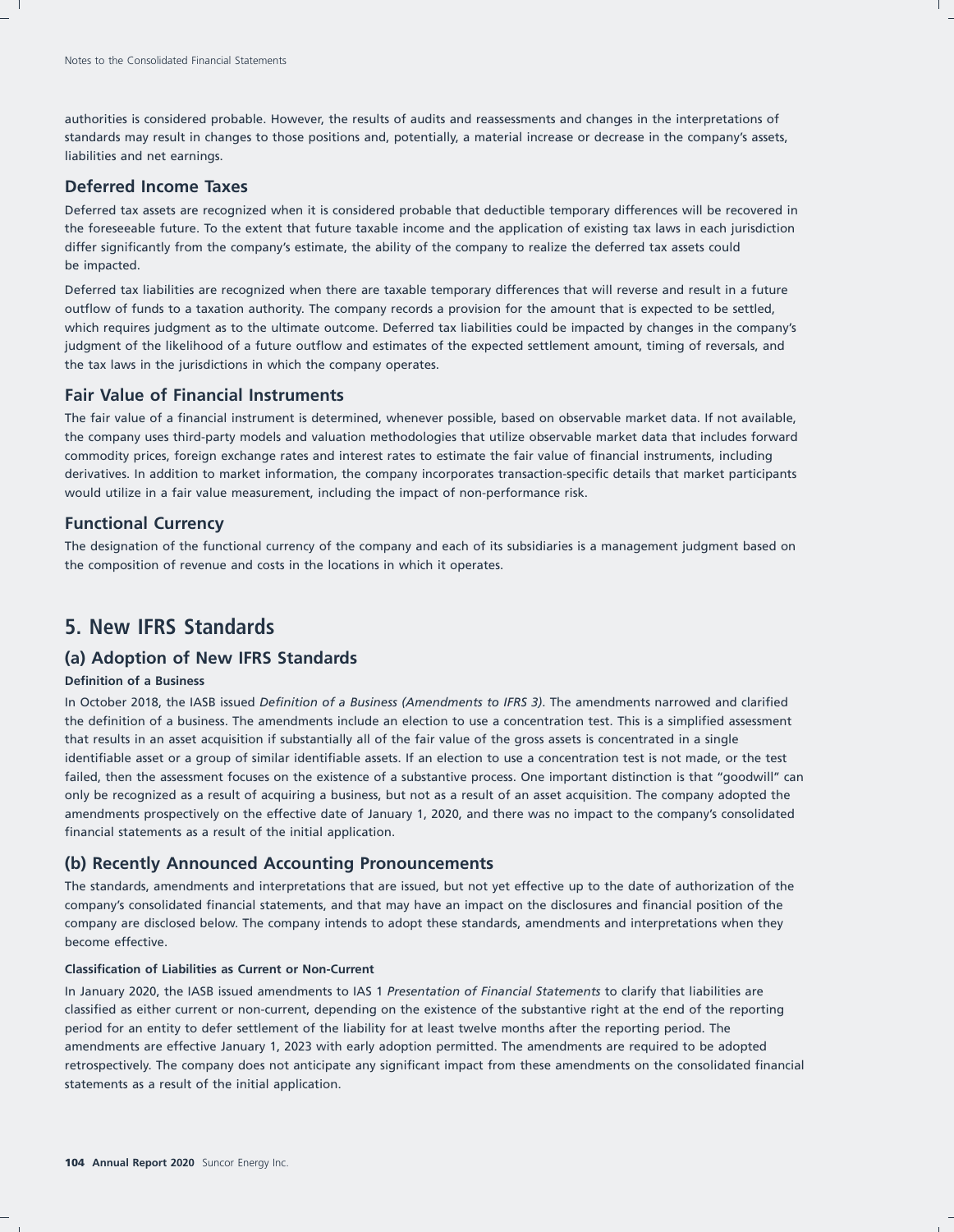# **6. Segmented Information**

The company's operating segments are reported based on the nature of their products and services and management responsibility. The following summary describes the operations in each of the segments:

- Oil Sands includes the company's wholly owned operations in the Athabasca oil sands in Alberta to explore, develop and produce bitumen, synthetic crude oil and related products, through the recovery and upgrading of bitumen from mining and in situ operations. This segment also includes the company's joint interest in the Syncrude oil sands mining and upgrading operation, and the company's joint interest in the Fort Hills partnership as well as the marketing, supply, transportation and risk management of crude oil, natural gas, power and byproducts. The individual operating segments related to mining operations, in situ, Fort Hills and Syncrude have been aggregated into one reportable segment (Oil Sands) due to the similar nature of their business activities, including the production of bitumen, and the single geographic area and regulatory environment in which they operate.
- Exploration and Production (E&P) includes offshore activity in East Coast Canada, with interests in the Hibernia, Terra Nova, White Rose and Hebron oilfields, the exploration and production of crude oil and natural gas at Buzzard and Golden Eagle Area Development in the United Kingdom (U.K.), exploration and production of crude oil and gas at Oda, and the development of the Fenja fields in Norway, as well as the marketing and risk management of crude oil and natural gas.
- Refining and Marketing includes the refining of crude oil products, and the distribution, marketing, transportation and risk management of refined and petrochemical products, and other purchased products through the retail and wholesale networks located in Canada and the United States (U.S.). The segment also includes trading of crude oil, natural gas and power.

The company also reports activities not directly attributable to an operating segment under Corporate and Eliminations. This includes renewable projects such as the wind power facilities of Chin Chute and Magrath in Alberta, SunBridge in Saskatchewan and Adelaide in Ontario, as well as other investments in waste-to-biofuels, chemicals, and carbon capture projects.

Intersegment sales of crude oil and natural gas are accounted for at market values and included, for segmented reporting, in revenues of the segment making the transfer and expenses of the segment receiving the transfer. Intersegment balances are eliminated on consolidation. Intersegment profit will not be recognized until the related product has been sold to third parties.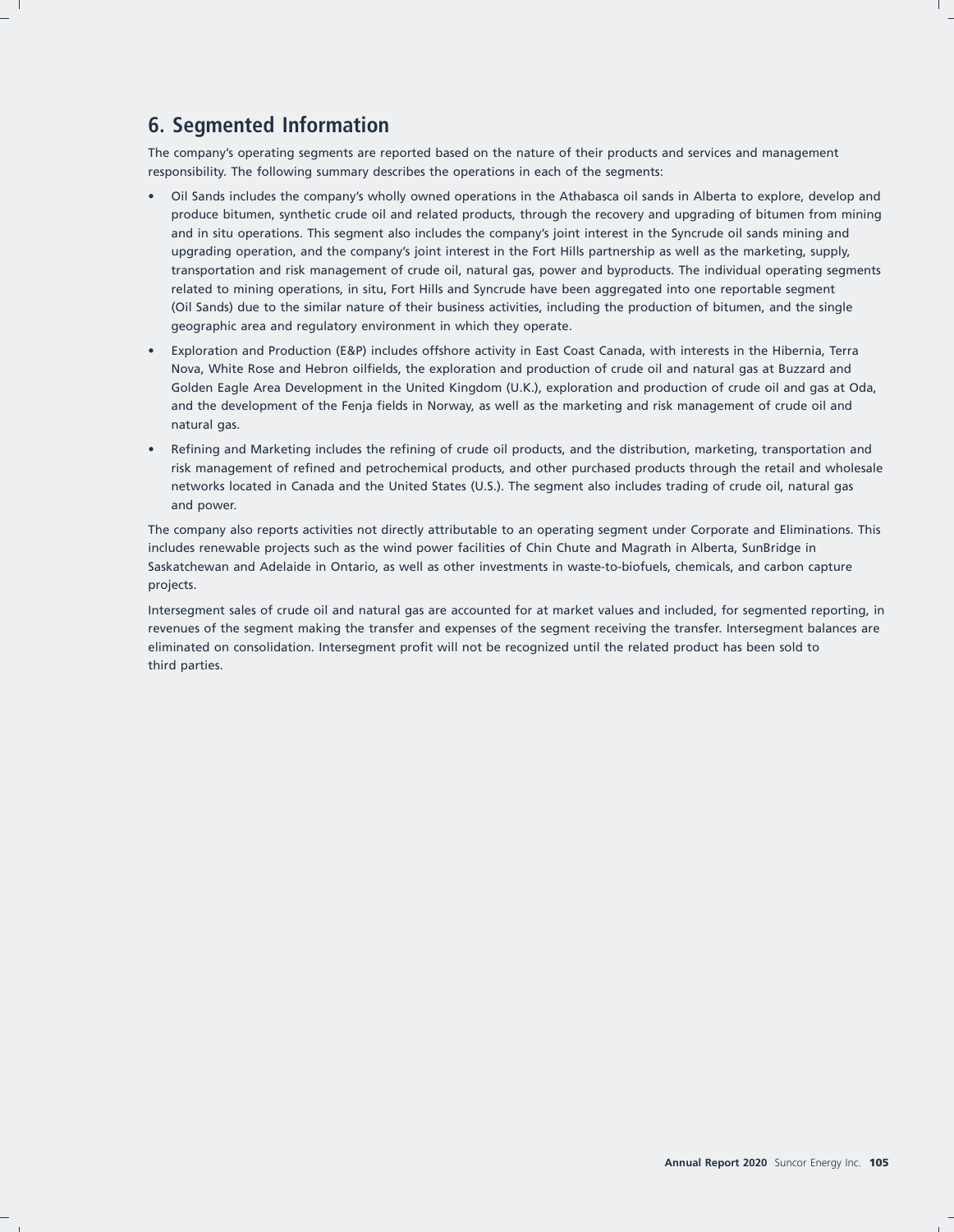|                                                         |                   |                                 | Exploration<br>and |               | Refining and      |          | Corporate and          |                          |                                      |         |
|---------------------------------------------------------|-------------------|---------------------------------|--------------------|---------------|-------------------|----------|------------------------|--------------------------|--------------------------------------|---------|
| For the years ended December 31<br>(\$ millions)        | Oil Sands<br>2020 | 2019                            | Production<br>2020 | 2019          | Marketing<br>2020 | 2019     | Eliminations<br>2020   | 2019                     | Total<br>2020                        | 2019    |
| <b>Revenues and Other Income</b>                        |                   |                                 |                    |               |                   |          |                        |                          |                                      |         |
| Gross revenues                                          | 7 792             | 13 948                          | 1 899              | 3675          | 15 180 22 216     |          | 29                     | 27                       | 24 900                               | 39 866  |
| Intersegment revenues                                   | 2825              | 4 3 9 9                         |                    |               | 92                |          | 88 (2 917) (4 487)     |                          |                                      |         |
| Less: Royalties                                         | (95)              | (917)                           | (143)              | (605)         |                   |          |                        |                          | (238)                                | (1522)  |
| Operating revenues, net of<br>royalties                 | 10 522            | 17430                           | 1756               | 3070          |                   |          |                        |                          | 15 272 22 304 (2 888) (4 460) 24 662 | 38 344  |
| Other income (loss)                                     | 298               | 172                             | 54                 | 430           | 48                | 75       | (10)                   | (32)                     | 390                                  | 645     |
|                                                         | 10820             | 17 602                          | 1810               | 3 500         | 15 320            | 22 379   |                        | $(2898)$ $(4492)$ 25 052 |                                      | 38 989  |
| <b>Expenses</b>                                         |                   |                                 |                    |               |                   |          |                        |                          |                                      |         |
| Purchases of crude oil and<br>products                  | 844               | 1 407                           |                    |               | 11 243            |          | 15 296 (2 975) (4 141) |                          | 9 112                                | 12 562  |
| Operating, selling and general                          | 7 169             | 8027                            | 476                | 525           | 1892              | 2 173    | 390                    | 519                      | 9 927                                | 11 244  |
| Transportation                                          | 1 223             | 1 2 9 3                         | 100                | 80            | 138               | 120      | (43)                   | (51)                     | 1418                                 | 1 442   |
| Depreciation, depletion,<br>amortization and impairment | 6430              | 8 1 7 0                         | 2 147              | 1 5 0 5       | 867               | 823      | 82                     | 74                       | 9 5 2 6                              | 10 572  |
| Exploration                                             | 57                | 127                             | 129                | 129           |                   |          |                        |                          | 186                                  | 256     |
| (Gain) loss on disposal of assets                       | .<br>(1)          | (14)                            |                    | (228)         | (24)              | (11)     | 9                      |                          | (16)                                 | (253)   |
| <b>Financing expenses</b>                               | 336               | 318                             | 47                 | 73            | 37                | 55       | 576                    | 187                      | 996                                  | 633     |
|                                                         | 16 058            | 19 3 28                         | 2899               | 2 0 8 4       | 14 153            | 18 4 5 6 |                        | $(1961)$ $(3412)$ 31 149 |                                      | 36 45 6 |
| (Loss) earnings before Income<br><b>Taxes</b>           |                   | $(5238)$ $(1726)$ $(1089)$ 1416 |                    |               | 1 1 6 7           | 3 9 2 3  |                        |                          | $(937)$ $(1080)$ $(6097)$            | 2 5 3 3 |
| Income Tax (Recovery) Expense                           |                   |                                 |                    |               |                   |          |                        |                          |                                      |         |
| Current                                                 | (645)             | 266                             | 64                 | 626           | 325               | 972      | (403)                  | (312)                    | (659)                                | 1 552   |
| Deferred                                                | (797)             | (1565)                          | (321)              | (215)         | (24)              | (49)     | 23                     | (89)                     | (1119)                               | (1918)  |
|                                                         | (1442)            | (1299)                          | (257)              | 411           | 301               | 923      | (380)                  | (401)                    | (1778)                               | (366)   |
| <b>Net (Loss) Earnings</b>                              | (3796)            | (427)                           |                    | $(832)$ 1 005 | 866               | 3 0 0 0  | (557)                  | (679)                    | (4319)                               | 2899    |
| <b>Capital and Exploration</b><br><b>Expenditures</b>   | 2736              | 3 5 2 2                         | 489                | 1070          | 515               | 818      | 186                    | 148                      | 3 9 2 6                              | 5 5 5 8 |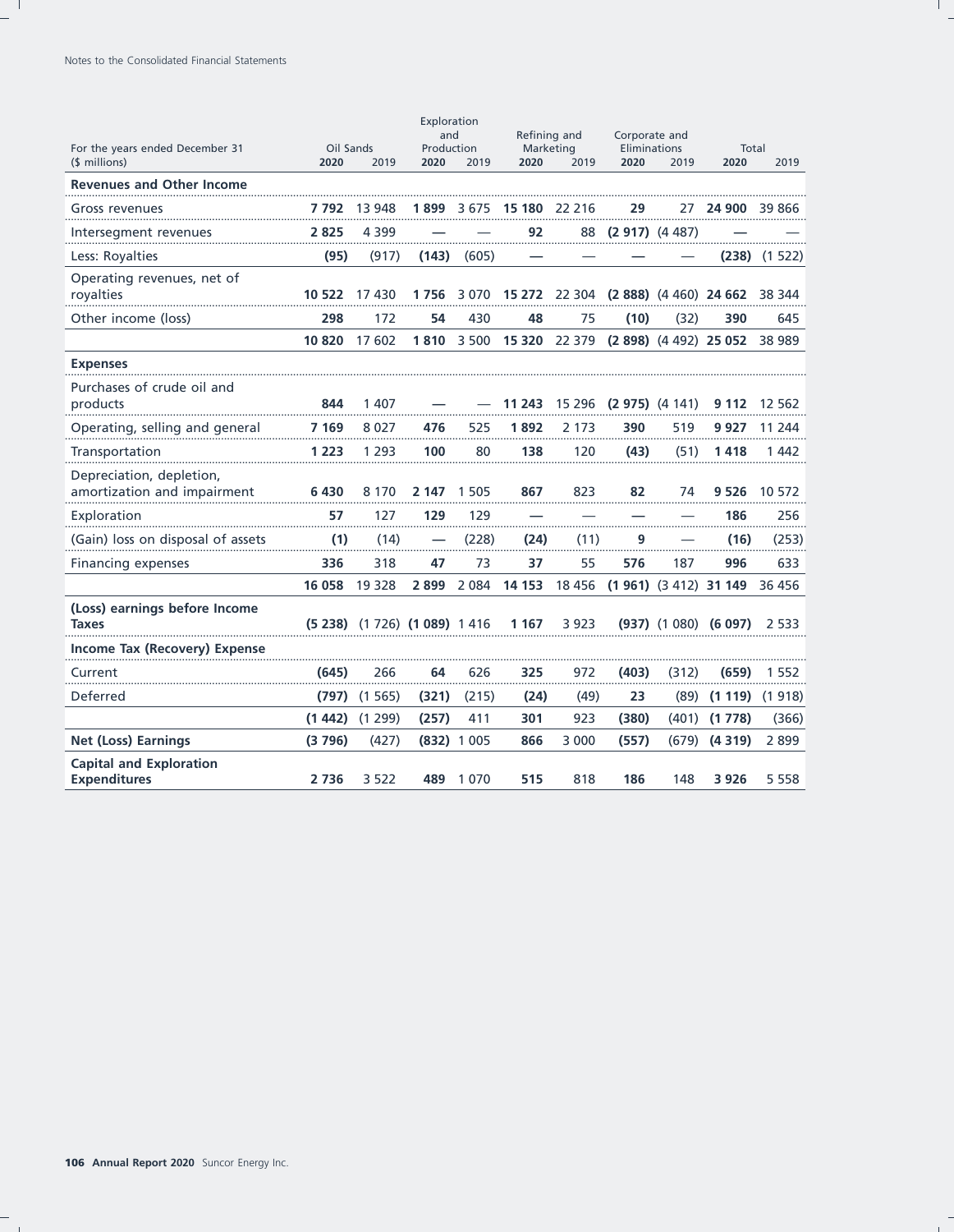### Disaggregation of Revenue from Contracts with Customers and Intersegment Revenue

The company derives revenue from the transfer of goods mainly at a point in time in the following major commodities, revenue streams and geographical regions:

| For the years ended December 31                |                      | 2020                 |              |               | 2019          |         |
|------------------------------------------------|----------------------|----------------------|--------------|---------------|---------------|---------|
| (\$ millions)                                  | <b>North America</b> | <b>International</b> | <b>Total</b> | North America | International | Total   |
| Oil Sands <sup>(1)</sup>                       |                      |                      |              |               |               |         |
| SCO and diesel                                 | 8 5 7 4              |                      | 8 5 7 4      | 13 5 6 7      |               | 13 567  |
| <b>Bitumen</b>                                 | 2 0 4 3              |                      | 2 0 4 3      | 4 7 8 0       |               | 4 7 8 0 |
|                                                | 10 617               |                      | 10 617       | 18 347        |               | 18 347  |
| <b>Exploration and Production</b>              |                      |                      |              |               |               |         |
| Crude oil and natural gas liquids              | 1089                 | 806                  | 1895         | 1922          | 1 747         | 3669    |
| Natural gas                                    |                      | 4                    | 4            |               | 6             | 6       |
|                                                | 1089                 | 810                  | 1899         | 1922          | 1753          | 3675    |
| <b>Refining and Marketing</b>                  |                      |                      |              |               |               |         |
| Gasoline                                       | 6 5 8 5              |                      | 6 5 8 5      | 9 941         |               | 9 9 4 1 |
| <b>Distillate</b>                              | 6 5 2 5              |                      | 6 5 2 5      | 9447          |               | 9447    |
| Other                                          | 2 1 6 2              |                      | 2 1 6 2      | 2916          |               | 2916    |
|                                                | 15 272               |                      | 15 272       | 22 304        |               | 22 304  |
| <b>Corporate and Eliminations</b>              | (2888)               |                      | (2888)       | (4460)        |               | (4460)  |
| <b>Total Gross Revenue from Contracts with</b> |                      |                      |              |               |               |         |
| <b>Customers</b>                               | 24 090               | 810                  | 24 900       | 38 113        | 1753          | 39 866  |

(1) Prior period amounts have been reclassified to conform with current period presentation.

### **Geographical Information**

### **Operating Revenues, net of Royalties**

| (\$ millions)        | 2020    | 2019   |
|----------------------|---------|--------|
| Canada               | 20 588  | 31 157 |
| <b>United States</b> | 3 3 1 2 | 5737   |
| Other foreign        | 762     | 450    |
|                      | 24 662  | 344    |

## Non-Current Assets<sup>(1)</sup>

| (\$ millions)        | December 31<br>2020 | December 31<br>2019 |
|----------------------|---------------------|---------------------|
| Canada               | 71 040              | 75 190              |
| <b>United States</b> | 1856                | 957                 |
| Other foreign        | 2 1 2 5             | 2 173               |
|                      | 75 021              | 79 320              |

(1) Excludes deferred income tax assets.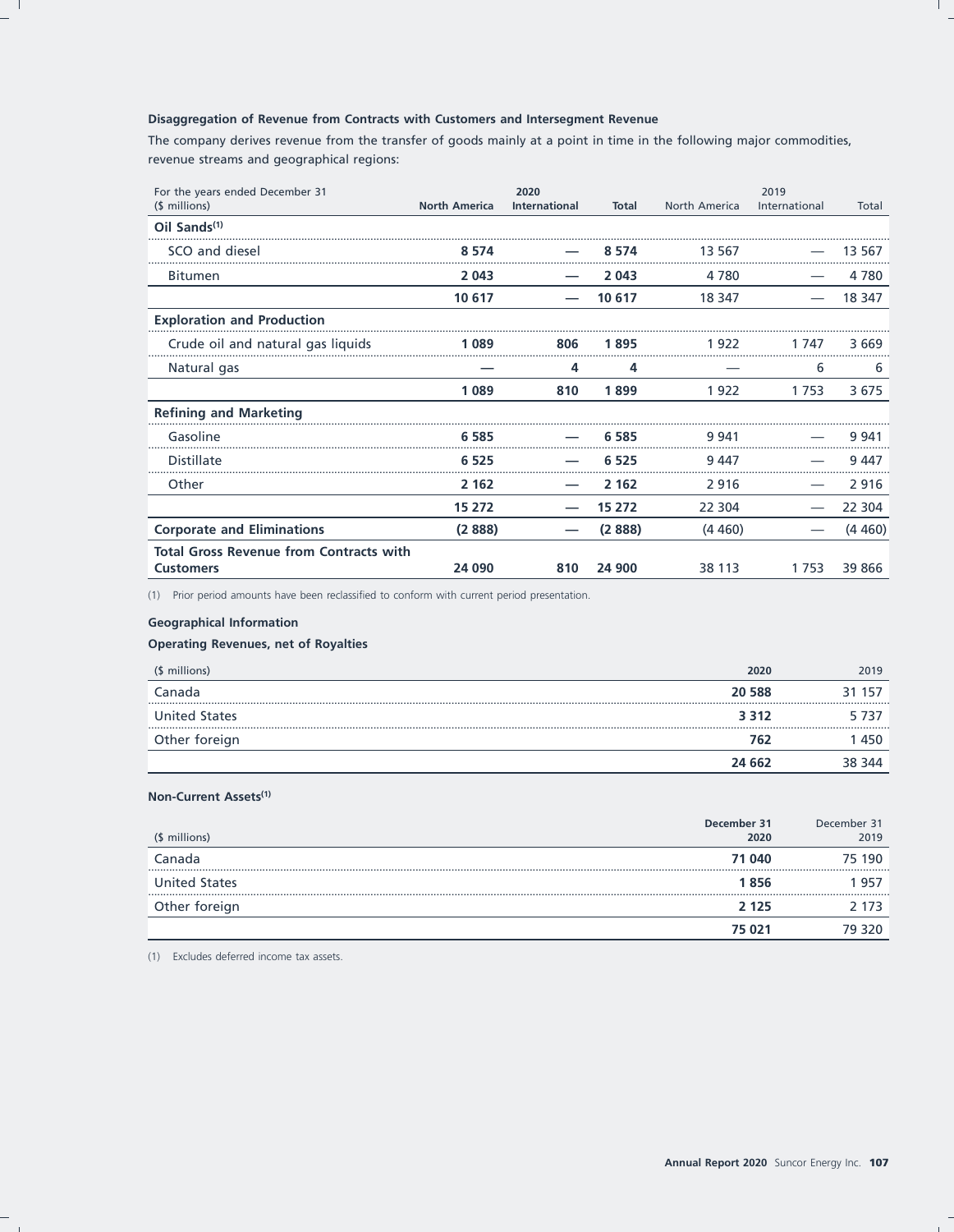# 7. Other Income

Other income consists of the following:

| (\$ millions)                        |    |
|--------------------------------------|----|
| Energy trading activities            |    |
| Gains recognized in earnings         | 85 |
| Losses on inventory valuation        |    |
| Short-term commodity risk management |    |
| Investment and interest income       |    |
| Insurance proceeds <sup>(1)</sup>    |    |
|                                      |    |
|                                      |    |

(1) 2020 includes insurance proceeds for MacKay River within the Oil Sands segment and 2019 includes insurance proceeds for Syncrude and Libyan assets within the Oil Sands segment and Exploration and Production segment, respectively.

# 8. Operating, Selling and General Expense

Operating, Selling and General expense consists of the following:

| (\$ millions)                    |       | 2019  |
|----------------------------------|-------|-------|
| Contract services <sup>(1)</sup> | 4 165 | 4 380 |
| Employee costs <sup>(1)</sup>    | 2 813 | 3.641 |
| <b>Materials</b>                 |       |       |
| Energy                           | -113  |       |
| Equipment rentals and leases     |       | 345   |
| Travel, marketing and other      |       |       |
|                                  |       |       |

(1) The company incurred \$7.5 billion of contract services and employee costs for the year ended December 31, 2020 (2019 - \$8.5 billion), of which \$7.0 billion (2019 - \$8.0 billion) was recorded in Operating, Selling and General expense and \$0.5 billion was recorded as Property, Plant and Equipment (2019 - \$0.5 billion). Employee costs include salaries, benefits and share-based compensation.

# **9. Financing Expenses**

Financing expenses consist of the following:

| (\$ millions)                                          |       | 2019 |
|--------------------------------------------------------|-------|------|
| Interest on debt                                       |       |      |
| Interest on lease liabilities                          | 166   |      |
| Capitalized interest at $4.8\%$ (2019 – 5.3%)          | (120) | 22)  |
| Interest expense                                       |       | 875  |
| Interest on partnership liability                      |       |      |
| Interest on pension and other post-retirement benefits |       |      |
| Accretion                                              |       |      |
| Foreign exchange gain on U.S. dollar denominated debt  |       |      |
| Operational foreign exchange and other                 | 61    |      |
|                                                        |       |      |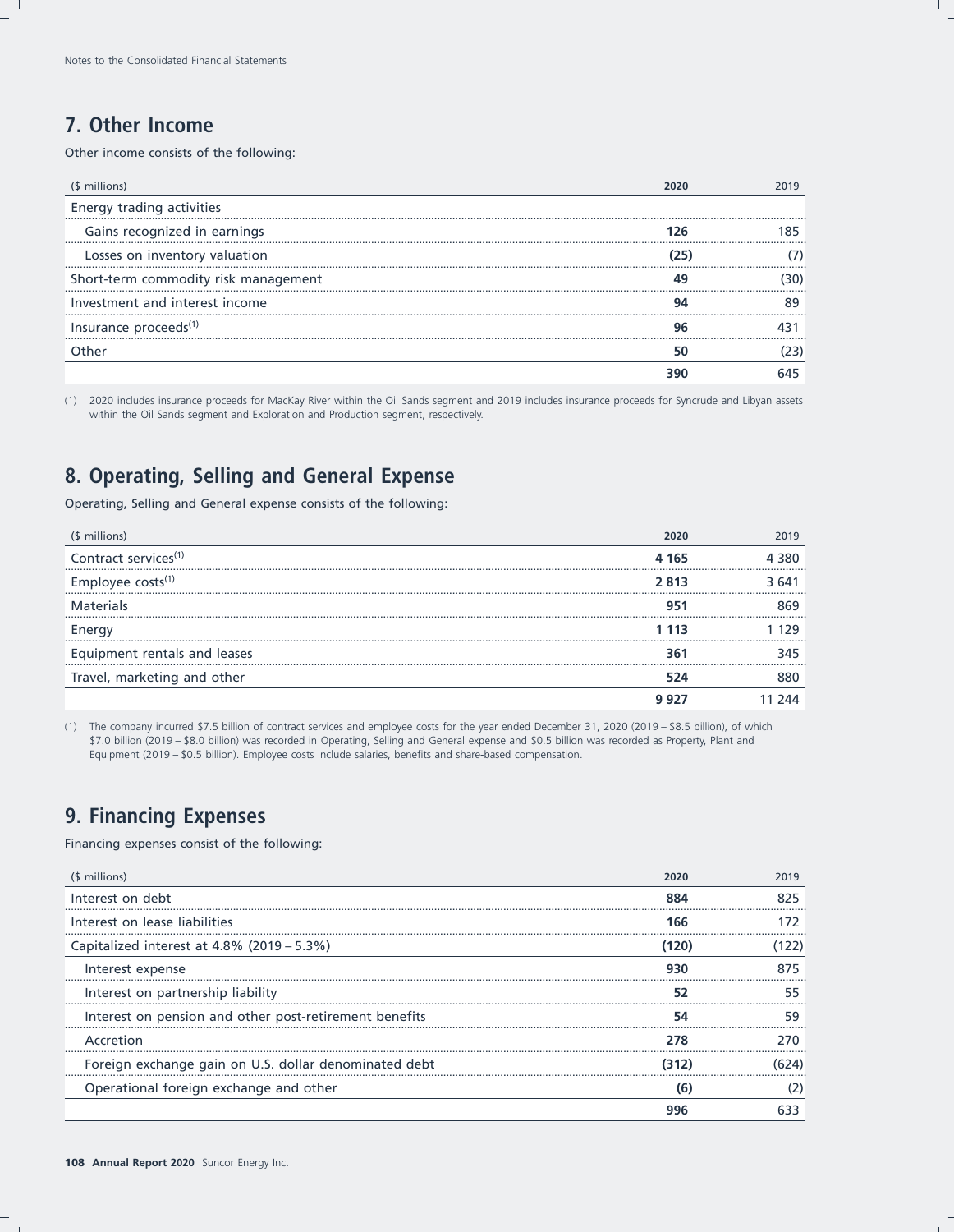# 10. Income Taxes

Income Tax (Recovery) Expense

| (\$ millions)                                                |      | 2019 |
|--------------------------------------------------------------|------|------|
| Current:                                                     |      |      |
| Current year                                                 |      |      |
| Adjustments to current income tax of prior years             |      |      |
| Deferred:                                                    |      |      |
| Origination and reversal of temporary differences            |      |      |
| Adjustments in respect of deferred income tax of prior years |      |      |
| Changes in tax rates and legislation                         | 106) |      |
| Movement in unrecognized deferred income tax assets          |      |      |
| Total income tax recovery                                    |      |      |

## **Reconciliation of Effective Tax Rate**

The provision for income taxes reflects an effective tax rate that differs from the statutory tax rate. A reconciliation of the difference is as follows:

| (\$ millions)                                                     | 2020   | 2019       |
|-------------------------------------------------------------------|--------|------------|
| (Loss) earnings before income tax                                 | (6097) | 2.533      |
| Canadian statutory tax rate                                       | 24.96% | 26.74%     |
| Statutory tax                                                     | (1522) |            |
| Add (deduct) the tax effect of:                                   |        |            |
| Non-taxable component of capital gains                            | (45)   | (146)      |
| Share-based compensation and other permanent items                |        | 25         |
| Assessments and adjustments                                       | (58)   |            |
| Impact of income tax rates and legislative changes <sup>(1)</sup> | (173)  | 067)       |
| Foreign tax rate differential                                     | ٦      | 83         |
| Movement in unrecognized deferred income tax assets               | 12     | (58)       |
| Other                                                             | (2)    | 8          |
| Total income tax recovery                                         | (1778) | (366)      |
| Effective tax rate                                                | 29.2%  | $(14.4)\%$ |

(1) In the second quarter of 2019, the company recognized a deferred income tax recovery of \$1.116 billion associated with the Government of Alberta's substantive enactment of legislation for the staged reduction of the corporate income tax rate from 12% to 8%. The deferred income tax recovery of \$1.116 billion was comprised of \$910 million recovery in the Oil Sands segment, \$88 million recovery in the Refining and Marketing segment, \$70 million recovery in the Exploration and Production segment, and \$48 million recovery in the Corporate and Eliminations segment.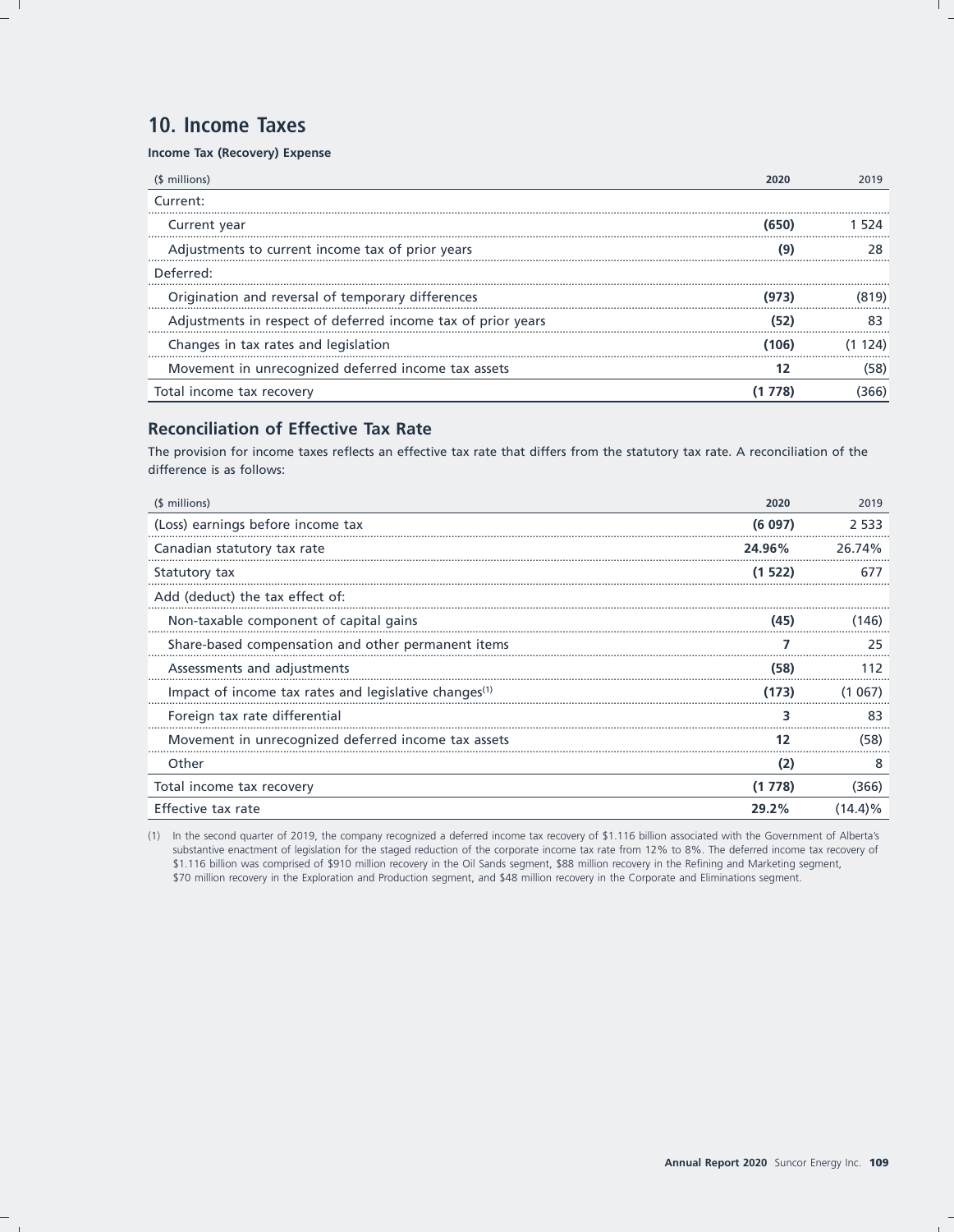## **Deferred Income Tax Balances**

The significant components of the company's deferred income tax (assets) liabilities and deferred income tax expense (recovery) are comprised of the following:

|                                                | Deferred Income Tax (Recovery)<br>Expense |         | Deferred Income Tax Liability<br>(Asset) |                     |
|------------------------------------------------|-------------------------------------------|---------|------------------------------------------|---------------------|
| (\$ millions)                                  | 2020                                      | 2019    | December 31<br>2020                      | December 31<br>2019 |
| Property, plant and equipment                  | (1 084)                                   | (2 348) | 11 963                                   | 12 814              |
| Decommissioning and restoration provision      |                                           | 259     | (2 304)                                  | 092                 |
| Employee retirement benefit plans              |                                           |         | (605)                                    | (576)               |
| Tax loss carry-forwards                        |                                           | 16      | (176)                                    | .156)               |
| Other                                          |                                           | 123     | (120)                                    | (23)                |
| Net deferred income tax recovery and liability | 19)                                       | (1 918) | 758                                      | 9.967               |

## **Change in Deferred Income Tax Balances**

| (\$ millions)                                        | 2020   | 2019   |
|------------------------------------------------------|--------|--------|
| Net deferred income tax liability, beginning of year | 9967   | 11 91  |
| Recognized in deferred income tax recovery           | (1119) | (1918) |
| Recognized in other comprehensive income             |        |        |
| Foreign exchange, acquisition and other              |        |        |
| Net deferred income tax liability, end of year       |        | 9 96.  |

## **Deferred Tax in Shareholders' Equity**

| (\$ millions)                                         | 2020 | 2019 |
|-------------------------------------------------------|------|------|
| Deferred Tax in Other Comprehensive Income            |      |      |
| Actuarial loss on employment retirement benefit plans | (62) |      |
| Total income tax recovery reported in equity          | (62) |      |

Deferred income tax assets are recognized for tax loss carry-forwards to the extent that the realization of the related tax benefit is probable based on estimated future earnings. Suncor has not recognized a \$78 million (2019 – \$87 million) deferred income tax asset on \$640 million (2019 – \$715 million) of capital losses related to unrealized foreign exchange on U.S. dollar denominated debt, which can only be utilized against future capital gains.

No deferred tax liability has been recognized at December 31, 2020, on unremitted net earnings of foreign subsidiaries, as the company is able to control the timing and amount of distributions and is not expected to incur any taxes associated with future distributions.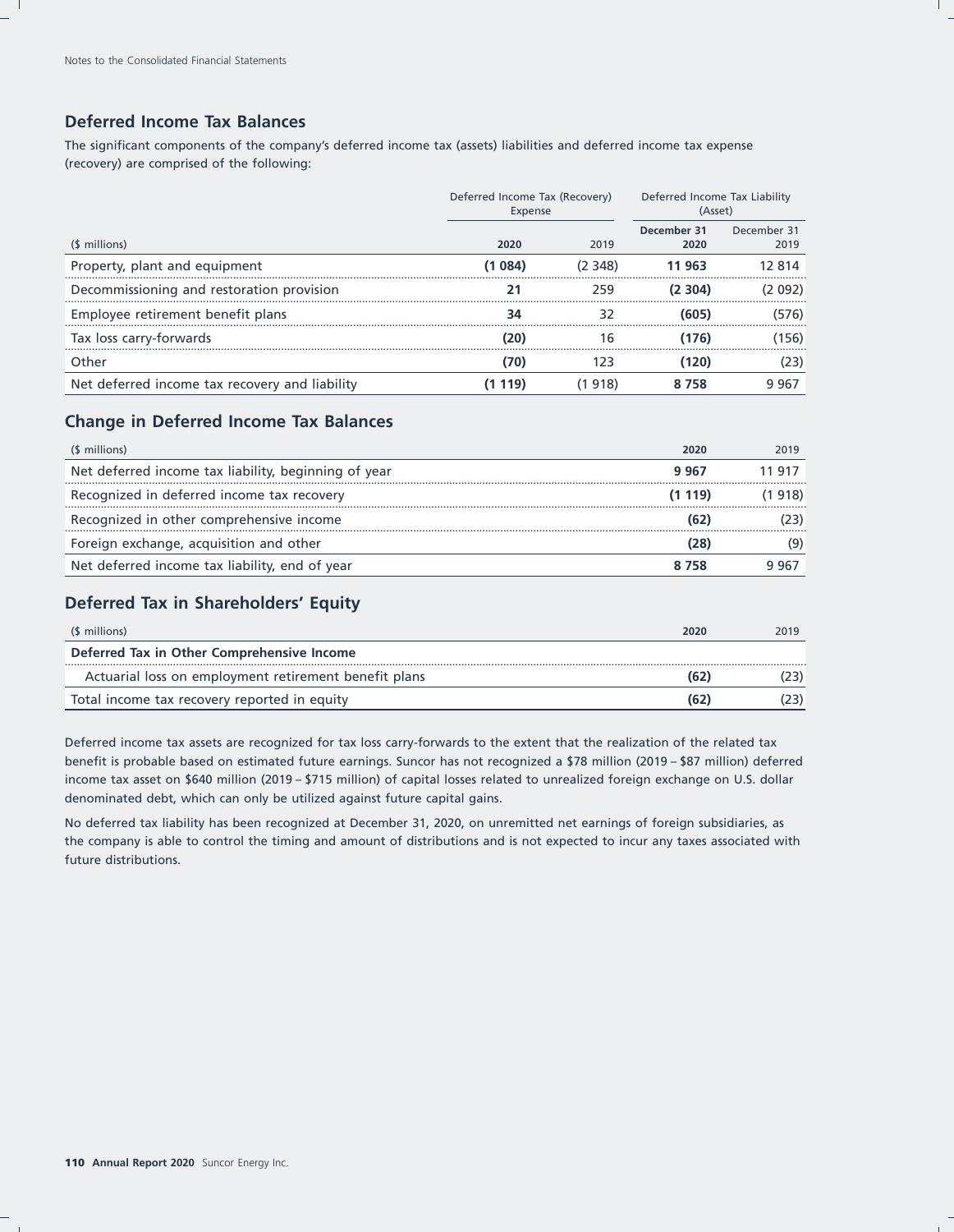# 11. (Loss) Earnings per Common Share

| (\$ millions)                                    | 2020   | 2019  |
|--------------------------------------------------|--------|-------|
| Net (loss) earnings                              | (4319) | 2 899 |
| (millions of common shares)                      |        |       |
| Weighted average number of common shares         | 1 526  | 559   |
| Dilutive securities:                             |        |       |
| Effect of share options                          |        |       |
| Weighted average number of diluted common shares | 1 526  | 1 561 |
| (dollars per common share)                       |        |       |
| Basic and diluted (loss) earnings per share      | (2.83) | -86   |

# 12. Cash and Cash Equivalents

| (\$ millions)    | December 31<br>2020 | December 31<br>2019 |
|------------------|---------------------|---------------------|
| Cash             | 1 523               |                     |
| Cash equivalents | 362                 |                     |
|                  | 1885                | 960                 |

# 13. Supplemental Cash Flow Information

The (increase) decrease in non-cash working capital is comprised of:

| (\$ millions)                            | 2020       | 2019 |
|------------------------------------------|------------|------|
| Accounts receivable                      | 954        | 099) |
| Inventories                              | 121        | 628) |
| Accounts payable and accrued liabilities | (1472)     |      |
| Current portion of provisions            | (11)       |      |
| Income taxes payable (net)               | (1350)     | 436  |
|                                          | 758)<br>(1 |      |
| Relating to:                             |            |      |
| Operating activities                     | (1201)     | 397  |
| Investing activities                     | (557)      |      |
|                                          |            |      |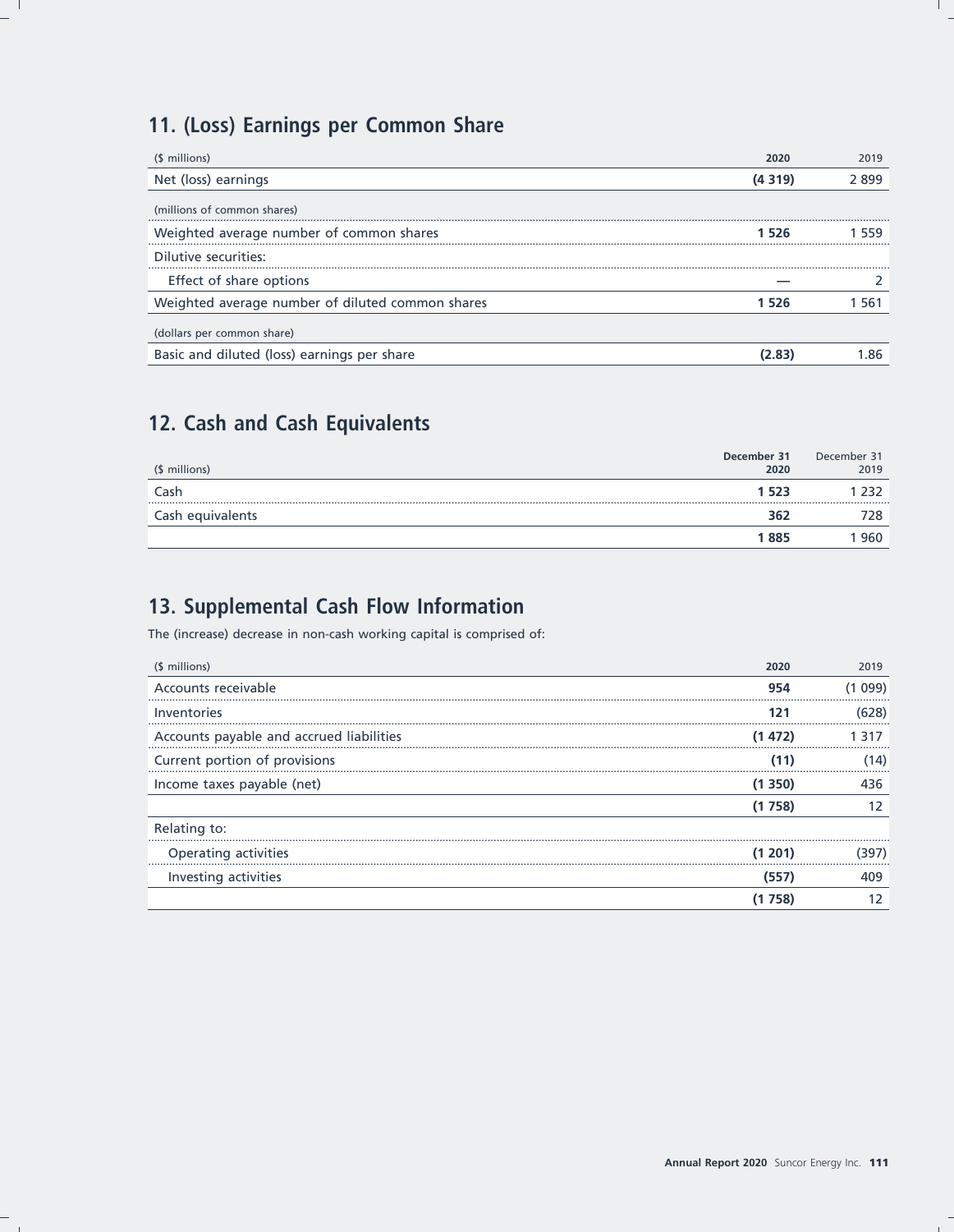## Reconciliation of movements of liabilities to cash flows arising from financing activities:

|                                                      | Short-Term  | Current<br>Portion of<br>Long-Term<br>Lease | Long-Term<br>Lease | Current<br>Portion of<br>Long-Term | Long-Term | Partnership | <b>Dividends</b> |
|------------------------------------------------------|-------------|---------------------------------------------|--------------------|------------------------------------|-----------|-------------|------------------|
| (\$ millions)                                        | <b>Debt</b> | Liabilities                                 | Liabilities        | Debt                               | Debt      | Liability   | Payable          |
| At December 31, 2018                                 | 3 2 3 1     |                                             |                    | 229                                | 13890     | 477         |                  |
| <b>Changes from financing</b><br>cash flows:         |             |                                             |                    |                                    |           |             |                  |
| Net repayment of<br>commercial paper                 | (982)       |                                             |                    |                                    |           |             |                  |
| Gross proceeds from<br>issuance of long-term<br>debt |             |                                             |                    |                                    | 750       |             |                  |
| Debt issuance costs                                  |             |                                             |                    |                                    | (5)       |             |                  |
| Repayment of<br>long-term debt                       |             |                                             |                    | (188)                              |           |             |                  |
| Realized foreign<br>exchange losses                  |             |                                             |                    | 7                                  |           |             |                  |
| Dividends paid on<br>common shares                   |             |                                             |                    |                                    |           |             | (2614)           |
| Payments of lease<br>liabilities                     |             | (307)                                       |                    |                                    |           |             |                  |
| Distributions to<br>non-controlling interest         |             |                                             |                    |                                    |           | (7)         |                  |
| Non-cash changes:                                    |             |                                             |                    |                                    |           |             |                  |
| Dividends declared on<br>common shares               |             |                                             |                    |                                    |           |             | 2614             |
| Unrealized foreign<br>exchange gains                 | (94)        |                                             |                    | (10)                               | (520)     |             |                  |
| Reclassification of debt<br>to lease obligations     |             |                                             | 1 260              | (38)                               | (1 222)   |             |                  |
| Reclassification of lease<br>obligations             |             | 617                                         | (617)              |                                    |           |             |                  |
| Deferred financing<br>costs                          |             |                                             |                    |                                    | (9)       |             |                  |
| Reassessment of<br>partnership liability             |             |                                             |                    |                                    |           | (15)        |                  |
| New leases                                           |             |                                             | 1978               |                                    |           |             |                  |
| At December 31, 2019                                 | 2 1 5 5     | 310                                         | 2621               |                                    | 12 8 84   | 455         |                  |
| <b>Changes from financing</b><br>cash flows:         |             |                                             |                    |                                    |           |             |                  |
| Net issuance of<br>commercial paper                  | 1445        |                                             |                    |                                    |           |             |                  |
| Gross proceeds from<br>issuance of long-term<br>debt |             |                                             |                    |                                    | 2651      |             |                  |
| Debt issuance costs                                  |             |                                             |                    |                                    | (17)      |             |                  |
| Dividends paid on<br>common shares                   |             |                                             |                    |                                    |           |             | (1670)           |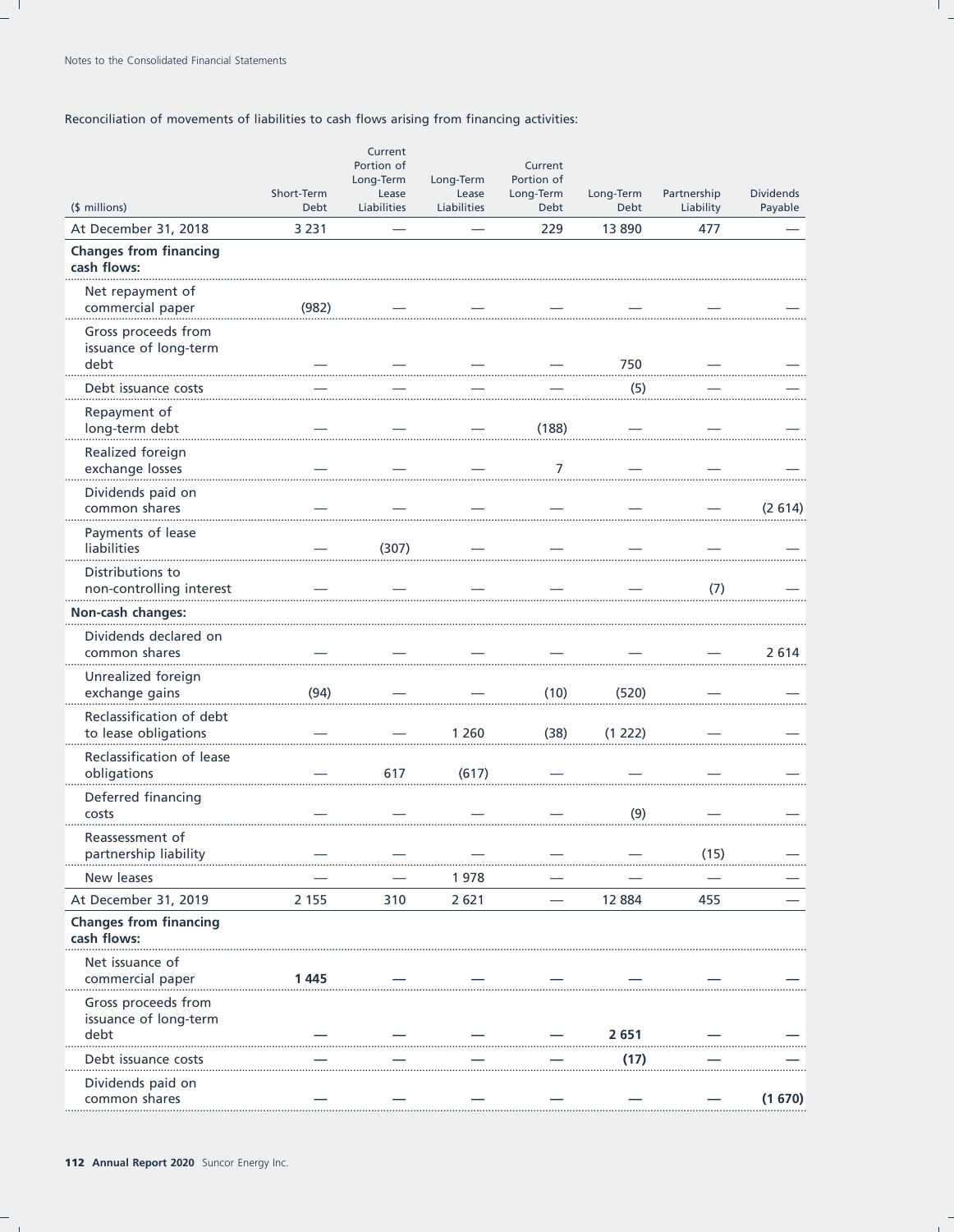| (\$ millions)                                | Short-Term<br>Debt | Current<br>Portion of<br>Long-Term<br>Lease<br>Liabilities | Long-Term<br>Lease<br>Liabilities | Current<br>Portion of<br>Long-Term<br>Debt | Long-Term<br>Debt | Partnership<br>Liability | <b>Dividends</b><br>Payable |
|----------------------------------------------|--------------------|------------------------------------------------------------|-----------------------------------|--------------------------------------------|-------------------|--------------------------|-----------------------------|
| Lease liability payments                     |                    | (335)                                                      |                                   |                                            |                   |                          |                             |
| Distributions to<br>non-controlling interest |                    |                                                            |                                   |                                            |                   | (10)                     |                             |
| Non-cash changes:                            |                    |                                                            |                                   |                                            |                   |                          |                             |
| Dividends declared on<br>common shares       |                    |                                                            |                                   |                                            |                   |                          | 1 670                       |
| Unrealized foreign<br>exchange gains         | (34)               |                                                            |                                   | (20)                                       | (258)             |                          |                             |
| Reclassification of debt                     |                    |                                                            |                                   | 1433                                       | (1433)            |                          |                             |
| Reclassification of lease<br>obligations     |                    | 297                                                        | (297)                             |                                            |                   |                          |                             |
| Deferred financing<br>costs                  |                    |                                                            |                                   |                                            | (15)              |                          |                             |
| Reassessment of<br>partnership liability     |                    |                                                            |                                   |                                            |                   | (9)                      |                             |
| New leases                                   |                    |                                                            | 312                               |                                            |                   |                          |                             |
| At December 31, 2020                         | 3 5 6 6            | 272                                                        | 2 6 3 6                           | 1413                                       | 13812             | 436                      |                             |

# 14. Inventories

|                                     | December 31 | December 31 |
|-------------------------------------|-------------|-------------|
| (\$ millions)                       | 2020        | 2019        |
| Crude $\frac{1}{1}$<br>             | 1429        | 1 689       |
| Refined products                    | 1 322       | 1 290.      |
| Materials, supplies and merchandise | 866         | 782         |
|                                     | 3.617       | 3 761       |

(1) Includes \$154 million of inventories held for trading purposes (2019 - \$210 million) which are measured at fair value based on Level 1 and Level 2 fair value inputs.

During 2020, purchased product inventories of \$9.4 billion (2019 - \$13.3 billion) were recorded as an expense.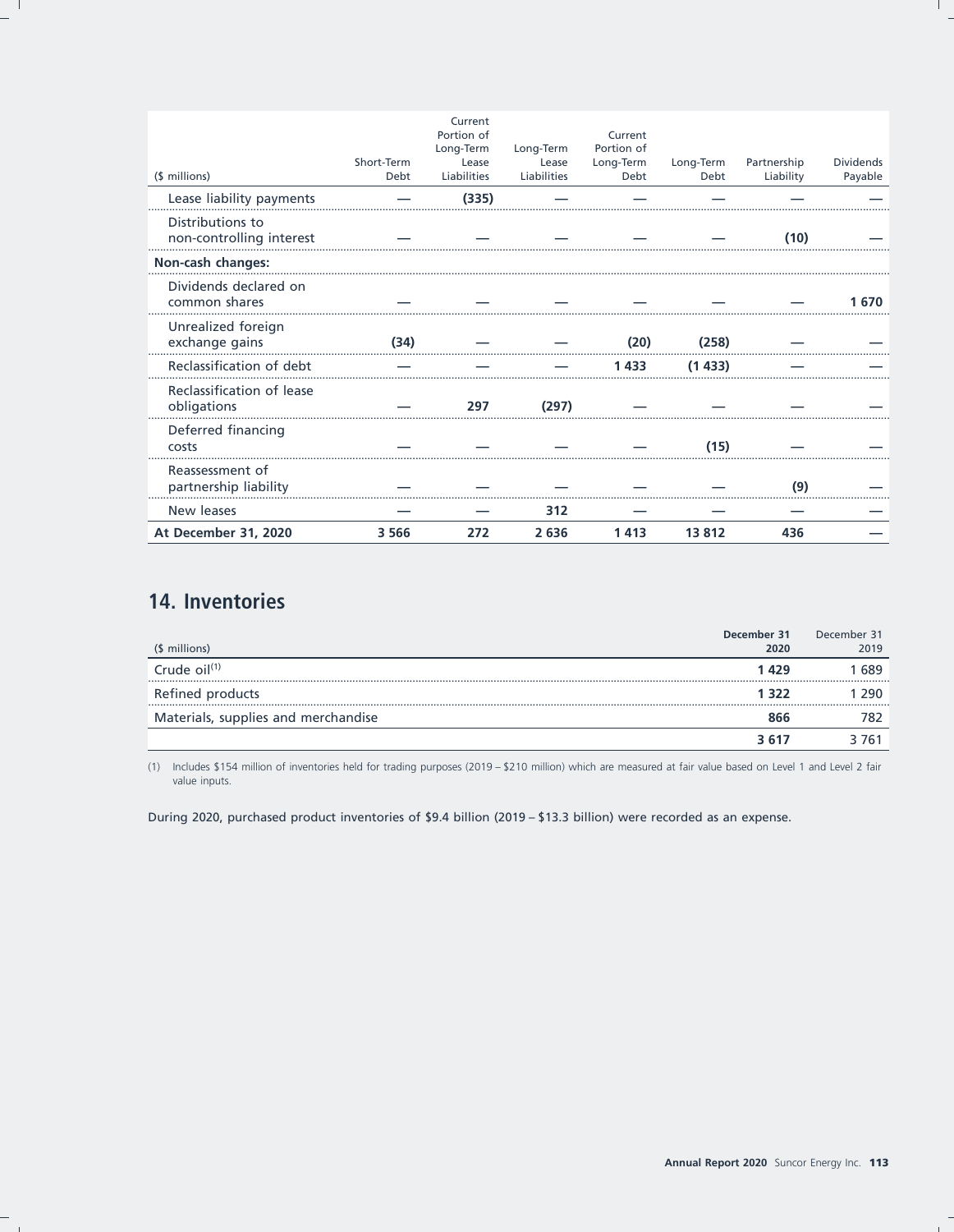# 15. Property, Plant and Equipment

|                                                      | Oil and Gas | Plant and |          |
|------------------------------------------------------|-------------|-----------|----------|
| (\$ millions)                                        | Properties  | Equipment | Total    |
| Cost                                                 |             |           |          |
| At December 31, 2018                                 | 37 845      | 79 029    | 116 874  |
| Adoption of IFRS 16                                  |             | 1792      | 1792     |
| Additions                                            | 1 245       | 4 3 5 1   | 5 596    |
| Changes in decommissioning and restoration           | 1846        | 49        | 1895     |
| Disposals and derecognition                          | (116)       | (439)     | (555)    |
| Foreign exchange adjustments                         | (224)       | (214)     | (438)    |
| At December 31, 2019                                 | 40 596      | 84 5 68   | 125 164  |
| Additions                                            | 820         | 2 994     | 3814     |
| Transfers from exploration and evaluation            | 170         |           | 170      |
| Changes in decommissioning and restoration           | 1078        | 3         | 1081     |
| Disposals and derecognition                          | (9)         | (2528)    | (2537)   |
| Foreign exchange adjustments                         | 54          | (88)      | (34)     |
| At December 31, 2020                                 | 42709       | 84 949    | 127 658  |
| <b>Accumulated provision</b>                         |             |           |          |
| At December 31, 2018                                 | (19783)     | (22846)   | (42629)  |
| Depreciation, depletion, amortization and impairment | (2871)      | (7764)    | (10635)  |
| Disposals and derecognition                          | 116         | 349       | 465      |
| Foreign exchange adjustments                         | 149         | 126       | 275      |
| At December 31, 2019                                 | (22389)     | (30135)   | (52 524) |
| Depreciation, depletion, amortization and impairment | (3039)      | (6166)    | (9 205)  |
| Disposals and derecognition                          |             | 2 2 0 5   | 2 2 0 5  |
| Foreign exchange adjustments                         | (45)        | 41        | (4)      |
| At December 31, 2020                                 | (25 473)    | (34055)   | (59528)  |
| Net property, plant and equipment                    |             |           |          |
| December 31, 2019                                    | 18 207      | 54 433    | 72 640   |
| December 31, 2020                                    | 17 236      | 50 894    | 68 130   |

|                                   | December 31, 2020 |                                 | December 31, 2019        |         |                          |                   |
|-----------------------------------|-------------------|---------------------------------|--------------------------|---------|--------------------------|-------------------|
| (\$ millions)                     | Cost              | Accumulated<br><b>Provision</b> | <b>Net Book</b><br>Value | Cost    | Accumulated<br>Provision | Net Book<br>Value |
| Oil Sands                         | 86 999            | (35059)                         | 51 940                   | 85 24 6 | (30581)                  | 54 665            |
| <b>Exploration and Production</b> | 23 640            | (17424)                         | 6 2 1 6                  | 22 876  | (15, 298)                | 7 578             |
| Refining and Marketing            | 15 757            | (6 547)                         | 9 2 1 0                  | 15 342  | (5 768)                  | 9 5 7 4           |
| Corporate and Eliminations        | 1 262             | (498)                           | 764                      | 700     | (877)                    | 823               |
|                                   | 127 658           | (59528)                         | 68 130                   | 125 164 | (52 524)                 | 72 640            |

At December 31, 2020, the balance of assets under construction and not subject to depreciation or depletion was \$5.0 billion (December 31, 2019 - \$5.6 billion).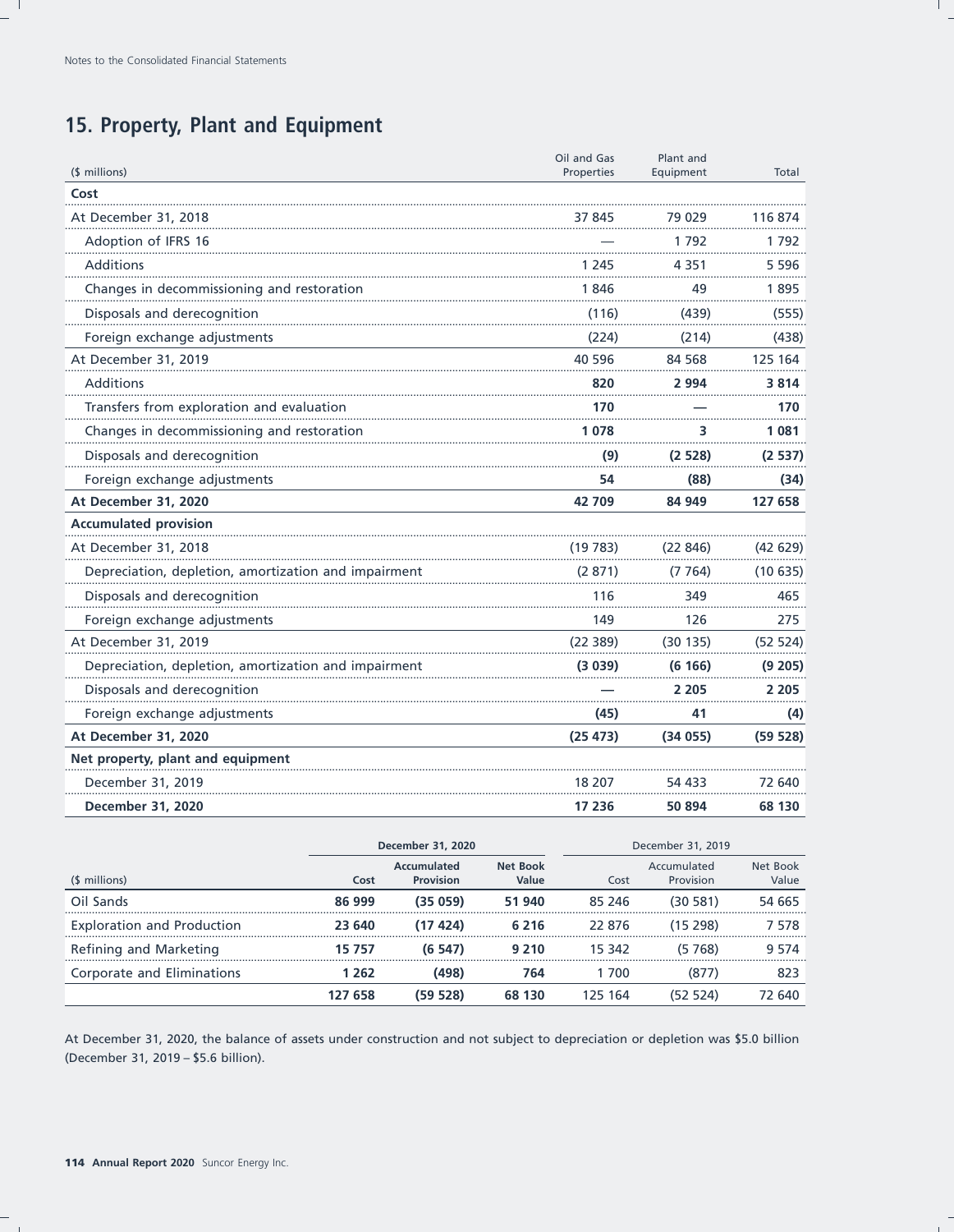# **16. Asset Impairments**

The COVID-19 pandemic has resulted in a significant decrease in global demand for crude oil and commodity prices. In response, the company announced plans to reduce capital and operating costs. As a result of these events, the company performed asset impairment tests on certain CGUs in its Oil Sands and Exploration and Production segments as at March 31, 2020 as the recoverable amounts of these CGUs were most sensitive to the combined reduction in crude oil prices and changes to their respective capital and operating plans. During the fourth quarter of 2020, the Fort Hills partners approved the phased restart of the second primary extraction train, which has restarted earlier than what was assumed in the first quarter impairment test. As such, the company performed an impairment reversal assessment as at December 31, 2020. As there is significant doubt on the future of the West White Rose (WWR) Project, the company also performed an impairment test for the White Rose CGU as at December 31, 2020. The impairment tests were performed using recoverable amounts based on the fair value less cost of disposal. An expected cash flow approach was used with the key assumptions discussed below (Level 3 fair value inputs):

#### **Oil Sands**

The company performed an impairment reversal assessment for the Fort Hills CGU using the following asset-specific assumptions at December 31, 2020:

- Western Canadian Select (WCS) price forecast of US\$32.00/bbl in 2021, US\$41.15/bbl in 2022, US\$47.50/bbl in 2023 and US\$49.50/bbl in 2024, escalating at approximately 2% per year thereafter over the life of the project up to 2064, adjusted for asset-specific location and quality differentials;
- the company's share of production averaging 74,000 bbls/d through 2022 while the Fort Hills Project operates on two primary extraction trains but at a reduced capacity, and then ranging from 97,000 to 105,000 bbls/d over the remaining life of the project;
- cash operating costs averaging \$25.50/bbl through 2022 while the Fort Hills Project operates on two primary extraction trains but at a reduced capacity, and then ranging from \$19.00/bbl to \$23.00/bbl thereafter as the project returns to full capacity over the remaining life of the project (expressed in real dollars). Cash operating costs reflect operating, selling and general expense adjusted for non-production costs, including share-based compensation, research costs, and excess power revenue;
- foreign exchange rate of US\$0.76 per one Canadian dollar in 2021, and US\$0.80 per one Canadian dollar thereafter; and
- risk-adjusted discount rate of 7.5% (after-tax).

Positive factors, including an increase to forecast production as a result of the restart of the second primary extraction train, improved the WCS price forecast in the next two years, and lower operating costs were offset by lower long-term prices and the negative impact from a strengthening Canadian dollar. The recoverable amount of the Fort Hills CGU was \$5.7 billion as at December 31, 2020, which indicated that no impairment reversal was required.

The recoverable amount estimate is most sensitive to price and discount rate. A 5% average increase in price over the life of the project would have resulted in an impairment reversal amount of approximately \$1.0 billion (after-tax) on the company's share of the Fort Hills assets. A 1% decrease in the discount rate would have resulted in an impairment reversal amount of approximately \$0.9 billion (after-tax) on the company's share of the Fort Hills assets.

During the first quarter of 2020, the company recorded an impairment of \$1.38 billion (net of taxes of \$0.44 billion) on its share of the Fort Hills Project in the Oil Sands segment using the following asset-specific assumptions:

- WCS price forecast of US\$9.00/bbl for the remainder of 2020, US\$13.60/bbl in 2021, US\$32.00/bbl in 2022, US\$51.55/bbl in 2023 and US\$52.90/bbl in 2024, escalating at 2% per year thereafter over the life of the project up to 2061, adjusted for asset-specific location and quality differentials;
- the company's share of production of 47,000 bbls/d while the Fort Hills Project operates on one primary extraction train for the remainder of 2020 through to 2021, and ramping up to two primary extraction trains during 2022, and then ranging from 96,000 to 106,000 bbls/d over the remaining life of the project;
- cash operating costs averaging \$32.00/bbl to \$37.00/bbl while the Fort Hills Project operates on one primary extraction train for the remainder of 2020 through to 2021, and ranging from \$22.00/bbl to \$24.00/bbl thereafter, as the project returns to two primary extraction trains over the remaining life of the project (expressed in real dollars). Cash operating costs reflect operating, selling and general expense adjusted for non-production costs, including share-based compensation, research costs, and excess power revenue;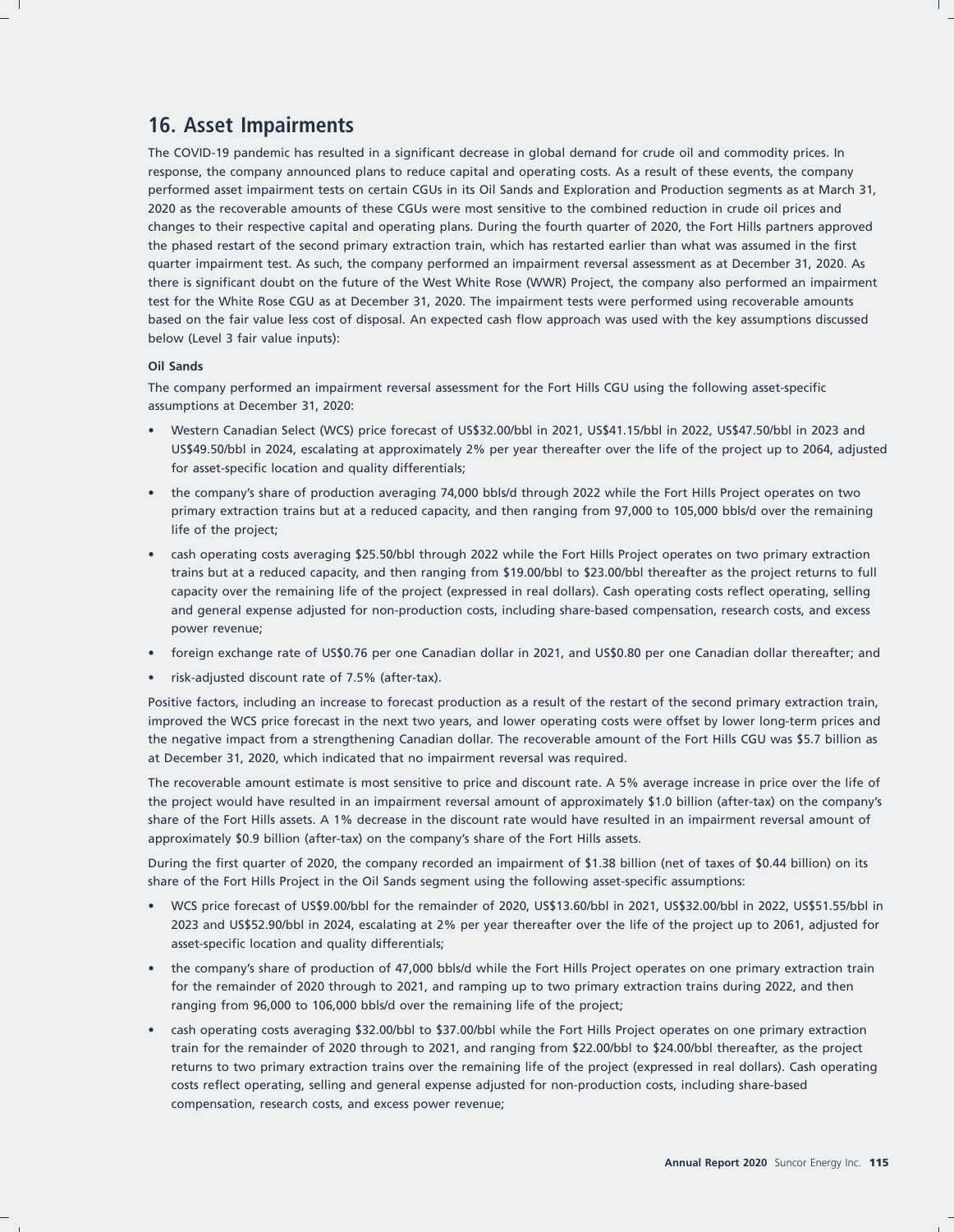- foreign exchange rate of US\$0.76 per one Canadian dollar; and
- risk-adjusted discount rate of 7.5% (after-tax).

The recoverable amount of the Fort Hills CGU was \$6.4 billion as at March 31, 2020. The recoverable amount estimate is most sensitive to price and discount rate. A 5% average decrease in price over the life of the project would have resulted in an increase to the impairment charge of approximately \$1.1 billion (after-tax) on the company's share of the Fort Hills assets. A 1% increase in the discount rate would have resulted in an increase to the impairment charge of approximately \$1.1 billion (after-tax) on the company's share of the Fort Hills assets.

#### **Exploration and Production**

#### **White Rose assets:**

In the fourth quarter of 2020, the company reassessed the likelihood of completing the WWR Project. As a result of this reassessment, the company performed an impairment test of the White Rose CGU. While the base White Rose Project will continue to produce in 2021, the company has removed the reserves and forecast revenues for the WWR Project. This decision reduced planned production from the CGU and increased the expected closure costs relative to the assumptions used in the first quarter of 2020, with all other assumptions remaining relatively consistent. An after-tax impairment charge of \$423 million (net of taxes of \$136 million) was recognized and the White Rose CGU is fully impaired as at December 31, 2020.

During the first quarter of 2020, the company recorded an impairment of \$137 million (net of taxes of \$45 million) on its share of the White Rose assets in the Exploration and Production segment using the following asset-specific assumptions:

- Brent price forecast of US\$30.00/bbl for the remainder of 2020, US\$35.00/bbl in 2021, US\$50.00/bbl in 2022 and US\$69.00/bbl in 2023, escalating at 2% per year thereafter over the life of the project to 2036 and adjusted for assetspecific location and quality differentials;
- the company's share of production of approximately 9,800 bbls/d over the life of the project;
- the company's share of future capital expenditures of \$1.435 billion, including the WWR expansion; and
- risk-adjusted discount rate of 9.0% (after-tax).

The recoverable amount of the White Rose CGU was \$185 million as at March 31, 2020. The recoverable amount estimate was most sensitive to price and discount rate. A 5% average decrease in price over the life of the project would have resulted in an increase to the impairment charge of approximately \$83 million (after-tax) on the company's share of the White Rose assets. A 1% increase in the discount rate would have resulted in an increase to the impairment charge of approximately \$45 million (after-tax) on the company's share of the White Rose assets.

#### **Terra Nova assets:**

During the first quarter of 2020, the company recorded an impairment of \$285 million (net of taxes of \$93 million) on its share of the Terra Nova assets in the Exploration and Production segment using the following asset-specific assumptions:

- Brent price forecast of US\$30.00/bbl for the remainder of 2020, US\$35.00/bbl in 2021, US\$50.00/bbl in 2022 and US\$69.00/bbl in 2023, escalating at 2% per year thereafter over the life of the project to 2031 and adjusted for assetspecific location and quality differentials;
- the company's share of production of approximately 6,200 bbls/d over the life of the project, including the benefit of the asset life extension project; and
- risk-adjusted discount rate of 9.0% (after-tax).

The recoverable amount of the Terra Nova CGU was \$24 million as at March 31, 2020.

No indicators of impairment or reversals of impairment were identified as at December 31, 2020.

#### **Asset Impairments in 2019**

At December 31, 2019, the company performed an asset impairment test on its Fort Hills CGU in the Oil Sands segment due to a volatile crude oil price environment resulting in a decline in forecast long-term heavy crude oil prices. The company also performed an impairment test within the Exploration and Production segment as at December 31, 2019 due to an increase to forecast capital expenditures within the White Rose CGU. The impairment tests were performed using recoverable amounts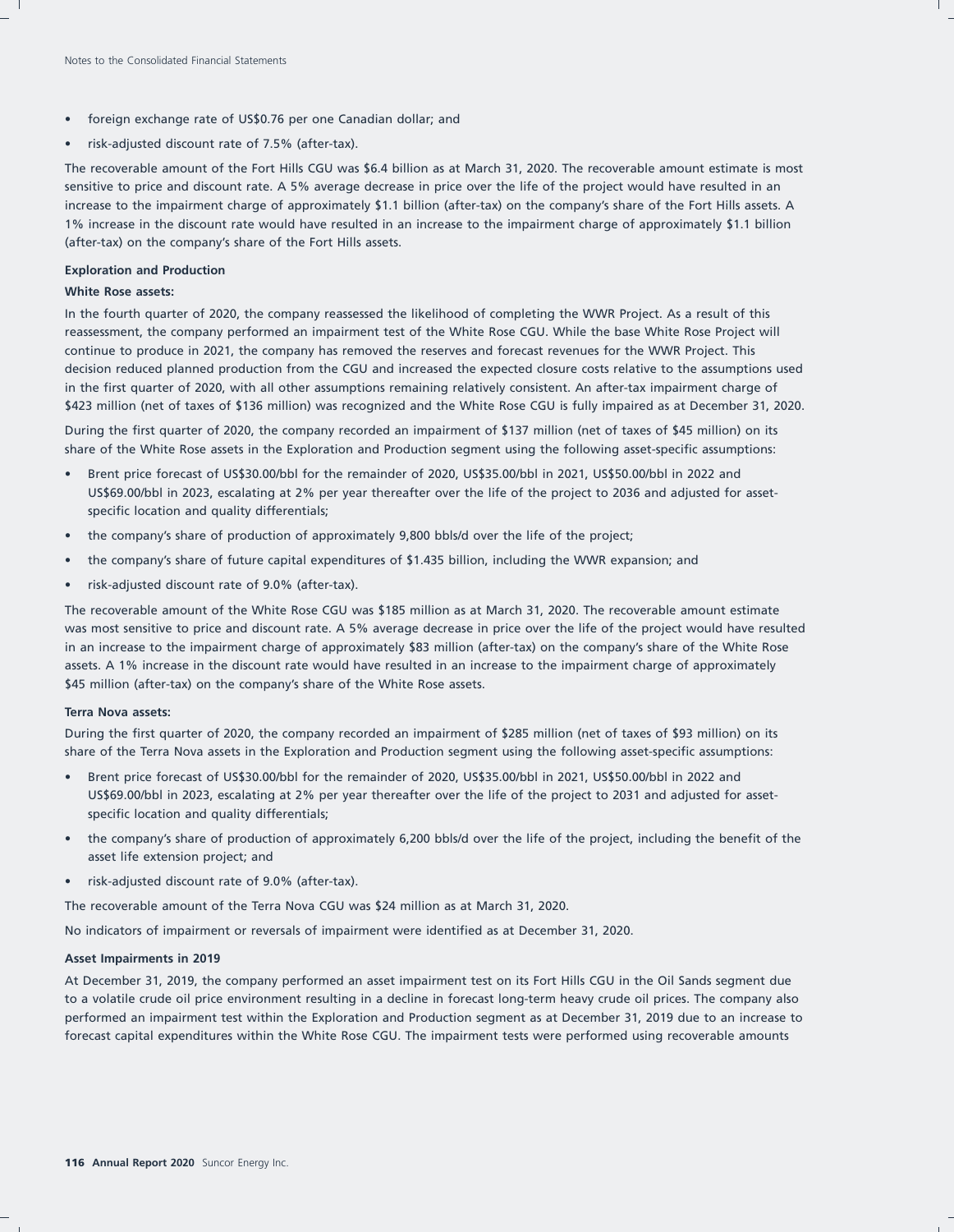based on the fair value less cost of disposal. An expected cash flow approach was used with the key assumptions discussed below (Level 3 fair value inputs):

#### **Oil Sands**

As a result of the impairment test, the company recorded an impairment of \$2.80 billion (net of taxes of \$0.91 billion) on its share of the Fort Hills Project in the Oil Sands segment using the following asset-specific assumptions:

- WCS price forecast of US\$40.75/bbl in 2020, US\$45.60/bbl in 2021, US\$49.65/bbl in 2022, US\$51.55/bbl in 2023 and US\$52.90/bbl in 2024, escalating at 2% per year thereafter over the life of the project up to 2060, adjusted for assetspecific location and quality differentials;
- the company's share of production ranging from 96,000 to 106,000 bbls/d over the life of the project;
- cash operating costs averaging \$22/bbl to \$24/bbl over the life of the project (expressed in real dollars), reflects operating, selling and general expense adjusted for non-production costs including share-based compensation, research costs, and excess power revenue; and
- risk-adjusted discount rate of 7.5% (after-tax).

The recoverable amount of the Fort Hills CGU was \$7.7 billion as at December 31, 2019, which also included the cost of carbon compliance in accordance with the provincial and federal regulations which started at \$30/tonne in 2020, reached \$50/tonne by 2022 and escalated at the rate of inflation thereafter. The estimate of the recoverable amount was most sensitive to the WCS price forecast and discount rate. A 5% decrease in price would have resulted in an increase to the impairment charge of approximately \$1.2 billion (after-tax) on the company's share of the Fort Hills assets. A 1% increase in the discount rate would have resulted in an increase to the impairment charge of approximately \$900 million (after-tax) on the company's share of the Fort Hills assets.

#### **Exploration and Production**

As a result of the impairment test, the company recorded impairment of \$393 million (net of taxes of \$128 million) on its share of the White Rose assets in the Exploration and Production segment using the following asset-specific assumptions:

- Brent price forecast of US\$65/bbl in 2020, escalating at 2% per year thereafter over the life of the project up to 2036 and adjusted for asset-specific location and quality differentials;
- the company's share of production of approximately 8,700 bbls/d over the life of the project;
- the company's share of future capital expenditures of \$1.4 billion, including the West White Rose expansion; and
- risk-adjusted discount rate of 9.0% (after-tax).

The recoverable amount of the White Rose CGU was \$360 million as at December 31, 2019, which also included the cost of carbon compliance in accordance with the provincial and federal regulations which started at \$30/tonne in 2020, reached \$50/tonne by 2022 and escalated at the rate of inflation thereafter. The estimate of the recoverable amount was most sensitive to the Brent price forecast and discount rate. A 5% decrease in price would have resulted in an increase to the impairment charge of approximately \$85 million (after-tax) on the company's share of the White Rose assets. A 1% increase in the discount rate would have resulted in an increase to the impairment charge of approximately \$35 million (after-tax) on the company's share of the White Rose assets.

## **17. Right-of-Use Assets and Leases**

## **Right-of-use (ROU) assets within Property, Plant and Equipment:**

| (\$ millions)                                             | December 31<br>2020 | December 31<br>2019 |
|-----------------------------------------------------------|---------------------|---------------------|
| Property, plant and equipment, net – excluding ROU assets | 65 306              | 69 745              |
| ROU assets                                                | 2824                | 2 895               |
|                                                           | 68 130              | 72 640.             |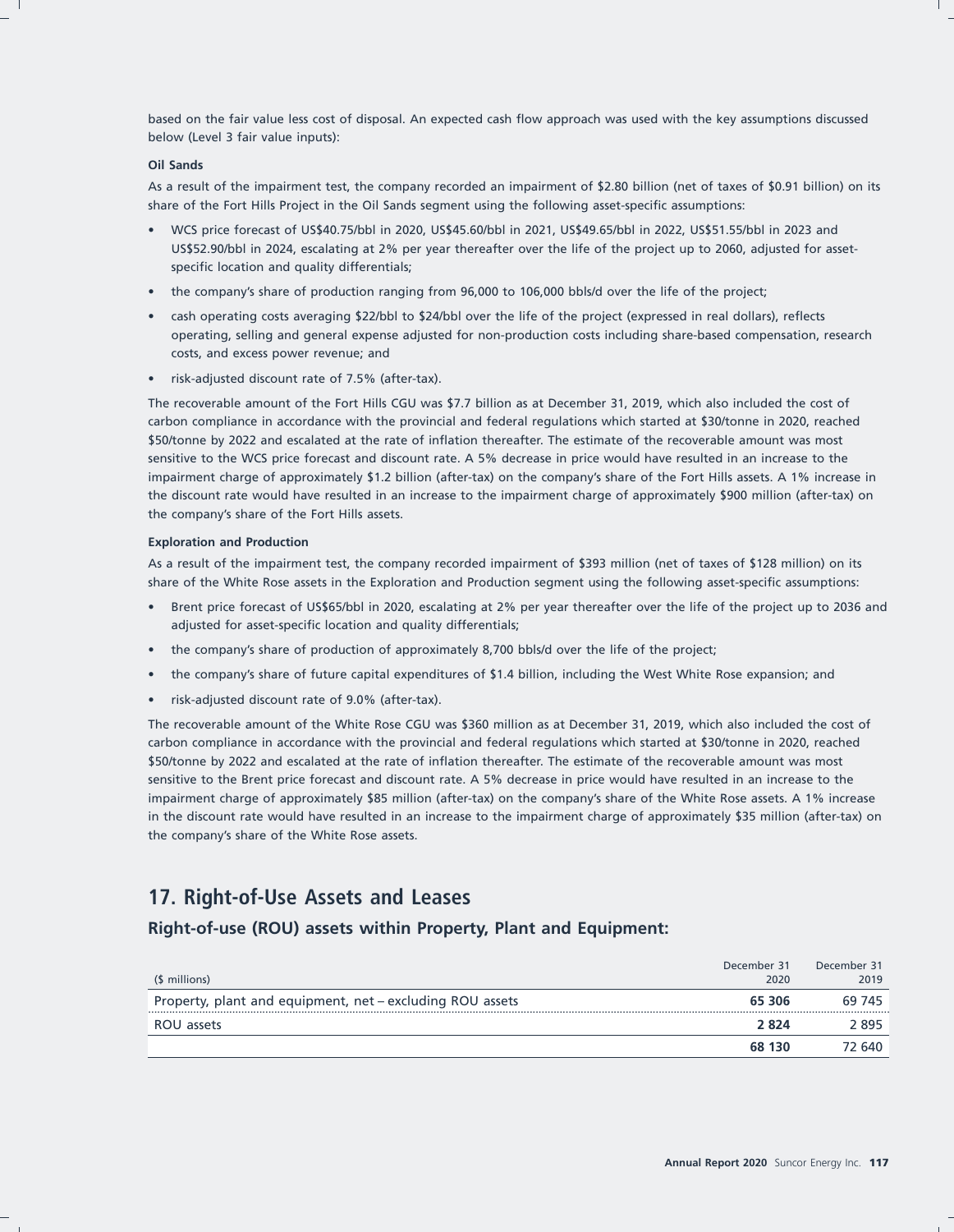The following table presents the ROU assets by asset class:

| (\$ millions)                | Plant and<br>Equipment |
|------------------------------|------------------------|
| Cost                         |                        |
| At January 1, 2019           | 3 3 2 6                |
| Additions and adjustments    | 186                    |
| Foreign exchange             | (7)                    |
| At December 31, 2019         | 3 5 0 5                |
| Additions and adjustments    | 312                    |
| Disposals                    | (25)                   |
| Foreign exchange             | (6)                    |
| At December 31, 2020         | 3786                   |
| <b>Accumulated provision</b> |                        |
| At January 1, 2019           | (267)                  |
| Depreciation                 | (343)                  |
| At December 31, 2019         | (610)                  |
| Depreciation                 | (375)                  |
| Disposals                    | 21                     |
| Foreign exchange             | $\overline{2}$         |
| At December 31, 2020         | (962)                  |
| <b>Net ROU assets</b>        |                        |
| At December 31, 2019         | 2895                   |
| At December 31, 2020         | 2824                   |

## Other lease-related items recognized in the Consolidated Statements of Comprehensive (Loss) Income:

|                                |      | For the year ended<br>December 31 |
|--------------------------------|------|-----------------------------------|
| (\$ millions)                  | 2020 | 2019                              |
| Operating, selling and general |      |                                   |
| Short-term lease expense       | 181  |                                   |
| Variable lease expense         | 39   |                                   |

There were no leases with residual value guarantees. For the year ended December 31, 2020, total cash outflow for leases, excluding short-term lease expense and variable lease expense, was \$501 million (2019 - \$464 million).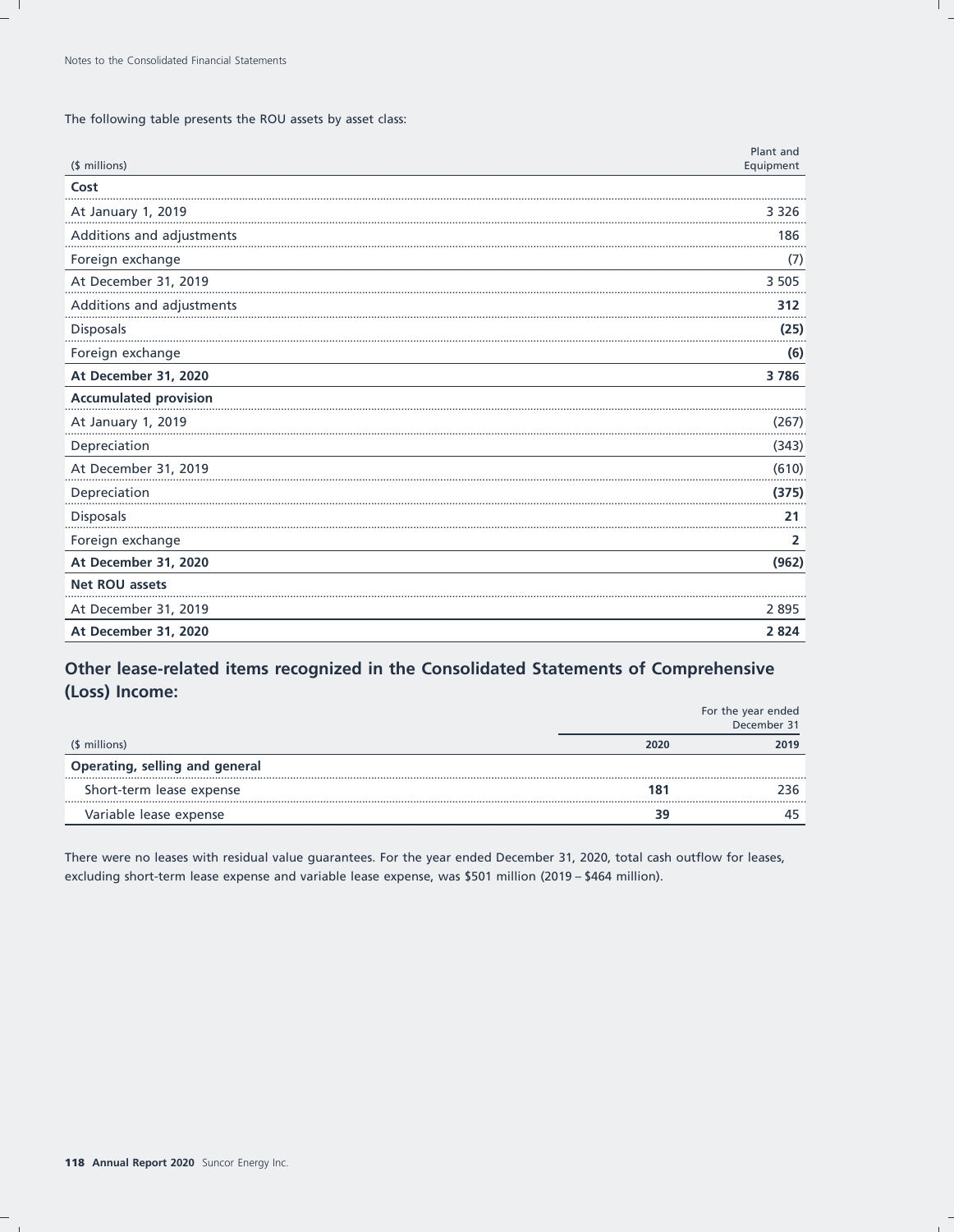## **18. Exploration and Evaluation Assets**

| (\$ millions)                   | December 31<br>2020 | December 31<br>2019 |
|---------------------------------|---------------------|---------------------|
| Beginning of year               | 2428                | 2 319               |
|                                 |                     |                     |
| Acquisitions and additions      | 176                 | g.                  |
| Transfers to oil and gas assets | 170)                |                     |
| Dry hole expenses               | (80                 | 66)                 |
| Disposals and derecognition     |                     | 16                  |
| Foreign exchange adjustments    |                     |                     |
| End of year                     | 2 286               | 2 428               |

## **19. Other Assets**

| (\$ millions)      | December 31<br>2020 | December 31<br>2019 |
|--------------------|---------------------|---------------------|
| Investments        | 323                 | 289                 |
| Prepaids and other | 954                 | 905                 |
|                    | 1 277               | 194                 |

Prepaids and other includes long-term accounts receivable related to deposits paid on Notices of Reassessments that have been received from the Canada Revenue Agency (CRA) and are unlikely to be settled within one year.

# **20. Goodwill and Other Intangible Assets**

|                      |                       | Refining and          |                      |         |
|----------------------|-----------------------|-----------------------|----------------------|---------|
| (\$ millions)        | Oil Sands<br>Goodwill | Marketing<br>Goodwill | Other<br>Intangibles | Total   |
| At December 31, 2018 | 2752                  | 140                   | 169                  | 3 0 6 1 |
| Amortization         |                       |                       | з                    |         |
| At December 31, 2019 | 2 7 5 2               | 140                   | 166                  | 3 0 5 8 |
| <b>Additions</b>     |                       |                       | 272                  |         |
| Amortization         |                       |                       |                      |         |
| At December 31, 2020 | 2 7 5 2               | 140                   | 436                  | 3 3 2 8 |

The company performed a goodwill impairment test at December 31, 2020 on its Oil Sands segment. Recoverable amounts were based on fair value less costs of disposal calculated using the present value of the segment's expected future cash flows.

Cash flow forecasts are based on past experience, historical trends and third-party evaluations of the company's reserves and resources to determine production profiles and volumes, operating costs, maintenance and capital expenditures. These estimates are validated against the estimates approved through the company's annual reserves evaluation process and determine the duration of the underlying cash flows used in the discounted cash flow test. Projected cash flows reflect current market assessments of key assumptions, including long-term forecasts of commodity prices, inflation rates, foreign exchange rates and discount rates specific to the asset (Level 3 fair value inputs).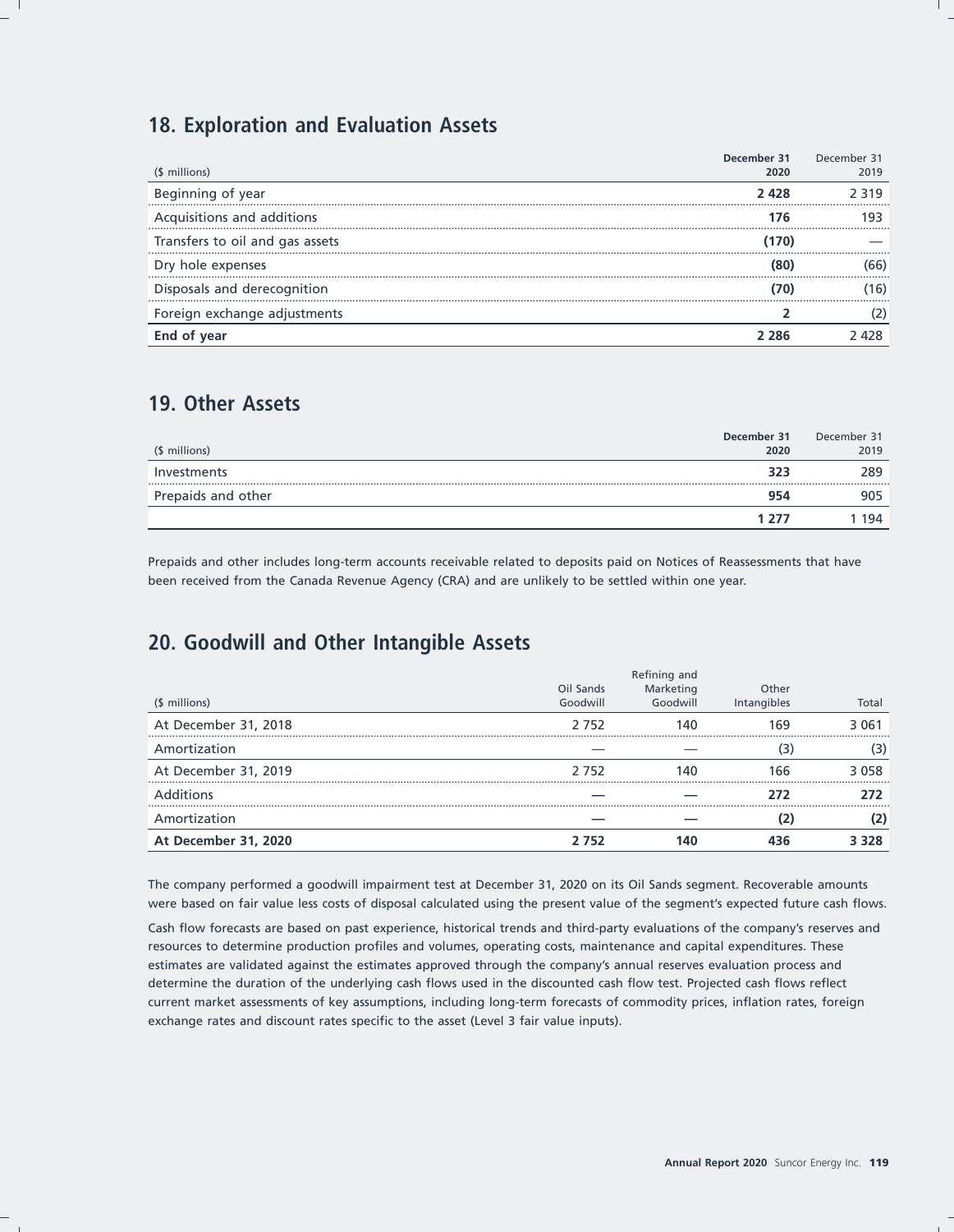Future cash flow estimates are discounted using after-tax risk-adjusted discount rates. The discount rates are calculated based on the weighted average cost of capital of a group of relevant peers that is considered to represent the rate of return that would be required by a typical market participant for similar assets. The after-tax discount rate applied to cash flow projections was 7.5% (2019 – 7.5%). The company based its cash flow projections on a West Texas Intermediate price of US\$45.00/bbl in 2021, US\$56.00/bbl in 2022, US\$60.20/bbl in 2023, US\$63.45/bbl in 2024 and escalating at an average of 2% thereafter, adjusted for applicable quality and location differentials depending on the underlying CGU. The forecast cash flow period ranged from 18 years to 44 years based on the reserves life of the respective CGU. As a result of this analysis, management did not identify any impairment of goodwill within any of the CGUs comprising the Oil Sands operating segment.

The company also performed a goodwill impairment test of its Refining and Marketing CGUs. The recoverable amounts are based on fair value less costs of disposal calculated using the present value of the CGUs' expected future cash flows, based primarily on historical results adjusted for current economic conditions. As a result of this analysis, management did not identify any impairment of goodwill within any of the CGUs comprising the Refining and Marketing segment.

## **21. Debt and Credit Facilities**

Debt and credit facilities are comprised of the following:

## **Short-Term Debt**

|                                 | December 31 | December 31 |
|---------------------------------|-------------|-------------|
| (\$ millions)                   | 2020        | 2019        |
| Commercial paper <sup>(1)</sup> | 3 5 6 6     | . 155       |
|                                 |             |             |

(1) The commercial paper is supported by a revolving credit facility with a syndicate of lenders. The company is authorized to issue commercial paper to a maximum of \$5.0 billion having a term not to exceed 365 days. The weighted average interest rate as at December 31, 2020 was 0.39% (December 31, 2019 – 2.05%).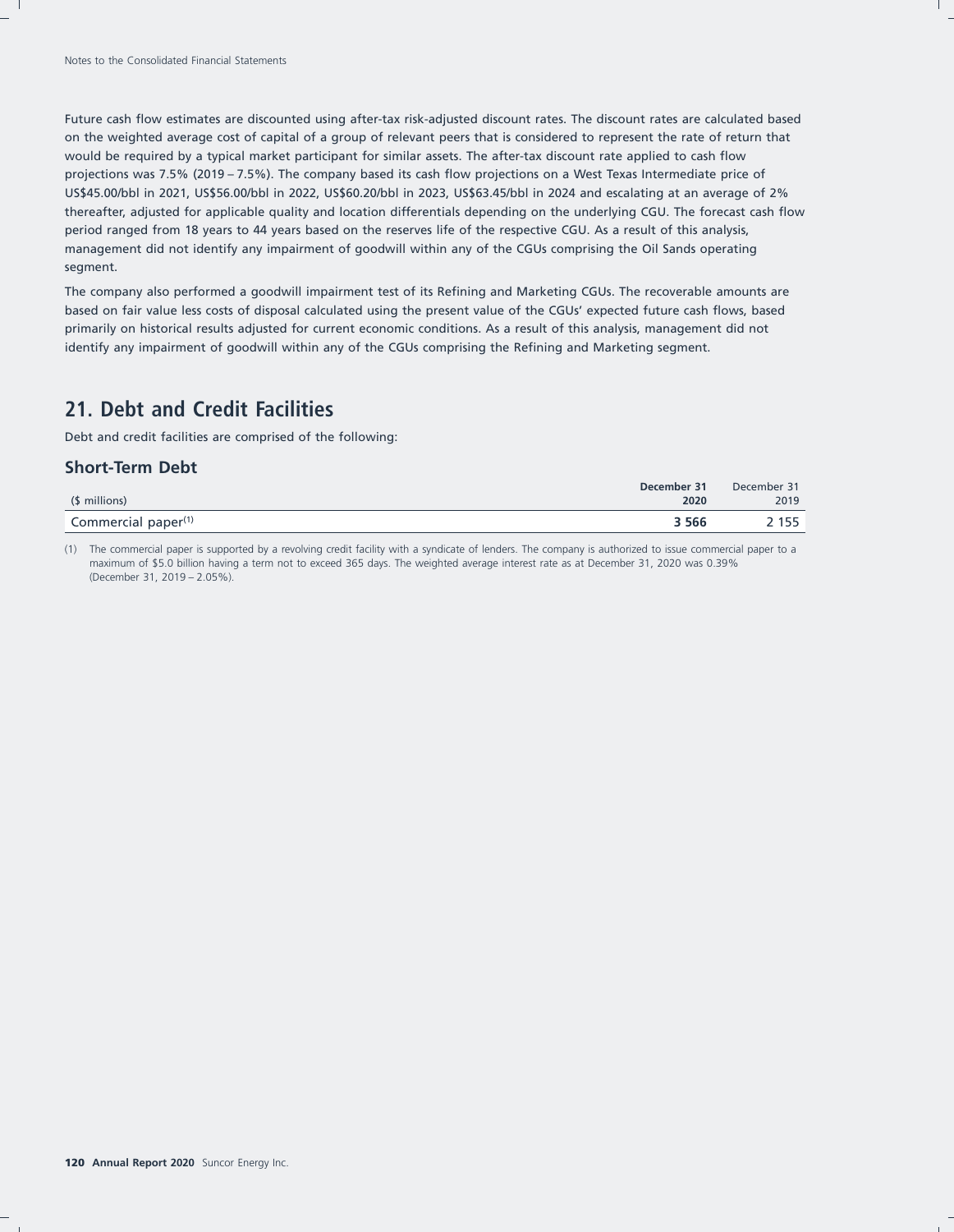## **Long-Term Debt**

|                                                         | December 31<br>2020 | December 31<br>2019 |
|---------------------------------------------------------|---------------------|---------------------|
| $$$ millions)<br>Fixed-term debt $(2)(3)$               |                     |                     |
| 3.10% Series 5 Medium Term Notes, due 2021              | 748                 | 749                 |
| 9.25% Debentures, due 2021 (US\$300)                    | 389                 | 403                 |
| 9.40% Notes, due 2021 (US\$220) <sup>(4)(5)</sup>       | 281                 | 292                 |
| 4.50% Notes, due 2022 (US\$182) <sup>(4)</sup>          | 224                 | 225                 |
| 2.80% Notes, due 2023 (US\$450)                         | 574                 |                     |
| 3.60% Notes, due 2024 (US\$750)                         | 953                 | .<br>968            |
| 3.10% Notes, due 2025 (US\$550)                         | 701                 |                     |
| 3.00% Series 5 Medium Term Notes, due 2026              | 699                 | 698                 |
| 7.875% Debentures, due 2026 (US\$275)                   | 364                 | 372                 |
| 8.20% Notes, due 2027 (US\$59) <sup>(4)</sup>           | 79                  | 82                  |
| 7.00% Debentures, due 2028 (US\$250)                    | 323                 | 329                 |
| 3.10% Series 6 Medium Term Notes, due 2029              | 748                 | 750                 |
| 5.00% Series 7 Medium Term Notes, due 2030              | 1 247               |                     |
| 7.15% Notes, due 2032 (US\$500)                         | 637                 | 647                 |
| 5.35% Notes, due 2033 (US\$300)                         | 356                 | 361                 |
| 5.95% Notes, due 2034 (US\$500)                         | 636                 | 646                 |
| 5.95% Notes, due 2035 (US\$600)                         | 736                 | 747                 |
| 5.39% Series 4 Medium Term Notes, due 2037              | 599                 | 599                 |
| 6.50% Notes, due 2038 (US\$1 150)                       | 1 464               | 1 4 8 7             |
| 6.80% Notes, due 2038 (US\$900)                         | 1 167               | 1 186               |
| 6.85% Notes, due 2039 (US\$750)                         | 953                 | 969                 |
| 6.00% Notes, due 2042 (US\$152) <sup>(4)</sup>          | 149                 | 150                 |
| 4.34% Series 5 Medium Term Notes, due 2046              | 300                 | 300                 |
| 4.00% Notes, due 2047 (US\$750)                         | 952                 | 967                 |
| Total unsecured long-term debt                          | 15 279              | 12 927              |
| Lease liabilities <sup>(6)</sup>                        | 2 9 0 8             | 2 931               |
| Deferred financing costs                                | (54)                | (43)                |
|                                                         | 18 133              | 15815               |
| Current portion of long-term debt and lease liabilities |                     |                     |
| Lease liabilities                                       | (272)               | (310)               |
| Long-term debt                                          | (1413)              |                     |
|                                                         | (1685)              | (310)               |
| <b>Total long-term lease liabilities</b>                | 2636                | 2 621               |
| Total long-term debt                                    | 13 812              | 12 884              |

(2) The value of debt includes the unamortized balance of premiums or discounts.

(3) Certain securities are redeemable at the option of the company.

(4) Debt acquired through the acquisition of Canadian Oil Sands Limited (COS).

(5) Subsequent to the acquisition of COS, Moody's Investors Service downgraded COS long-term senior debt rating from Baa3 (negative outlook) to Ba3 (stable outlook). This triggered a change in the coupon rate of the note from 7.9% to 9.4%.

(6) Interest rates range from 1.1% to 14.2% and maturity dates range from 2021 to 2062.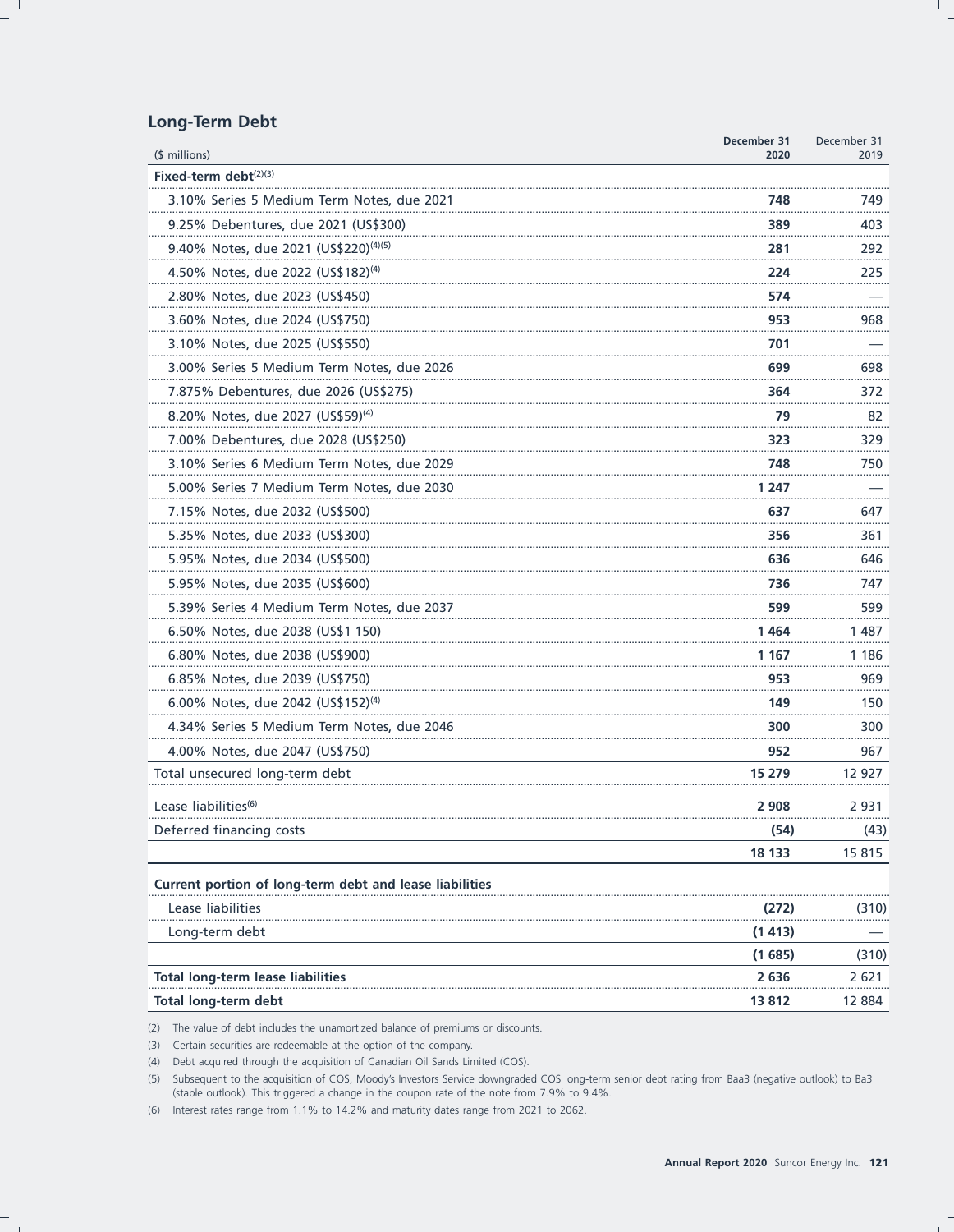In 2020, the company issued \$1.25 billion of senior unsecured Series 7 Medium Term Notes maturing on April 9, 2030. The Series 7 Medium Term Notes have a coupon of 5.00% and were priced at \$99.697 per \$100 principal amount for an effective yield of 5.039%. Interest on the Series 7 Medium Term Notes is paid semi-annually.

In 2020, the company issued US\$450 million of senior unsecured notes maturing on May 15, 2023. The notes have a coupon of 2.80% and were priced at US\$99.903 per US\$100 principal amount for an effective yield of 2.834%. The company also issued US\$550 million of senior unsecured notes in 2020 maturing on May 15, 2025. The notes have a coupon of 3.10% and were priced at US\$99.949 per US\$100 principal amount for an effective yield of 3.111%. Interest on the 2.80% and 3.10% notes is paid semi-annually.

In 2019, the company re-paid its US\$140 million (book value of \$188 million) senior unsecured notes at maturity, with a coupon of 7.75%, for US\$145 million (\$195 million), including US\$5 million (\$7 million) of accrued interest.

In 2019, the company issued \$750 million of senior unsecured Series 6 Medium Term Notes maturing on May 24, 2029. The Series 6 Medium Term Notes have a coupon of 3.10% and were priced at \$99.761 per \$100 principal amount for an effective yield of 3.128%. Interest is paid semi-annually.

### **Scheduled Debt Repayments**

Scheduled principal repayments as at December 31, 2020 for lease liabilities, short-term debt and long-term debt are as follows:

| (\$ millions) |       |
|---------------|-------|
| 2021          | 5 290 |
| 2022          |       |
| 2023          | 786.  |
| 2024          | 48.   |
| 2025          |       |
| Thereafter    | 184   |
|               |       |

## **Credit Facilities**

The company secured an additional \$2.8 billion of credit facilities in 2020 with its key banking partners under new credit agreements. These agreements have the same terms and covenants as our existing credit facilities.

A summary of available and unutilized credit facilities is as follows:

| (\$ millions)                                              |        |
|------------------------------------------------------------|--------|
| Fully revolving and expires in 2023                        | 3.500  |
| Fully revolving and expires in 2022                        | 7 064  |
| Fully revolving and expires in 2021                        | 380    |
| Can be terminated at any time at the option of the lenders | 130    |
| Total credit facilities                                    | 11 074 |
| Credit facilities supporting outstanding commercial paper  | (3 566 |
| Credit facilities supporting standby letters of credit     | 158)   |
| Total unutilized credit facilities <sup>(1)</sup>          |        |

(1) Available credit facilities for liquidity purposes at December 31, 2020 increased to \$6.043 billion, compared to \$4.701 billion at December 31, 2019.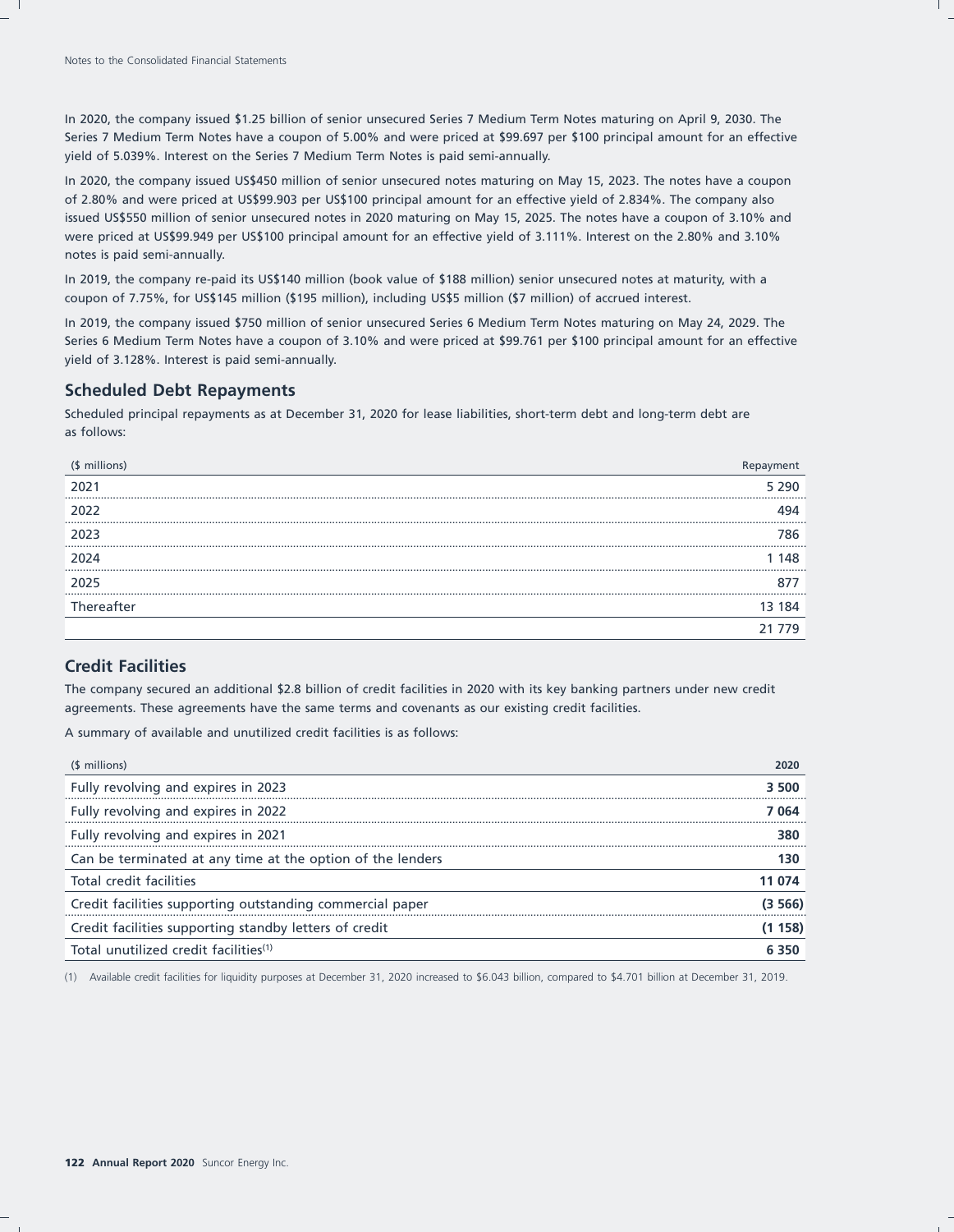## **22. Other Long-Term Liabilities**

| (\$ millions)                                                                            | December 31<br>2020 | December 31<br>2019 |
|------------------------------------------------------------------------------------------|---------------------|---------------------|
| Pensions and other post-retirement benefits (note 23)                                    | 2.004               | 5/1                 |
| Share-based compensation plans (note 26)                                                 |                     |                     |
| Partnership liability (note 27) <sup>(1)</sup>                                           |                     |                     |
| Deferred revenue                                                                         |                     |                     |
| Libya Exploration and Production Sharing Agreement (EPSA) signature bonus <sup>(2)</sup> |                     |                     |
|                                                                                          |                     |                     |
|                                                                                          |                     |                     |

(1) The company paid \$62 million in 2020 (2019 – \$62 million) in distributions to the partners, of which \$52 million (2019 – \$55 million) was allocated to interest expense and \$10 million (2019 – \$7 million) to the principal.

(2) As part of the 2009 acquisition of Petro-Canada, the company assumed the remaining US\$500 million obligation for a signature bonus relating to Petro-Canada's ratification of six EPSAs in Libya. At December 31, 2020, the carrying amount of the Libya EPSAs' signature bonus was \$78 million (December 31, 2019 – \$81 million). The current portion is \$4 million (December 31, 2019 – \$2 million) and is recorded in Accounts Payable and Accrued Liabilities.

# **23. Pensions and Other Post-Retirement Benefits**

The company's defined benefit pension plans provide pension benefits at retirement based on years of service and final average earnings (if applicable). These obligations are met through funded registered retirement plans and through unregistered supplementary pensions that are funded through retirement compensation arrangements, and/or paid directly to recipients. The company's contributions to the funded plans are deposited with independent trustees who act as custodians of the plans' assets, as well as the disbursing agents of the benefits to recipients. Plan assets are managed by a pension committee on behalf of beneficiaries. The committee retains independent managers and advisors.

Asset-liability matching studies are performed by a third-party consultant to set the asset mix by quantifying the risk-and-return characteristics of possible asset mix strategies. Investment and contribution policies are integrated within this study, and areas of focus include asset mix as well as interest rate sensitivity.

Funding of the registered retirement plans complies with applicable regulations that require actuarial valuations of the pension funds at least once every three years in Canada and the U.K., and every year in the United States and Germany. The most recent valuations for the registered Canadian plans and U.K. plans were performed as at December 31, 2019. The company uses a measurement date of December 31 to value the plan assets and remeasure the accrued benefit obligation for accounting purposes.

The company's other post-retirement benefits programs are unfunded and include certain health care and life insurance benefits provided to retired employees and eligible surviving dependants.

The company reports its share of Syncrude's defined benefit and defined contribution pension plans and Syncrude's other post-retirement benefits plan.

The company also provides a number of defined contribution plans, including a U.S. 401(k) savings plan, that provide for an annual contribution of 5% to 11.5% of each participating employee's pensionable earnings.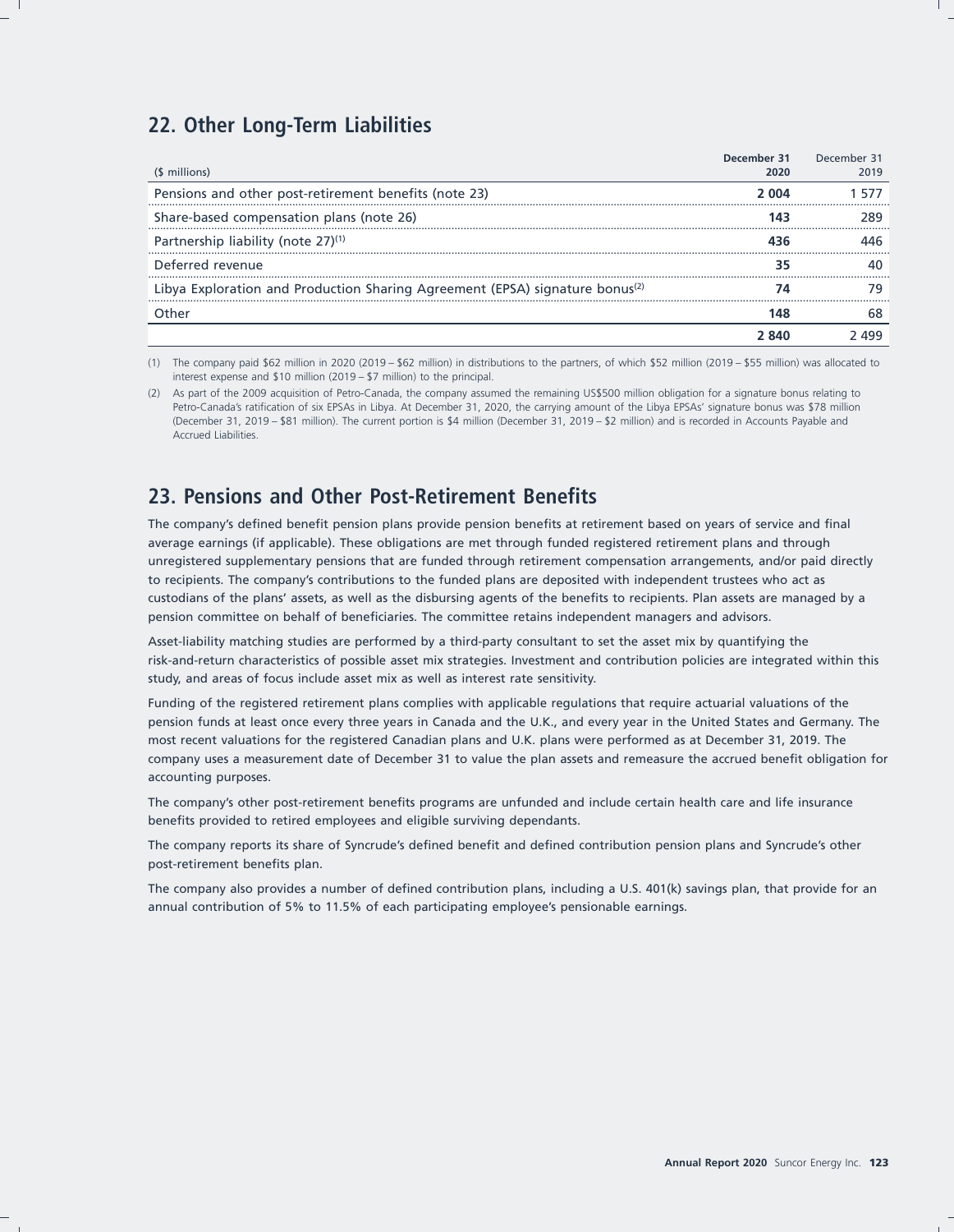## **Defined Benefit Obligations and Funded Status**

|                                                                   | <b>Pension Benefits</b> |       | Other<br>Post-Retirement<br><b>Benefits</b> |      |
|-------------------------------------------------------------------|-------------------------|-------|---------------------------------------------|------|
| (\$ millions)                                                     | 2020                    | 2019  | 2020                                        | 2019 |
| Change in benefit obligation                                      |                         |       |                                             |      |
| Benefit obligation at beginning of year                           | 7 708                   | 6 730 | 631                                         | 557  |
| Current service costs                                             | 272                     | 220   | 15                                          | 13   |
| Plan participants' contributions                                  | 17                      | 16    |                                             |      |
| Benefits paid                                                     | (316)                   | (293) | (24)                                        | (24) |
| Interest costs                                                    | 238                     | 255   | 19                                          | 22   |
| Foreign exchange                                                  | 1                       | (13)  |                                             | (1)  |
| Settlements                                                       | 5                       | 5     |                                             |      |
| Actuarial remeasurement:                                          |                         |       |                                             |      |
| Experience gain arising on plan liabilities                       | (26)                    | (11)  | (6)                                         | (2)  |
| Actuarial loss arising from changes in demographic<br>assumptions | 50                      |       | 12                                          |      |
| Actuarial loss arising from changes in financial<br>assumptions   | 733                     | 799   | 43                                          | 66   |
| Benefit obligation at end of year                                 | 8682                    | 7708  | 690                                         | 631  |
| Change in plan assets                                             |                         |       |                                             |      |
| Fair value of plan assets at beginning of year                    | 6 693                   | 5 795 |                                             |      |
| Employer contributions                                            | 132                     | 157   |                                             |      |
| Plan participants' contributions                                  | 17                      | 16    |                                             |      |
| Benefits paid                                                     | (290)                   | (269) |                                             |      |
| Foreign exchange                                                  | (1)                     | (8)   |                                             |      |
| Settlements                                                       | 5                       | 5     |                                             |      |
| Administrative costs                                              | (2)                     | (2)   |                                             |      |
| Income on plan assets                                             | 203                     | 218   |                                             |      |
| Actuarial remeasurement:                                          |                         |       |                                             |      |
| Return on plan assets greater than discount rate                  | 548                     | 781   |                                             |      |
| Fair value of plan assets at end of year                          | 7 3 0 5                 | 6693  |                                             |      |
| Net unfunded obligation                                           | 1 3 7 7                 | 1015  | 690                                         | 631  |

Of the total net unfunded obligations as at December 31, 2020, 96% relates to Canadian pension plans and other post-retirement benefits obligation (December 31, 2019 - 97%). The weighted average duration of the defined benefit obligation under the Canadian pension plans and other post-retirement plans is 15.8 years (2019 - 14.6 years).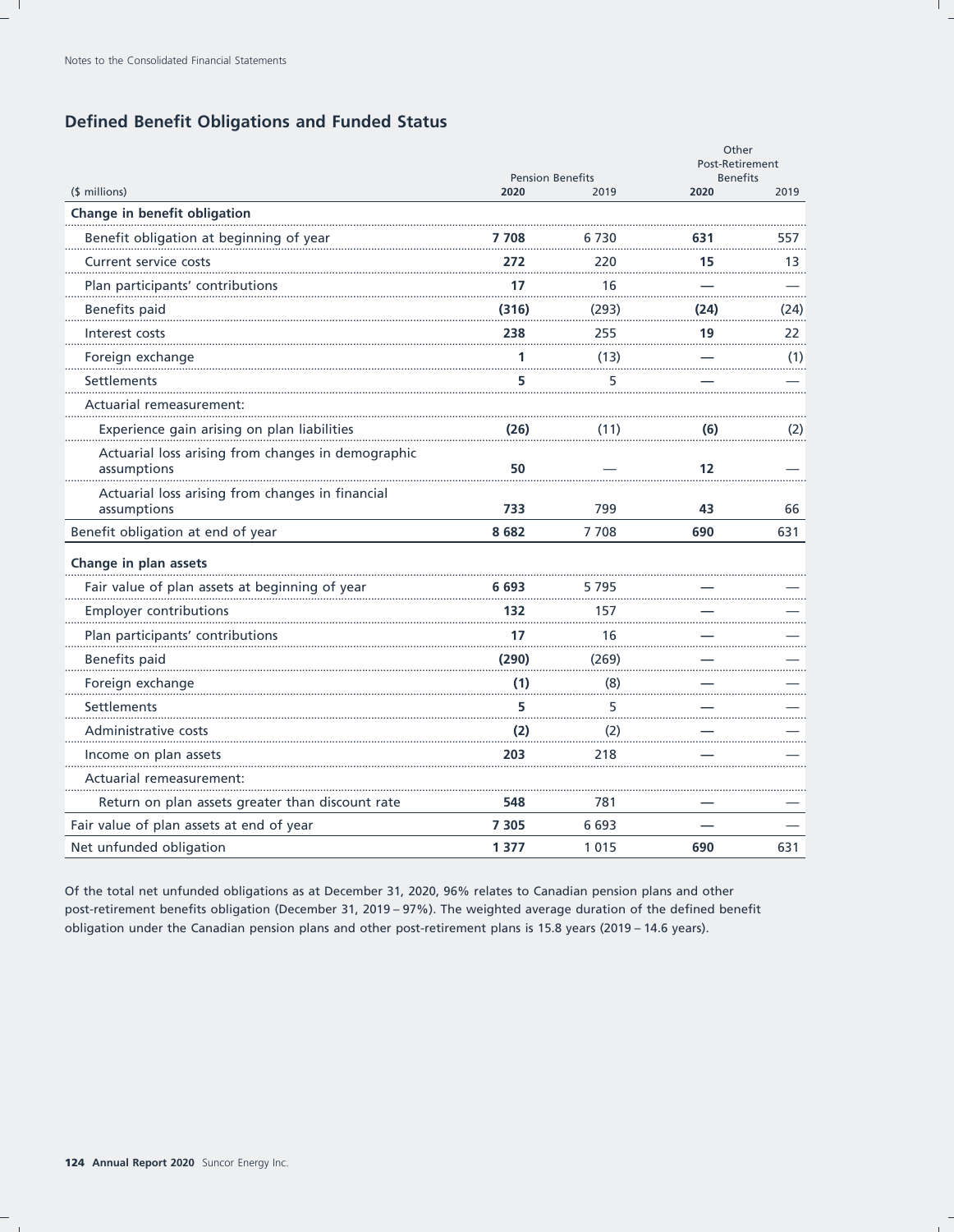The net unfunded obligation is recorded in Accounts Payable and Accrued Liabilities and Other Long-Term Liabilities (note 22) in the Consolidated Balance Sheets.

|                                                 |      | <b>Pension Benefits</b> | Other<br><b>Post-Retirement</b><br><b>Benefits</b> |      |
|-------------------------------------------------|------|-------------------------|----------------------------------------------------|------|
| (\$ millions)                                   | 2020 | 2019                    | 2020                                               | 2019 |
| Analysis of amount charged to earnings:         |      |                         |                                                    |      |
| Current service costs                           | 272  |                         |                                                    |      |
| Interest costs                                  | 35   |                         |                                                    |      |
| Defined benefit plans expense                   | 307  |                         |                                                    |      |
| Defined contribution plans expense              |      | 82                      |                                                    |      |
| Total benefit plans expense charged to earnings | 390  | 339                     |                                                    | 35   |

Components of defined benefit costs recognized in Other Comprehensive Income:

|                                                                               | <b>Pension Benefits</b> |      | Other<br>Post-Retirement<br><b>Benefits</b> |      |
|-------------------------------------------------------------------------------|-------------------------|------|---------------------------------------------|------|
| (\$ millions)                                                                 | 2020                    | 2019 | 2020                                        | 2019 |
| Return on plan assets (excluding amounts included in net<br>interest expense) | (548)                   | 781) |                                             |      |
| Experience gain arising on plan liabilities                                   | (26)                    | (11) |                                             |      |
| Actuarial loss arising from changes in financial assumptions                  | 733                     | 799  |                                             |      |
| Actuarial loss arising from changes in demographic<br>assumptions             | 50                      |      |                                             |      |
| Actuarial loss recognized in other comprehensive income                       | 209                     |      | 49                                          |      |

## **Actuarial Assumptions**

The cost of the defined benefit pension plans and other post-retirement benefits received by employees is actuarially determined using the projected unit credit method of valuation that includes employee service to date and present pay levels, as well as the projection of salaries and service to retirement.

The significant weighted average actuarial assumptions were as follows:

|                                              |                         |             | Other<br>Post-Retirement |             |
|----------------------------------------------|-------------------------|-------------|--------------------------|-------------|
|                                              | <b>Pension Benefits</b> |             | <b>Benefits</b>          |             |
|                                              | December 31             | December 31 | December 31              | December 31 |
| (%)                                          | 2020                    | 2019        | 2020                     | 2019        |
| Discount rate                                | 2.50                    | 3.10        | 2.50                     | 3.10        |
| Rate of compensation increase <sup>(1)</sup> | 3.00                    | 3.00        | 3.00                     | 3.00        |

(1) Rate of compensation increase is 2.5% from 2021 to 2023 and 3.0% thereafter.

The discount rate assumption is based on the interest rate on high-quality bonds with maturity terms equivalent to the benefit obligations.

The defined benefit obligation reflects the best estimate of the mortality of plan participants both during and after their employment. The mortality assumption is based on a standard mortality table adjusted for actual experience over the past five years.

In order to measure the expected cost of other post-retirement benefits, it was assumed that the health care costs would increase annually by 5%.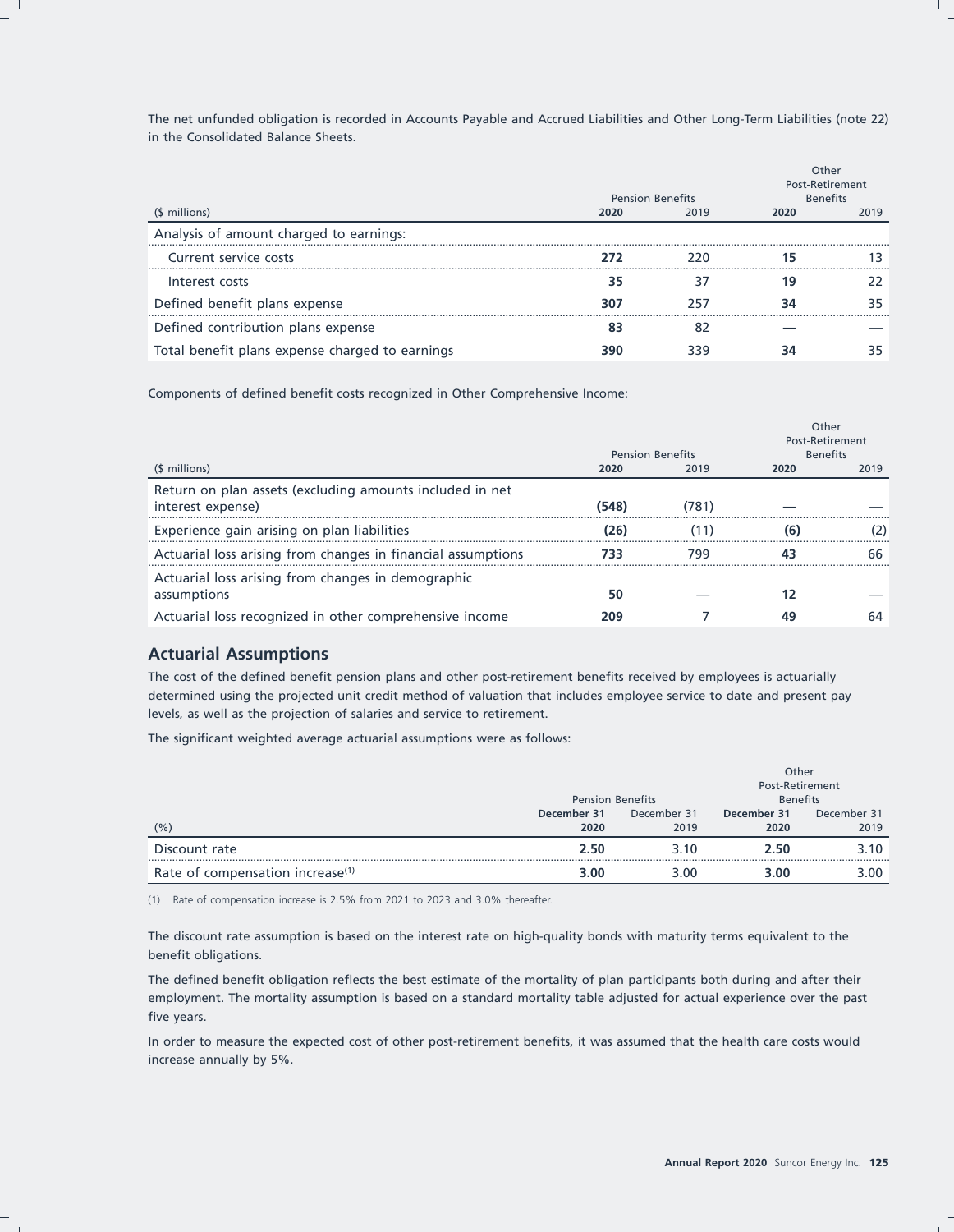Assumed discount rates and health care cost trend rates may have a significant effect on the amounts reported for pensions and other post-retirement benefits obligations for the company's Canadian plans. A change of these assumptions would have the following effects:

|                                                    |          | <b>Pension Benefits</b> |
|----------------------------------------------------|----------|-------------------------|
| (\$ millions)                                      | Increase | Decrease                |
| 1% change in discount rate                         |          |                         |
| Effect on the aggregate service and interest costs | 24       |                         |
| Effect on the benefit obligations                  | 1/5      |                         |

|                                                    | Other<br>Post-Retirement<br><b>Benefits</b> |          |
|----------------------------------------------------|---------------------------------------------|----------|
| (\$ millions)                                      | Increase                                    | Decrease |
| 1% change in discount rate                         |                                             |          |
| Effect on the benefit obligations                  |                                             |          |
| 1% change in health care cost                      |                                             |          |
| Effect on the aggregate service and interest costs |                                             |          |
| Effect on the benefit obligations                  |                                             |          |

## **Plan Assets and Investment Objectives**

The company's long-term investment objective is to secure the defined pension benefits while managing the variability and level of its contributions. The portfolio is rebalanced periodically, as required, to the plans' target asset allocation as prescribed in the Statement of Investment Policies and Procedures approved by the Board of Directors. Plan assets are restricted to those permitted by legislation, where applicable. Investments are made through pooled, mutual, segregated or exchange traded funds.

The company's weighted average pension plan asset allocations, based on market values as at December 31, are as follows:

| $(%^{(0)}%$                 | 2020 | 2019 |
|-----------------------------|------|------|
| Equities, comprised of:     |      |      |
| – Canada                    |      |      |
| - United States             | 19   |      |
| – Foreign                   | 20   | 19   |
|                             | 50   |      |
| Fixed income, comprised of: |      |      |
| – Canada                    | 38   |      |
| Real estate, comprised of:  |      |      |
| – Canada                    |      |      |
| Total                       |      |      |

Equity securities do not include any direct investments in Suncor shares. The fair value of equity and fixed income securities is based on the trading price of the underlying fund. The fair value of real estate investments is based on independent thirdparty appraisals.

During the year, the company made cash contributions of \$132 million (2019 – \$157 million) to its defined benefit pension plans, of which \$1 million (2019 – \$2 million) was contributed to the solvency reserve account in Alberta. The company expects to make cash contributions to its defined benefit pension plans in 2021 of \$62 million.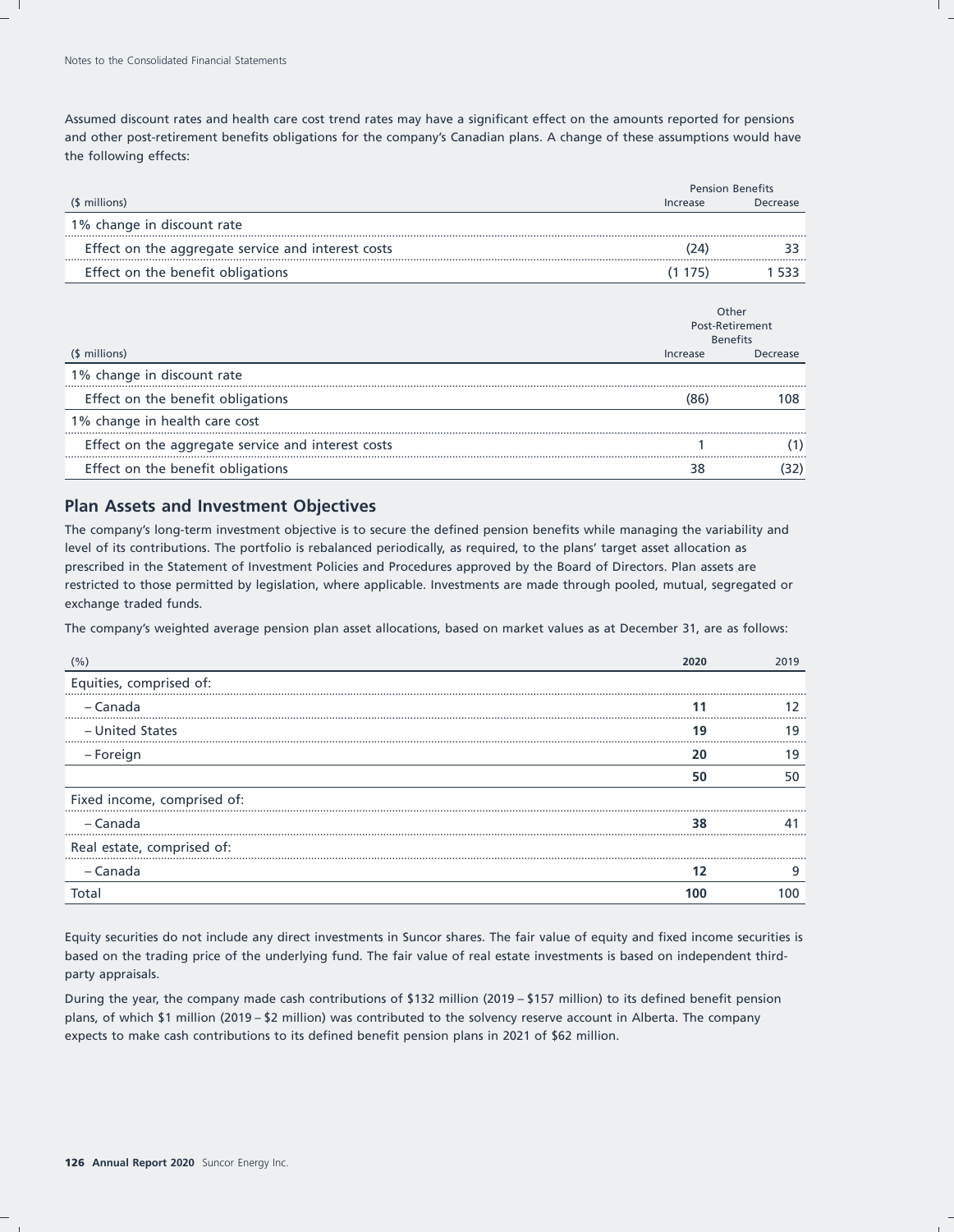## 24. Provisions

|                              | 9 7 9 4                                           |           | 261                  | 10 0 55 |
|------------------------------|---------------------------------------------------|-----------|----------------------|---------|
| Less: current portion        | (250)                                             | (71)      | (206)                | (527)   |
| At December 31, 2020         | 10 044                                            | 71        | 467                  | 10 582  |
| Foreign exchange             | (2)                                               |           |                      | (2)     |
| Accretion                    | 278                                               |           |                      | 278     |
| Liabilities settled          | (231)                                             | (7)       | (4)                  | (242)   |
| Changes in estimates         | (268)                                             | (71)      | 5                    | (334)   |
| Change in discount rate      | 402                                               |           |                      | 402     |
| Liabilities incurred         | 967                                               | 16        | 190                  | 1 1 7 3 |
| At December 31, 2019         | 8898                                              | 133       | 276                  | 9 3 0 7 |
|                              | 8 4 2 3                                           |           | 253                  | 8676    |
| Less: current portion        | (475)                                             | (133)     | (23)                 | (631)   |
| At December 31, 2019         | 8898                                              | 133       | 276                  | 9 3 0 7 |
| Foreign exchange             | (29)                                              |           |                      | (29)    |
| Asset disposals              | (1)                                               |           |                      | (1)     |
| Accretion                    | 270                                               |           |                      | 270     |
| Liabilities settled          | (464)                                             |           | (14)                 | (478)   |
| Changes in estimates         | 193                                               | (25)      |                      | 169     |
| Change in discount rate      | 1 3 4 4                                           |           |                      | 1 3 4 4 |
| Liabilities incurred         | 346                                               | 60        | (4)                  | 402     |
| At January 1, 2019, adjusted | 7 2 3 9                                           | 98        | 293                  | 7630    |
| Adoption of IFRS 16 impact   |                                                   |           | (21)                 | (21)    |
| At December 31, 2018         | 7 2 3 9                                           | 98        | 314                  | 7651    |
| (\$ millions)                | Decommissioning<br>and Restoration <sup>(1)</sup> | Royalties | Other <sup>(2)</sup> | Total   |

(1) Represents decommissioning and restoration provisions associated with the retirement of Property, Plant and Equipment and Exploration and Evaluation assets. The total undiscounted amount of estimated future cash flows required to settle the obligations at December 31, 2020 was approximately \$14.1 billion (December 31, 2019 - \$12.9 billion). A weighted average credit-adjusted risk-free interest rate of 3.10% was used to discount the provision recognized at December 31, 2020 (December 31, 2019 - 3.30%). The credit-adjusted risk-free interest rate used reflects the expected time frame of the provisions. Payments to settle the decommissioning and restoration provisions occur on an ongoing basis and will continue over the lives of the operating assets, which can exceed 50 years.

(2) Includes legal and environmental provisions. It also includes a provision, with the offset being recorded to transportation expense, for \$186 million (after-tax \$142 million) related to the Keystone XL pipeline project.

## **Sensitivities**

Changes to the discount rate would have the following impact on Decommissioning and Restoration liabilities:

| As at December 31 | 2020   | 2019   |
|-------------------|--------|--------|
| 1% Increase       | (1919) | (1 629 |
| 1% Decrease       | 2806   | ? 365  |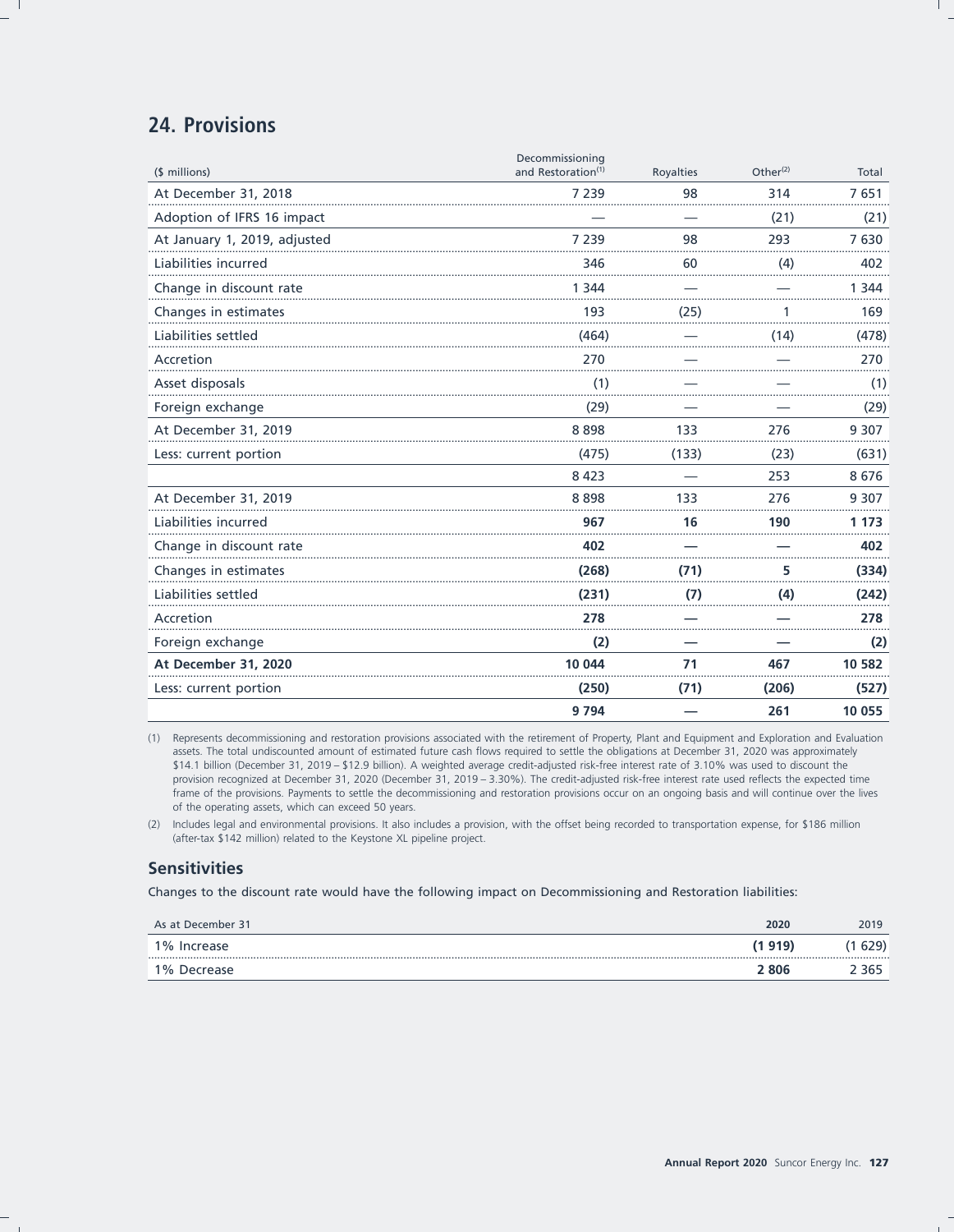# **25. Share Capital**

## **Authorized**

#### **Common Shares**

The company is authorized to issue an unlimited number of common shares without nominal or par value.

#### **Preferred Shares**

The company is authorized to issue an unlimited number of senior and junior preferred shares in series, without nominal or par value.

## **Normal Course Issuer Bid**

On May 1, 2019, the company announced its intention to renew its existing normal course issuer bid program (the 2019 NCIB) to continue to repurchase shares under its share buyback program through the facilities of the Toronto Stock Exchange (TSX), the New York Stock Exchange (NYSE) and/or alternative trading platforms. Pursuant to the 2019 NCIB, the company was permitted to purchase for cancellation up to 50,252,231 of its common shares between May 6, 2019 and May 5, 2020. On December 23, 2019, the company announced an amendment to the 2019 NCIB, effective as of December 30, 2019, which allowed the company to increase the maximum number of common shares that could have been repurchased between May 6, 2019 and May 5, 2020 to 78,549,178. Due to the COVID-19 pandemic, which caused a significant decline in the price of commodities, the company did not renew its 2019 NCIB during 2020.

Subsequent to December 31, 2020, the TSX accepted a notice filed by the company to commence a normal course issuer bid to repurchase shares through the facilities of the TSX, NYSE and/or alternative trading platforms. The notice provides that, beginning February 8, 2021 and ending February 7, 2022, the company may repurchase for cancellation up to 44,000,000 common shares, which is equal to approximately 2.9% of the company's issued and outstanding common shares. As at January 31, 2021, the company had 1,525,150,794 common shares issued and outstanding.

The following table summarizes the share repurchase activities during the period:

| (\$ millions, except as noted)                           |       | 2019   |
|----------------------------------------------------------|-------|--------|
| Share repurchase activities (thousands of common shares) |       |        |
| Shares repurchased                                       | 7 527 | 55 298 |
| Amounts charged to                                       |       |        |
| Share capital                                            |       | 905    |
| Retained earnings                                        |       | 369    |
| Share repurchase cost                                    | 30    | 2 274  |
| Average repurchase cost per share                        |       |        |

Under an automatic repurchase plan agreement with an independent broker, the company has recorded the following liability for share repurchases that may take place during its internal blackout period:

| (\$ millions)                           | December 31<br>2020 | December 31<br>2019 |
|-----------------------------------------|---------------------|---------------------|
| Amounts charged to                      |                     |                     |
| Share capital                           |                     |                     |
| Retained earnings                       |                     | 103                 |
| Liability for share purchase commitment |                     | 168                 |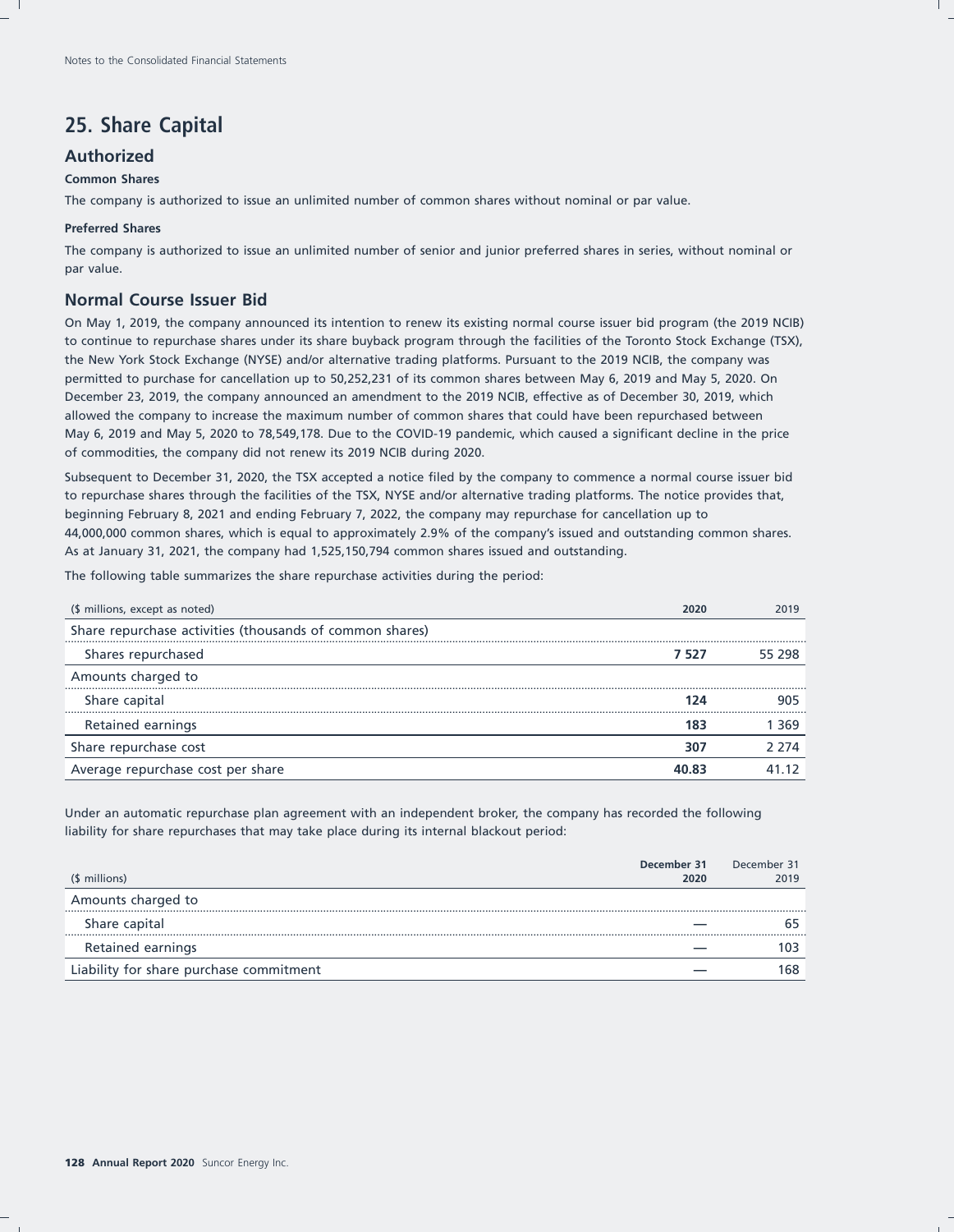# **26. Share-Based Compensation**

## **Share-Based Compensation Expense**

Reflected in the Consolidated Statements of Comprehensive Income within Operating, Selling and General expense are the following share-based compensation amounts:

| (\$ millions)                          | 2020 | 2019 |
|----------------------------------------|------|------|
| Equity-settled plans                   |      | 50   |
| Cash-settled plans                     | (28) |      |
| Total share-based compensation expense |      |      |

## **Liability Recognized for Share-Based Compensation**

Reflected in the Consolidated Balance Sheets within accounts payable and accrued liabilities and other long-term liabilities are the following fair value amounts for the company's cash-settled plans:

| (\$ millions)                 | December 31<br>2020 | December 31<br>2019 |
|-------------------------------|---------------------|---------------------|
| Current liability             | 117                 | 242                 |
| Long-term liability (note 22) | 143                 | 289                 |
| <b>Total Liability</b>        | 260                 |                     |

The intrinsic value of the vested awards at December 31, 2020 was \$149 million (December 31, 2019 – \$300 million).

#### **Stock Option Plans**

Suncor grants stock option awards as a form of retention and incentive compensation.

Stock options granted by the company provide the holder with the right to purchase common shares at the market price on the grant date, subject to fulfilling vesting terms. Options granted have a seven-year life, vest annually over a three-year period and are accounted for as equity-settled awards.

The weighted average fair value of options granted during the period and the weighted average assumptions used in their determination are as noted below:

| Weighted average fair value per option (dollars) |         |
|--------------------------------------------------|---------|
| Expected volatility<br>24%                       | ን6%     |
| Expected life<br>5 years                         | 5 years |
| Risk-free interest rate<br>1.35%                 | .78%    |
| Annual dividend per share (dollars)<br>1 1 0     | .68     |
|                                                  | 2019    |

The expected life is based on historical stock option exercise data and current expectations. The expected volatility considers the historical volatility in the price of Suncor's common shares over a period similar to the life of the options, and is indicative of future trends.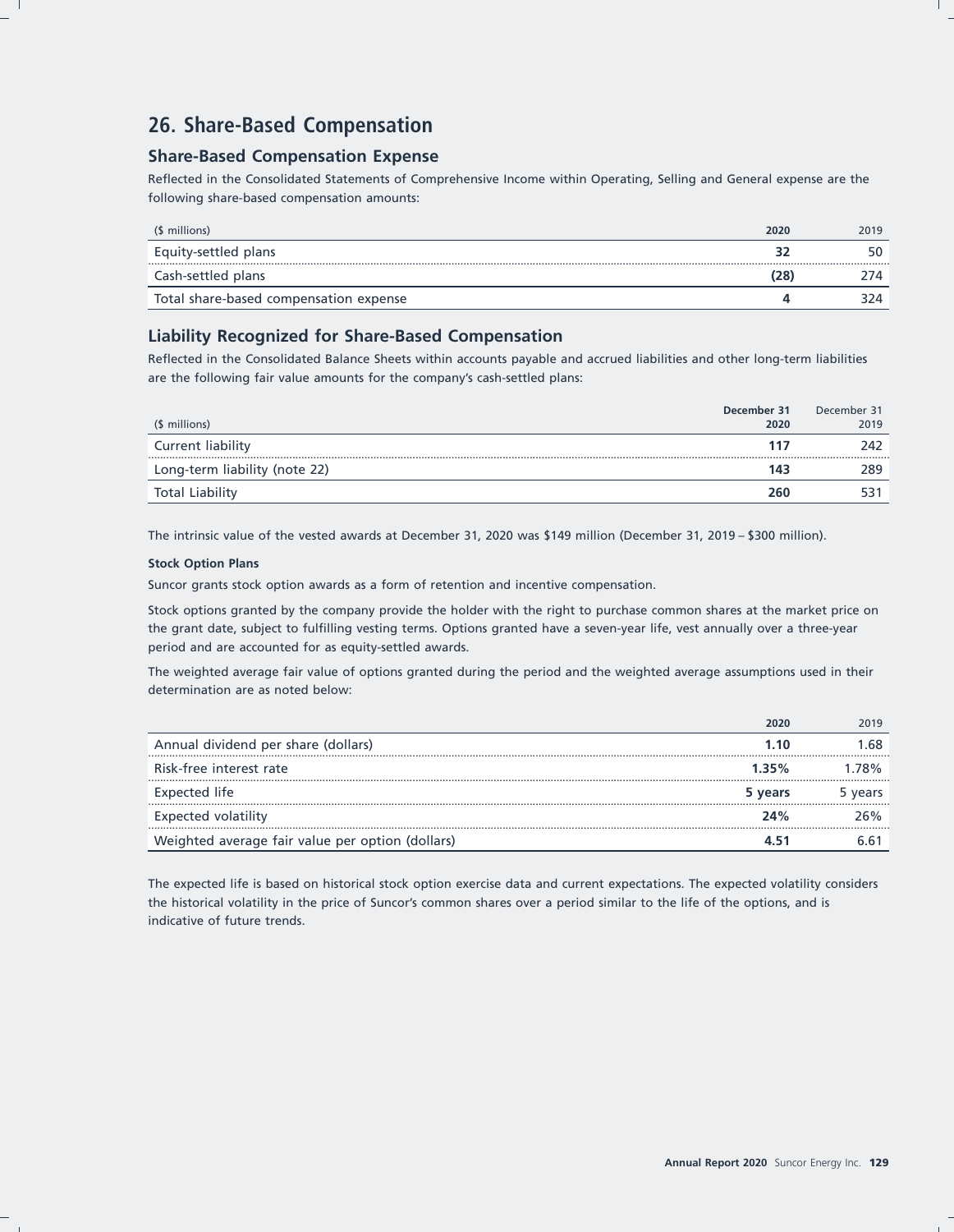The following table presents a summary of the activity related to Suncor's stock option plans:

|                                        | 2020                         |                                                       | 2019                         |                                                     |  |
|----------------------------------------|------------------------------|-------------------------------------------------------|------------------------------|-----------------------------------------------------|--|
|                                        | <b>Number</b><br>(thousands) | Weighted<br>Average<br><b>Exercise Price</b><br>$(5)$ | <b>Number</b><br>(thousands) | Weighted<br>Average<br><b>Exercise Price</b><br>(5) |  |
| Outstanding, beginning of year         | 33 882                       | 39.70                                                 | 28 9 35                      | 38.25                                               |  |
| Granted                                | 6 3 4 1                      | 38.95                                                 | 7 7 5 6                      | 42.96                                               |  |
| Exercised as options for common shares | (804)                        | 35.73                                                 | (2688)                       | 33.37                                               |  |
| Forfeited/expired                      | (1046)                       | 39.91                                                 | (121)                        | 42.57                                               |  |
| Outstanding, end of year               | 38 373                       | 39.65                                                 | 33 882                       | 39.70                                               |  |
| Exercisable, end of year               | 26 943                       | 39.10                                                 | 21 535                       | 37.86                                               |  |

For the options outstanding at December 31, 2020, the exercise price ranges and weighted average remaining contractual lives are shown below:

|                      |                              | Outstanding                                                        |                                               |                              | Exercisable                                   |
|----------------------|------------------------------|--------------------------------------------------------------------|-----------------------------------------------|------------------------------|-----------------------------------------------|
| Exercise Prices (\$) | <b>Number</b><br>(thousands) | Weighted<br>Average<br>Remaining<br>Contractual<br>Life<br>(years) | Weighted<br>Average<br>Exercise<br>Price (\$) | <b>Number</b><br>(thousands) | Weighted<br>Average<br>Exercise<br>Price (\$) |
| 23.28-24.99          | 51                           | 6                                                                  | 23.28                                         |                              |                                               |
| 30.00-34.99          | 5 130                        |                                                                    | 30.23                                         | 5 130                        | 30.23                                         |
| 35.00-39.99          | 12 4 8 4                     |                                                                    | 38.40                                         | 6 663                        | 37.82                                         |
| 40.00-44.99          | 20 527                       | 4                                                                  | 42.71                                         | 15 030                       | 42.60                                         |
| 45.00-49.99          | 53                           | 5                                                                  | 48.06                                         | 35                           | 48.07                                         |
| 50.00-54.27          | 128                          | 5                                                                  | 52.39                                         | 85                           | 52.39                                         |
| Total                | 38 373                       | 4                                                                  | 39.65                                         | 26 943                       | 39.10                                         |

Common shares authorized for issuance by the Board of Directors that remain available for the granting of future options:

| (thousands)<br><b>South Dealers</b> | 2020 | 2019       |
|-------------------------------------|------|------------|
|                                     | 8999 | ⊐∩ר<br>--- |

#### **Share Unit Plans**

Suncor grants share units as a form of retention and incentive compensation. Share unit plans are accounted for as cash-settled awards.

#### (a) Performance Share Units (PSUs)

A PSU is a time-vested award entitling employees to receive varying degrees of cash (0% – 200% of the company's share price at time of vesting) contingent upon Suncor's total shareholder return (stock price appreciation and dividend income) relative to a peer group of companies. Cash payments for awards granted in 2020 and onwards are contingent upon Suncor's total shareholder return and annual return on capital employed performance. PSUs vest approximately three years after the grant date.

#### (b) Restricted Share Units (RSUs)

A RSU is a time-vested award entitling employees to receive cash calculated based on an average of the company's share price leading up to vesting. RSUs vest approximately three years after the grant date.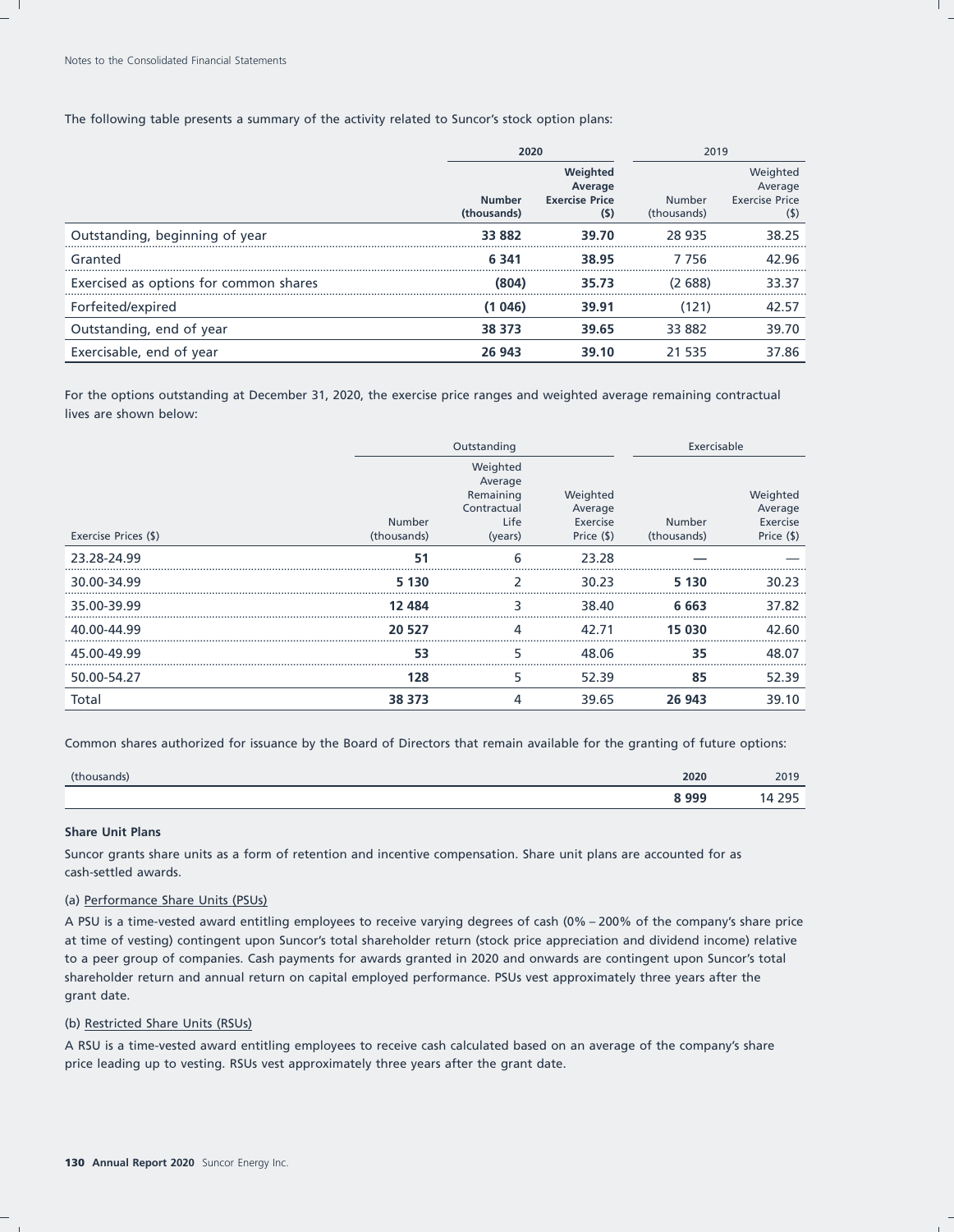#### (c) Deferred Share Units (DSUs)

A DSU is redeemable for cash or a common share for a period of time after a unitholder ceases employment or Board membership. The DSU Plan is limited to executives and members of the Board of Directors. Members of the Board of Directors receive an annual grant of DSUs as part of their compensation and may elect to receive their fees in cash only or in increments of 50% or 100% allocated to DSUs. Executives may elect to receive their annual incentive bonus in cash only or in increments of 25%, 50%, 75% or 100% allocated to DSUs.

The following table presents a summary of the activity related to Suncor's share unit plans:

| (thousands)                           | <b>PSU</b> | <b>RSU</b> | DSU  |
|---------------------------------------|------------|------------|------|
| Outstanding, December 31, 2018        | 2 197      | 14 592     | 305  |
| Granted                               | 1 212.     | 4 861      | 200  |
| Redeemed for cash                     | (1, 210)   | (5 577)    |      |
| Forfeited/expired                     | (6)        | 274)       |      |
| Outstanding, December 31, 2019        | 2 193      | 13 602     |      |
| Granted                               | つマフ        | ճ 567      | 289  |
| Redeemed for cash                     | (1 086)    |            | 191) |
| Forfeited/expired                     | (54)       | (367)      |      |
| <b>Outstanding, December 31, 2020</b> | 285        | 15 095     | 385  |

#### **Stock Appreciation Rights (SARs)**

A SAR entitles the holder to receive a cash payment equal to the difference between the stated exercise price and the market price of the company's common shares on the date the SAR is exercised, and is accounted for as a cash-settled award.

SARs have a seven-year life and vest annually over a three-year period.

The following table presents a summary of the activity related to Suncor's SARs plan:

|                                | 2020                         |                                                     | 2019                         |                                                     |
|--------------------------------|------------------------------|-----------------------------------------------------|------------------------------|-----------------------------------------------------|
|                                | <b>Number</b><br>(thousands) | Weighted<br>Average<br><b>Exercise Price</b><br>(S) | <b>Number</b><br>(thousands) | Weighted<br>Average<br><b>Exercise Price</b><br>(5) |
| Outstanding, beginning of year | 385                          | 39.83                                               | 363                          | 38.60                                               |
| Granted                        | 132                          | 37.41                                               | 112                          | 42.95                                               |
| Exercised                      |                              | 36.38                                               | (44)                         | 34.53                                               |
| Forfeited/expired              | (1)                          | 39.08                                               | (46)                         | 42.85                                               |
| Outstanding, end of year       | 509                          | 39.25                                               | 385                          | 39.83                                               |
| Exercisable, end of year       | 307                          | 39.09                                               | 223                          | 37.62                                               |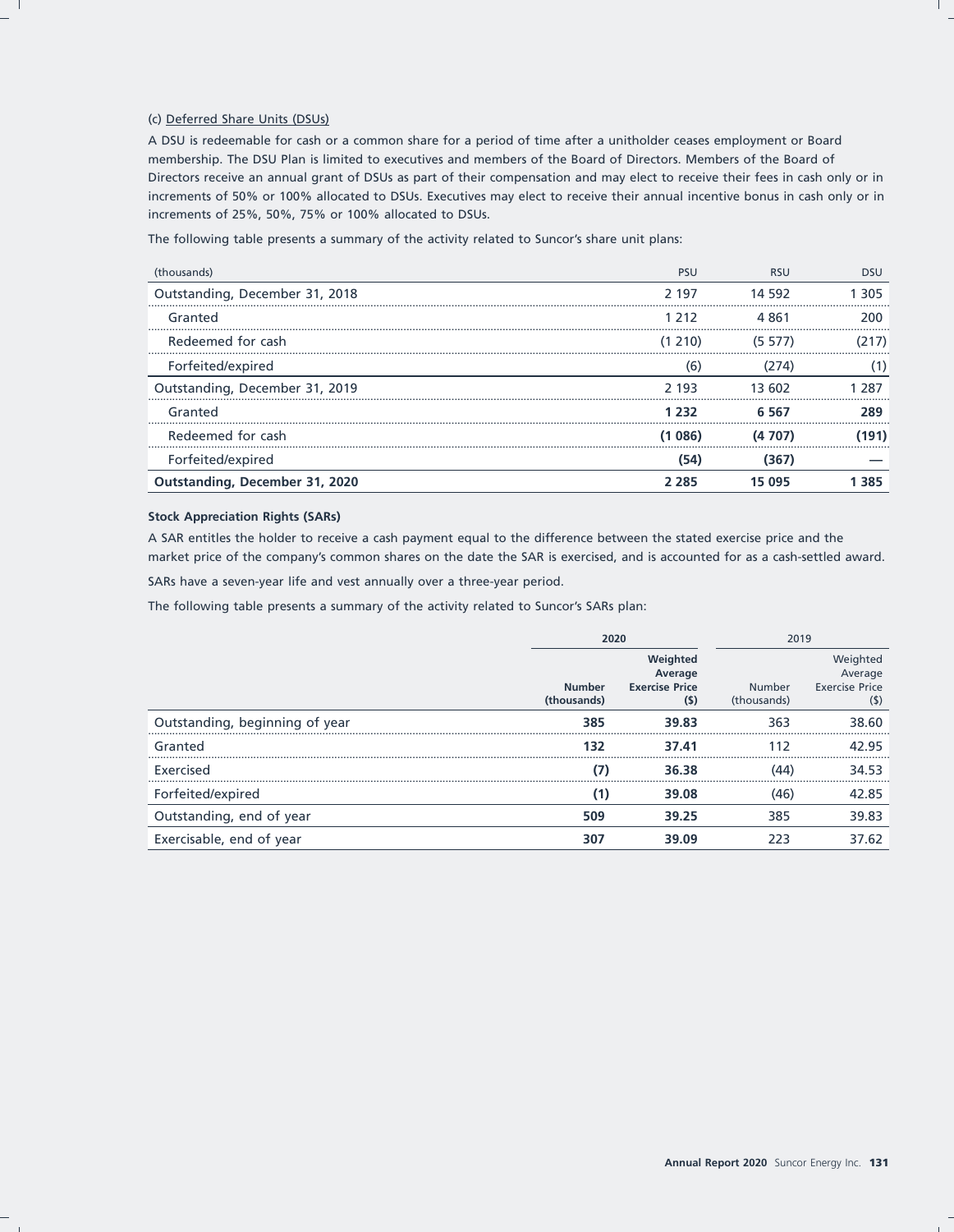# **27. Financial Instruments and Risk Management**

The company's financial instruments consist of cash and cash equivalents, accounts receivable, derivative contracts, substantially all accounts payable and accrued liabilities, debt, and certain portions of other assets and other long-term liabilities.

## **Non-Derivative Financial Instruments**

The fair values of cash and cash equivalents, accounts receivable, short-term debt, and accounts payable and accrued liabilities approximate their carrying values due to the short-term maturities of those instruments.

The company's long-term debt and long-term financial liabilities are recorded at amortized cost using the effective interest method. At December 31, 2020, the carrying value of fixed-term debt accounted for under amortized cost was \$15.2 billion (December 31, 2019 – \$12.9 billion) and the fair value at December 31, 2020 was \$18.8 billion (December 31, 2019 – \$16.1 billion). The increase in carrying value and fair value of debt is mainly due to issuance of new debt during the year. The estimated fair value of long-term debt is based on pricing sourced from market data, which is considered a Level 2 fair value input.

Suncor entered into a partnership with Fort McKay First Nation (FMFN) and Mikisew Cree First Nation (MCFN) in 2018 where FMFN and MCFN acquired a combined 49% partnership interest in the East Tank Farm Development. The partnership liability is recorded at amortized cost using the effective interest method. At December 31, 2020, the carrying value of the Partnership liability accounted for under amortized cost was \$445 million (December 31, 2019 – \$455 million).

## **Derivative Financial Instruments**

#### **(a) Non-Designated Derivative Financial Instruments**

The company uses derivative financial instruments, such as physical and financial contracts, to manage certain exposures to fluctuations in interest rates, commodity prices and foreign currency exchange rates, as part of its overall risk management program, as well as for trading purposes.

The changes in the fair value of non-designated derivatives are as follows:

| (\$ millions)                                                         | 2020 | 2019 |
|-----------------------------------------------------------------------|------|------|
| Fair value outstanding, beginning of year                             | (39) | 60   |
| Cash Settlements – received during the year                           |      |      |
| Changes in fair value recognized in earnings during the year (note 7) |      |      |
| Fair value outstanding, end of year                                   |      |      |

#### **(b) Fair Value Hierarchy**

To estimate the fair value of derivatives, the company uses quoted market prices when available, or third-party models and valuation methodologies that utilize observable market data. In addition to market information, the company incorporates transaction-specific details that market participants would utilize in a fair value measurement, including the impact of non-performance risk. However, these fair value estimates may not necessarily be indicative of the amounts that could be realized or settled in a current market transaction. The company characterizes inputs used in determining fair value using a hierarchy that prioritizes inputs depending on the degree to which they are observable. The three levels of the fair value hierarchy are as follows:

- Level 1 consists of instruments with a fair value determined by an unadjusted quoted price in an active market for identical assets or liabilities. An active market is characterized by readily and regularly available quoted prices where the prices are representative of actual and regularly occurring market transactions to assure liquidity.
- Level 2 consists of instruments with a fair value that is determined by quoted prices in an inactive market, prices with observable inputs, or prices with insignificant non-observable inputs. The fair value of these positions is determined using observable inputs from exchanges, pricing services, third-party independent broker quotes, and published transportation tolls. The observable inputs may be adjusted using certain methods, which include extrapolation over the quoted price term and quotes for comparable assets and liabilities.
- Level 3 consists of instruments with a fair value that is determined by prices with significant unobservable inputs. As at December 31, 2020, the company does not have any derivative instruments measured at fair value Level 3.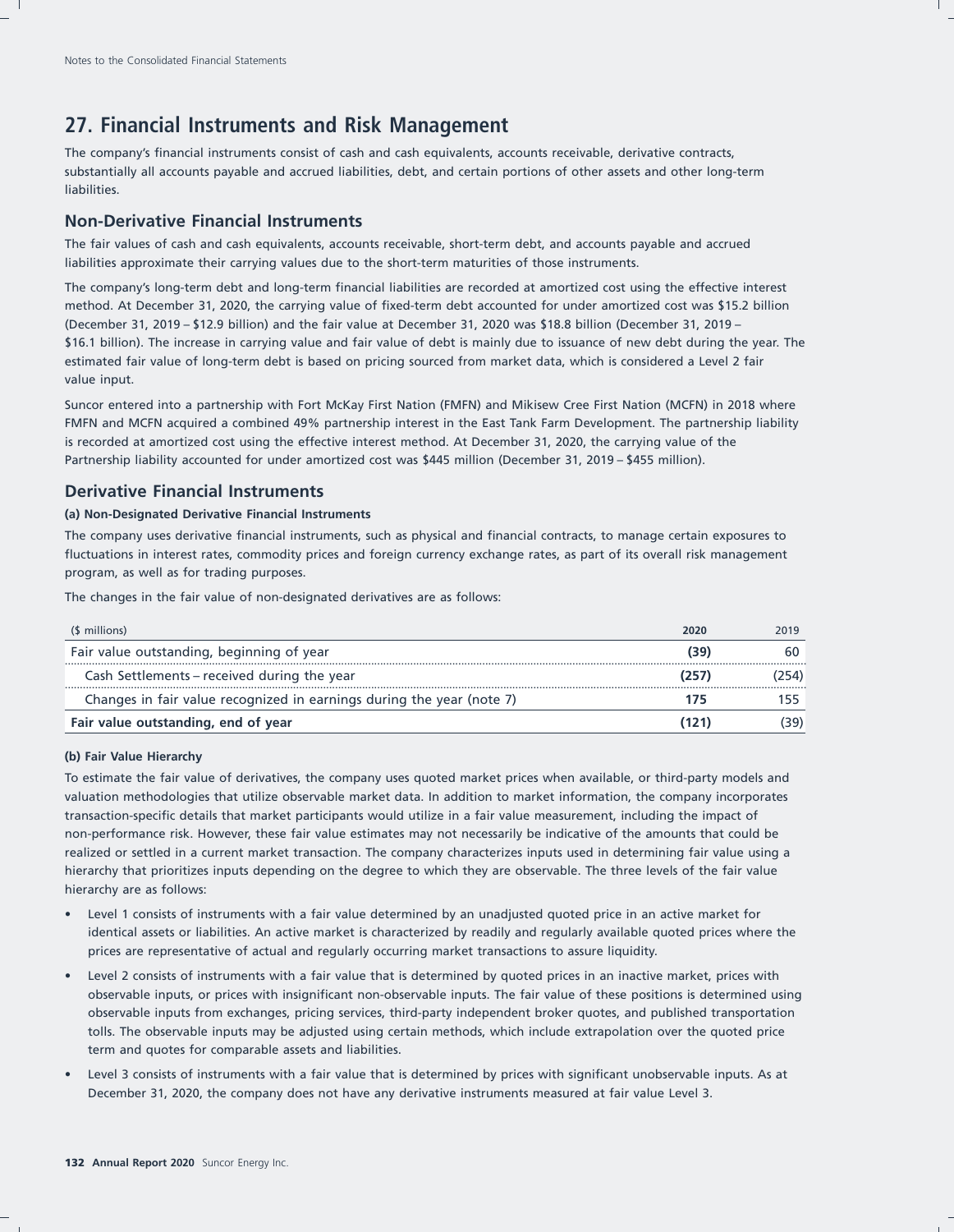In forming estimates, the company utilizes the most observable inputs available for valuation purposes. If a fair value measurement reflects inputs of different levels within the hierarchy, the measurement is categorized based upon the lowest level of input that is significant to the fair value measurement.

The following table presents the company's derivative financial instrument assets and liabilities measured at fair value for each hierarchy level as at December 31, 2020 and 2019.

| (\$ millions)                | Level 1 | Level 2 | Level 3 | <b>Total Fair</b><br>Value |
|------------------------------|---------|---------|---------|----------------------------|
| Accounts receivable          |         | h       |         |                            |
| Accounts payable             | 66      |         |         | 133)                       |
| Balance at December 31, 2019 | 33      | 6       |         | 39)                        |
| Accounts receivable          |         | 90      |         |                            |
| Accounts payable             |         |         |         | 74)                        |
| Balance at December 31, 2020 | 139     | 18      |         |                            |

During the year ended December 31, 2020, there were no transfers between Level 1 and Level 2 fair value measurements.

## **Offsetting Financial Assets and Liabilities**

The company enters into arrangements that allow for offsetting of derivative financial instruments and accounts receivable (payable), which are presented on a net basis on the balance sheet, as shown in the table below as at December 31, 2020 and 2019.

#### **Financial Assets**

| Liabilities<br>Gross<br>Amounts<br>Offset<br>(\$ millions)<br>Presented<br>Assets<br>Fair value of derivative assets<br>(1643)<br>94<br>1 737<br>Accounts receivable<br>(1 289)<br>2860<br>1 571 |
|--------------------------------------------------------------------------------------------------------------------------------------------------------------------------------------------------|
|                                                                                                                                                                                                  |
|                                                                                                                                                                                                  |
|                                                                                                                                                                                                  |
|                                                                                                                                                                                                  |
| Balance at December 31, 2019<br>(2932)<br>1665<br>4 5 9 7                                                                                                                                        |
| Fair value of derivative assets<br>(2 737)<br>2890<br>153                                                                                                                                        |
| Accounts receivable<br>(1 398)<br>2999<br>1 601                                                                                                                                                  |
| Balance at December 31, 2020<br>(4 135)<br>5889<br>1 754                                                                                                                                         |

#### **Financial Liabilities**

| (\$ millions)                        | Gross<br><b>Liabilities</b> | Gross<br>Assets<br>Offset | <b>Net</b><br>Amounts<br>Presented |
|--------------------------------------|-----------------------------|---------------------------|------------------------------------|
| Fair value of derivative liabilities | (1 776)                     | 1 643                     | (133)                              |
| Accounts payable                     | (2 532)                     | 289                       | (1, 243)                           |
| Balance at December 31, 2019         | (4308)                      | 2932                      | (1 376)                            |
| Fair value of derivative liabilities | (3011)                      | 2 737                     | (274)                              |
| Accounts payable                     | (2 385)                     | 398                       | (987)                              |
| Balance at December 31, 2020         | (5 3 9 6 )                  | 4 1 3 5                   | (1 261)                            |

#### **Risk Management**

The company is exposed to a number of different risks arising from financial instruments. These risk factors include market risks, comprising commodity price risk, foreign currency risk and interest rate risk, as well as liquidity risk and credit risk.

The company maintains a formal governance process to manage its financial risks. The company's Commodity Risk Management Committee (CRMC) is charged with the oversight of the company's trading and credit risk management activities. These activities are intended to manage risk associated with open price exposure of specific volumes in transit or storage, enhance the company's operations, and enhance profitability through informed market calls, market diversification,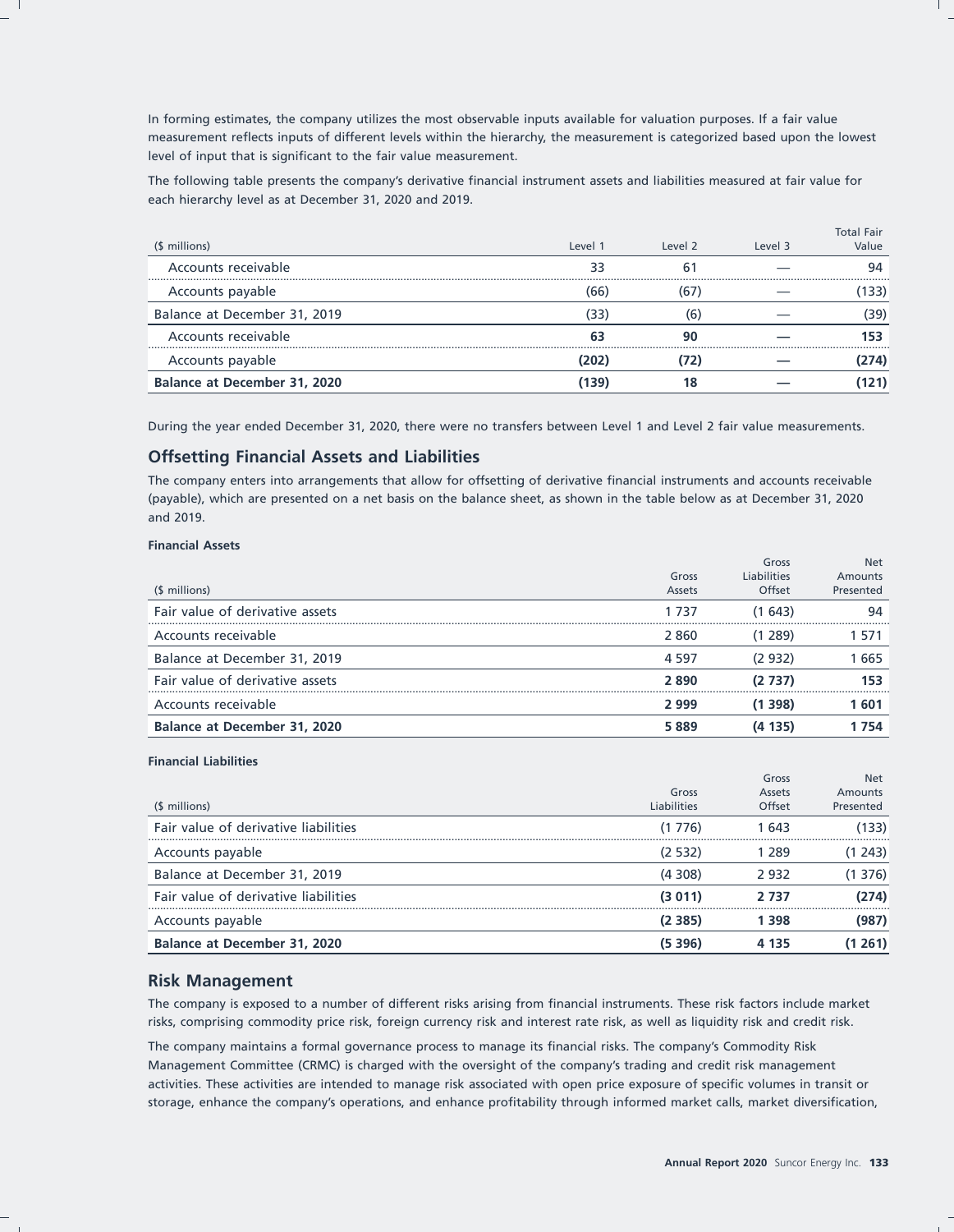economies of scale, improved transportation access, and leverage of assets, both physical and contractual. The CRMC, acting under the authority of the company's Board of Directors, meets regularly to monitor limits on risk exposures, review policy compliance and validate risk-related methodologies and procedures.

#### **1) Market Risk**

Market risk is the risk or uncertainty arising from market price movements and their impact on the future performance of the business. The market price movements that could adversely affect the value of the company's financial assets, liabilities and expected future cash flows include commodity price risk, foreign currency exchange risk and interest rate risk.

#### (a) Commodity Price Risk

Suncor's financial performance is closely linked to crude oil and refined product prices (including pricing differentials for various product types) and, to a lesser extent, natural gas and electricity prices. The company may reduce its exposure to commodity price risk through a number of strategies. These strategies include entering into derivative contracts to limit exposure to changes in crude oil and refined product prices during transportation.

An increase of US\$10/bbl of crude oil as at December 31, 2020 would increase pre-tax earnings for the company's outstanding derivative financial instruments by approximately \$95 million (2019 – \$46 million decrease).

#### (b) Foreign Currency Exchange Risk

The company is exposed to foreign currency exchange risk on revenues, capital expenditures, or financial instruments that are denominated in a currency other than the company's functional currency (Canadian dollars). As crude oil is priced in U.S. dollars, fluctuations in US\$/Cdn\$ exchange rates may have a significant impact on revenues. This exposure is partially offset through the issuance of U.S. dollar denominated debt. A 1% strengthening in the Cdn\$ relative to the US\$ as at December 31, 2020 would increase pre-tax earnings related to the company's U.S. dollar denominated long-term debt, commercial paper and working capital by approximately \$182 million (2019 – \$146 million).

#### (c) Interest Rate Risk

The company is exposed to interest rate risk as changes in interest rates may affect future cash flows and the fair values of its financial instruments. The primary exposure is related to its revolving-term debt of commercial paper and future debt issuances.

To manage the company's exposure to interest rate volatility, the company may periodically enter into interest rate swap contracts to fix the interest rate of future debt issuances. As at December 31, 2020, the company had no outstanding forward starting swaps. The weighted average interest rate on total debt, including lease liabilities, for the year ended December 31, 2020 was 5.3% (2019 – 5.6%).

The company's net earnings are sensitive to changes in interest rates on the floating rate portion of the company's debt, which are offset by cash balances. To the extent interest expense is not capitalized, if interest rates applicable to floating rate instruments increased by 1%, it is estimated that the company's pre-tax earnings would decrease by approximately \$17 million (2019 – approximately \$2 million). This assumes that the amount and mix of fixed and floating rate debt remains unchanged from December 31, 2020. The proportion of floating interest rate exposure at December 31, 2020 was 16.4% of total debt outstanding (2019 – 12.0%).

#### **2) Liquidity Risk**

Liquidity risk is the risk that Suncor will not be able to meet its financial obligations when due. The company mitigates this risk by forecasting spending requirements as well as cash flow from operating activities, and maintaining sufficient cash, credit facilities, and debt shelf prospectuses to meet these requirements. The company secured an additional \$2.5 billion and \$300 million of credit facilities in the first and second quarters of 2020, respectively, with its key banking partners under new credit agreements. Suncor's cash and cash equivalents and total credit facilities at December 31, 2020 were \$1.9 billion and \$11.1 billion, respectively. Of Suncor's \$11.1 billion in total credit facilities, \$6.4 billion were available at December 31, 2020. In addition, Suncor has \$5.0 billion of unused capacity under a Canadian debt shelf prospectus and an unused capacity of US\$5.0 billion under a U.S. universal shelf prospectus. The ability of the company to raise additional capital utilizing these shelf prospectuses is dependent on market conditions. The company believes it has sufficient funding through the use of these facilities and access to capital markets to meet its future capital requirements.

Surplus cash is invested into a range of short-dated money market securities. Investments are only permitted in high credit quality government or corporate securities. Diversification of these investments is managed through counterparty credit limits.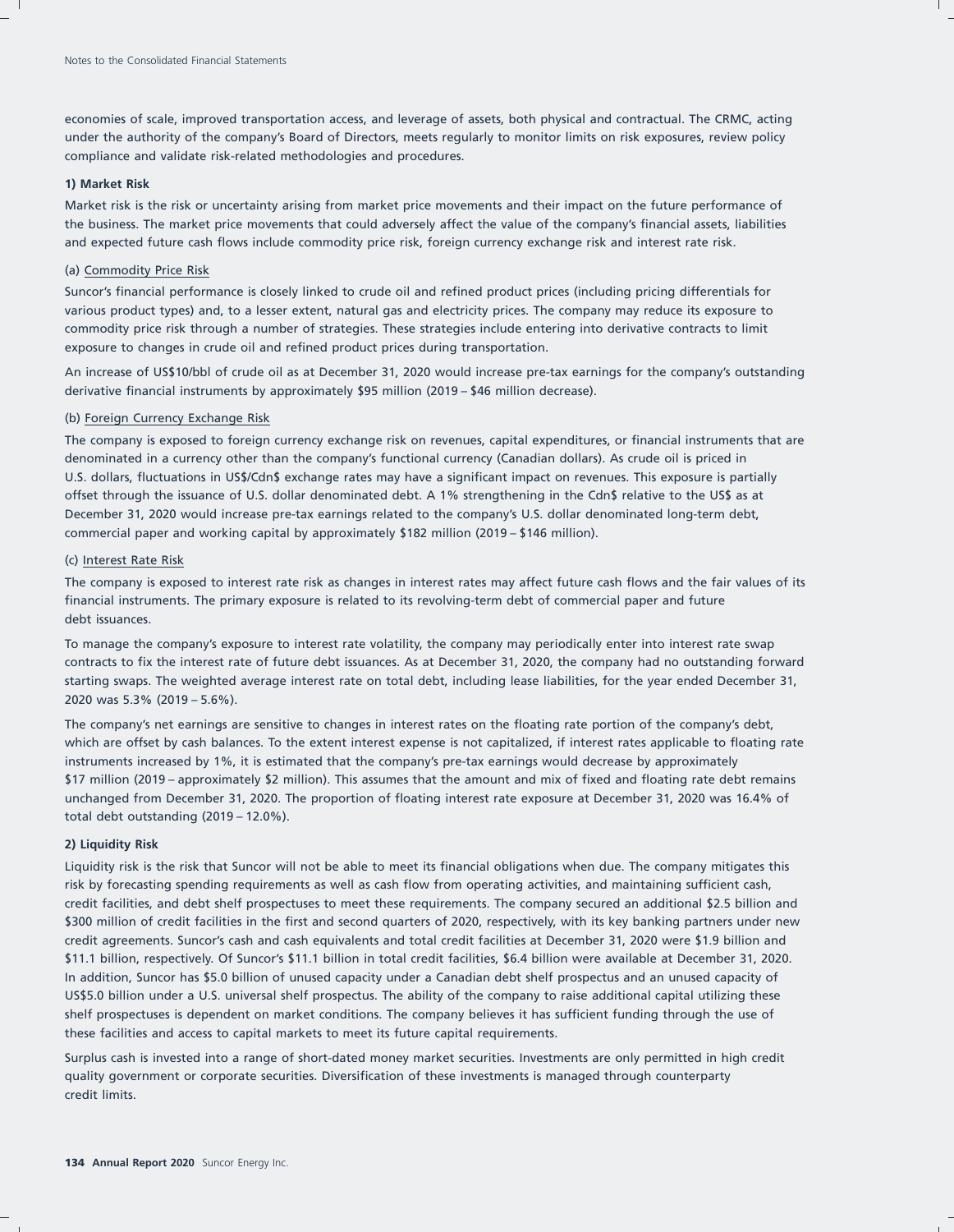The following table shows the timing of cash outflows related to trade and other payables and debt.

|                 | December 31, 2019                             |                                                      |               |                     |
|-----------------|-----------------------------------------------|------------------------------------------------------|---------------|---------------------|
| (\$ millions)   | Trade and<br>Other<br>Payables <sup>(1)</sup> | Gross<br>Derivative<br>$l$ iabilities <sup>(2)</sup> | $D$ eht $(3)$ | Lease<br>iabilities |
| Within one year | 6422                                          | 568                                                  | 2877          | 470                 |
| 2 to 3 years    | 39                                            | 208                                                  | 2991          | 796                 |
| 4 to 5 years    | 40                                            |                                                      | ን  ንንበ        | 616                 |
| Over 5 years    |                                               |                                                      | 17 183        | 2 960               |
|                 | 6.501                                         | -776                                                 | 25 271        | 4 842               |

|                 | December 31, 2020                             |                                                 |               |                             |
|-----------------|-----------------------------------------------|-------------------------------------------------|---------------|-----------------------------|
| (\$ millions)   | Trade and<br>Other<br>Payables <sup>(1)</sup> | Gross<br><b>Derivative</b><br>Liabilities $(2)$ | $D$ eht $(3)$ | Lease<br><b>Liabilities</b> |
| Within one year | 4410                                          | 2849                                            | 5 7 7 3       | 474                         |
| 2 to 3 years    |                                               | 162                                             | 2 2 3 3       |                             |
| 4 to 5 years    | 37                                            |                                                 | 3 0 0 9       | 63                          |
| Over 5 years    |                                               |                                                 | 17 834        | 2 779                       |
|                 | 4 484                                         | 3 0 1 1                                         | 28 849        | 4 6 5 5                     |

(1) Trade and other payables exclude net derivative liabilities of \$274 million (2019 – \$133 million).

(2) Gross derivative liabilities of \$3.011 billion (2019 – \$1.776 billion) are offset by gross derivative assets of \$2.737 billion (2019 – \$1.643 billion), resulting in a net amount of \$274 million (2019 – \$133 million).

(3) Debt includes short-term debt, long-term debt and interest payments on fixed-term debt and commercial paper.

#### **3) Credit Risk**

Credit risk is the risk that a customer or counterparty will fail to perform an obligation or fail to pay amounts due, causing a financial loss. The company's credit policy is designed to ensure there is a standard credit practice throughout the company to measure and monitor credit risk. The policy outlines delegation of authority, the due diligence process required to approve a new customer or counterparty and the maximum amount of credit exposure per single entity. Before transactions begin with a new customer or counterparty, its creditworthiness is assessed, a credit rating and a maximum credit limit are assigned. The assessment process is outlined in the credit policy and considers both quantitative and qualitative factors. The company constantly monitors the exposure to any single customer or counterparty along with the financial position of the customer or counterparty. If it is deemed that a customer or counterparty has become materially weaker, the company will work to reduce the credit exposure and lower the assigned credit limit. Regular reports are generated to monitor credit risk and the Credit Committee meets quarterly to ensure compliance with the credit policy and review the exposures.

A substantial portion of the company's accounts receivable are with customers in the oil and gas industry and are subject to normal industry credit risk. While the industry has experienced credit downgrades due to the COVID-19 pandemic, Suncor has not been significantly affected as the majority of Suncor's customers are large and established downstream companies with investment grade credit ratings. At December 31, 2020, substantially all of the company's trade receivables were current.

The company may be exposed to certain losses in the event that counterparties to derivative financial instruments are unable to meet the terms of the contracts. The company's exposure is limited to those counterparties holding derivative contracts owing to the company at the reporting date. At December 31, 2020, the company's exposure was \$2.890 billion (December 31, 2019 – \$1.737 billion).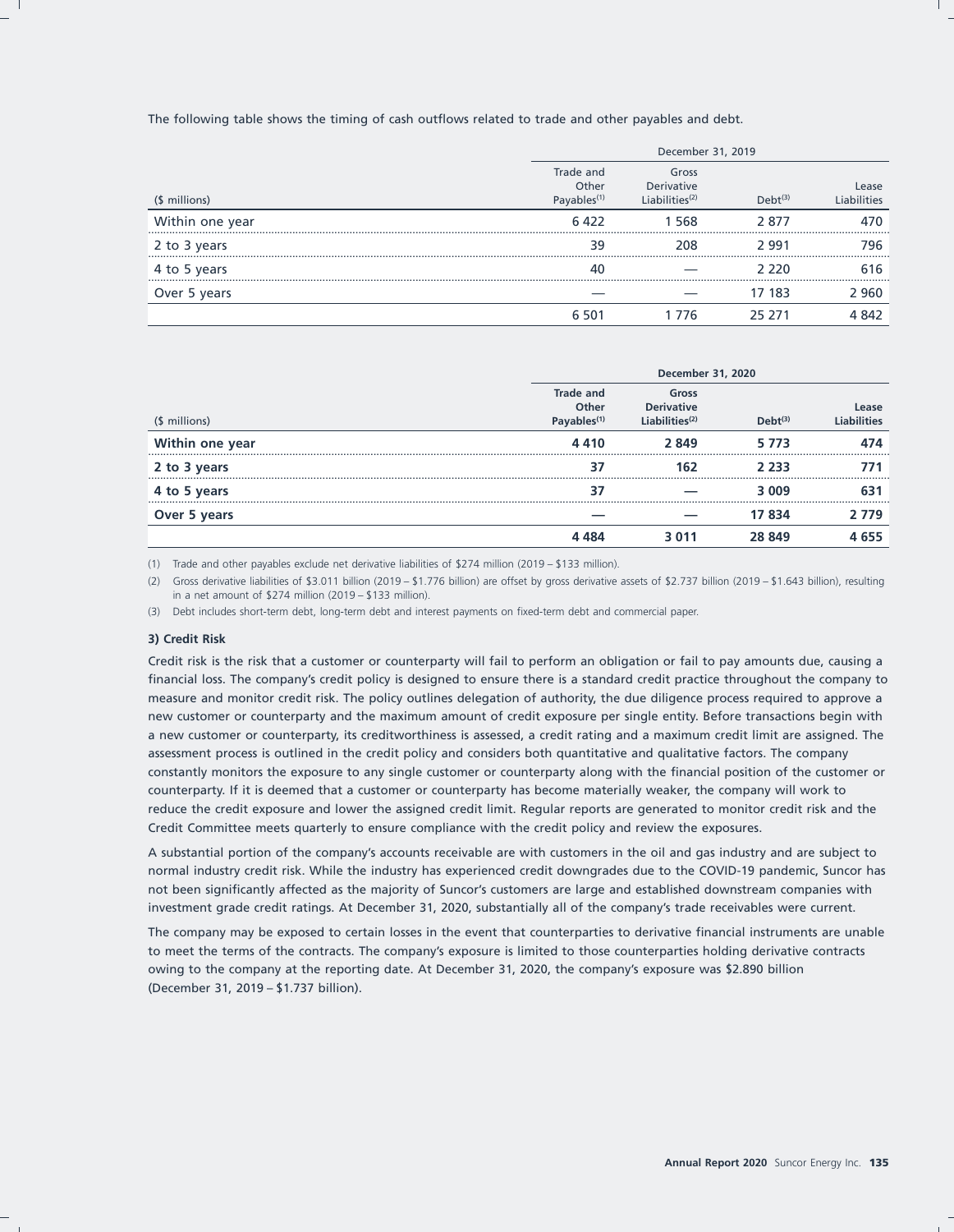# **28. Capital Structure Financial Policies**

The company's primary capital management strategy is to maintain a conservative balance sheet, which supports a solid investment grade credit rating profile. This objective affords the company the financial flexibility and access to the capital it requires to execute on its growth objectives.

The company's capital is primarily monitored by reviewing the ratios of net debt to funds from operations<sup>(1)</sup> and total debt to total debt plus shareholders' equity.

Net debt to funds from operations<sup>(1)</sup> is calculated as short-term debt plus total long-term debt less cash and cash equivalents, divided by funds from operations for the year then ended.

Total debt to total debt plus shareholders' equity is calculated as short-term debt plus total long-term debt divided by short-term debt plus total long-term debt plus shareholders' equity. This financial covenant under the company's various banking and debt agreements shall not be greater than 65%.

The company's financial covenant is reviewed regularly and controls are in place to maintain compliance with the covenant. The company complied with financial covenants for the years ended December 31, 2020 and 2019. The company's financial measures, as set out in the following schedule, were unchanged from 2019. The company believes that achieving its capital target helps to provide the company access to capital at a reasonable cost by maintaining solid investment grade credit ratings. The company operates in a fluctuating business environment and ratios may periodically fall outside of management's targets. Total debt to total debt plus shareholders' equity was 37.8% at December 31, 2020 and increased due to higher debt levels and lower shareholders' equity as a result of net losses, including impairment charges recorded during the year. The company addresses these fluctuations by capital expenditure reductions and sales of non-core assets to ensure net debt achieves management's targets.

|                                                             | Capital                  |                     |                     |
|-------------------------------------------------------------|--------------------------|---------------------|---------------------|
| (\$ millions)                                               | Measure<br><b>Target</b> | December 31<br>2020 | December 31<br>2019 |
| Components of ratios                                        |                          |                     |                     |
| Short-term debt                                             |                          | 3 566               | 2 155               |
| Current portion of long-term debt                           |                          | 1 413               |                     |
| Current portion of long-term lease liabilities              |                          | 272                 | 310                 |
| Long-term debt                                              |                          | 13812               | 12884               |
| Long-term lease liabilities                                 |                          | 2636                | 2621                |
| Total debt                                                  |                          | 21 699              | 17 970              |
| Less: Cash and cash equivalents                             |                          | 1885                | 1960                |
| Net debt                                                    |                          | 19 8 14             | 16 010              |
| Shareholders' equity                                        |                          | 35 757              | 42 042              |
| Total capitalization (total debt plus shareholders' equity) |                          | 57456               | 60 012              |
| Funds from operations <sup>(1)</sup>                        |                          | 3876                | 10818               |
| Net debt to funds from operations                           | $<$ 3.0 times            | 5.1                 | 1.5                 |
| Total debt to total debt plus shareholders' equity          | $20\% - 35\%$            | 37.8%               | 29.9%               |

(1) Funds from operations is calculated as cash flow from operating activities before changes in non-cash working capital, and is a non-GAAP financial measure.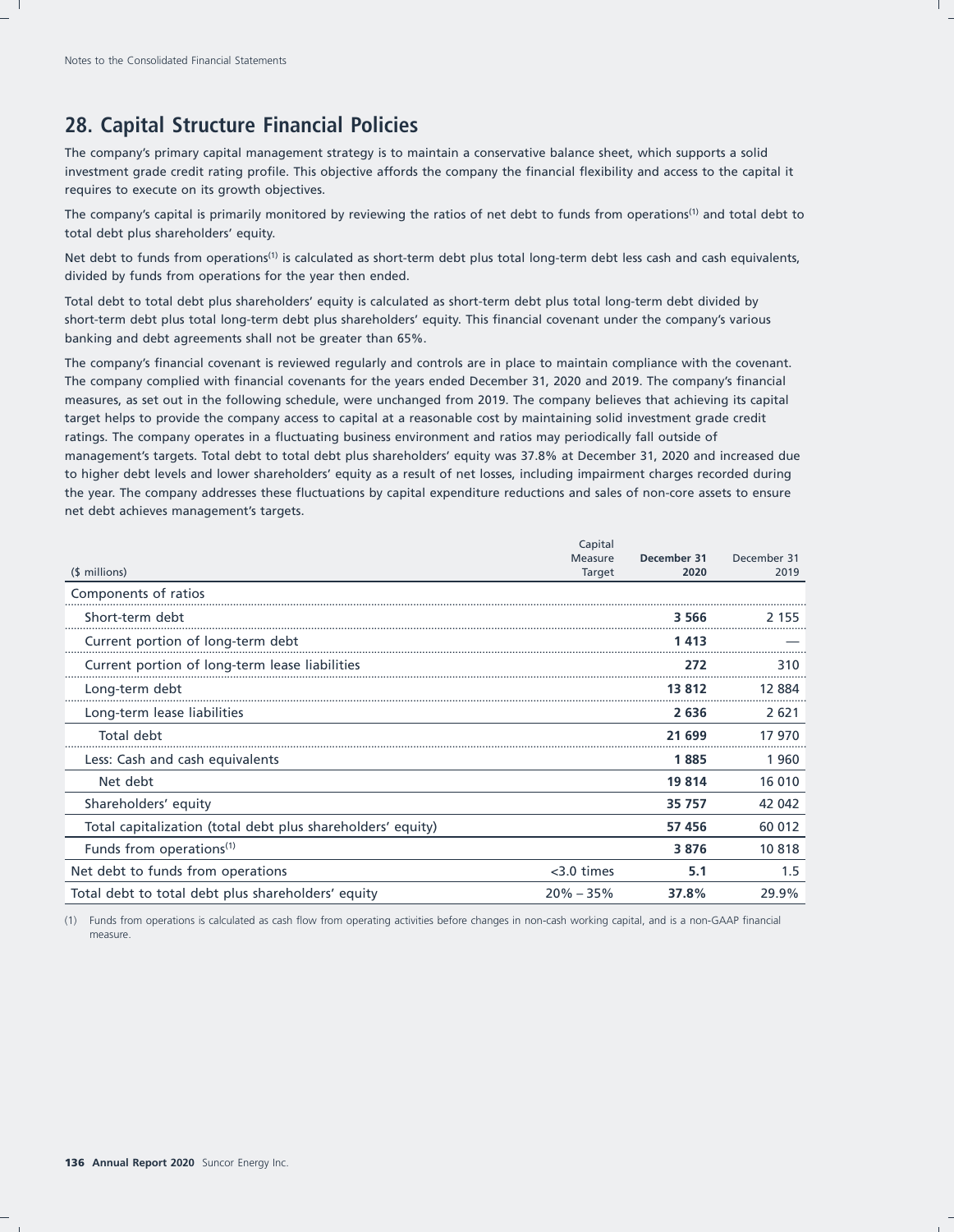# 29. Joint Arrangements

## **Joint Operations**

The company's material joint operations as at December 31 are set out below:

|                                                    |                           | Country of<br>Incorporation and       |                     |                     |
|----------------------------------------------------|---------------------------|---------------------------------------|---------------------|---------------------|
| <b>Material Joint Operations</b>                   | <b>Principal Activity</b> | Principal Place of<br><b>Business</b> | Ownership %<br>2020 | Ownership %<br>2019 |
| Oil Sands                                          |                           |                                       |                     |                     |
| Operated by Suncor:                                |                           |                                       |                     |                     |
| Fort Hills Energy Limited Partnership              | Oil sands development     | Canada                                | 54.11               | 54.11               |
| <b>Meadow Creek</b>                                | Oil sands development     | Canada                                | 75.00               | 75.00               |
| Non-operated:                                      |                           |                                       |                     |                     |
| Syncrude <sup>(1)</sup>                            | Oil sands development     | Canada                                | 58.74               | 58.74               |
| <b>Exploration and Production</b>                  |                           |                                       |                     |                     |
| Operated by Suncor:                                |                           |                                       |                     |                     |
| <b>Terra Nova</b>                                  | Oil and gas production    | Canada                                | 37.68               | 37.68               |
| Non-operated:                                      |                           |                                       |                     |                     |
| <b>Buzzard</b>                                     | Oil and gas production    | United Kingdom                        | 29.89               | 29.89               |
| Fenja Development JV                               | Oil and gas production    | Norway                                | 17.50               | 17.50               |
| Golden Eagle Area Development                      | Oil and gas production    | United Kingdom                        | 26.69               | 26.69               |
| Hibernia and the Hibernia South                    |                           |                                       |                     |                     |
| <b>Extension Unit</b>                              | Oil and gas production    | Canada                                | 19.19-20.00         | 19.19-20.00         |
| Hebron                                             | Oil and gas production    | Canada                                | 21.03               | 21.03               |
| Harouge Oil Operations                             | Oil and gas production    | Libya                                 | 49.00               | 49.00               |
| North Sea Rosebank Project                         | Oil and gas production    | United Kingdom                        | 40.00               | 40.00               |
| Oda                                                | Oil and gas production    | Norway                                | 30.00               | 30.00               |
| White Rose and the White Rose<br><b>Extensions</b> | Oil and gas production    | Canada                                | 26.13-27.50         | 26.13-27.50         |

(1) Syncrude owners have agreed in principle for Suncor to become the operator of the Syncrude project by the end of 2021.

## **Joint Ventures and Associates**

The company does not have any joint ventures or associates that are considered individually material. Summarized aggregate financial information of the joint ventures and associates, which are all included in the company's Refining and Marketing operations, are shown below:

|                                     | Joint ventures |      |      | Associates |  |
|-------------------------------------|----------------|------|------|------------|--|
| (\$ millions)                       | 2020           | 2019 | 2020 | 2019       |  |
| Net (loss) earnings                 | (10)           |      |      |            |  |
| Total comprehensive (loss) earnings | 10)            |      |      |            |  |
| Carrying amount as at December 31   |                | 68   | 68   | 76         |  |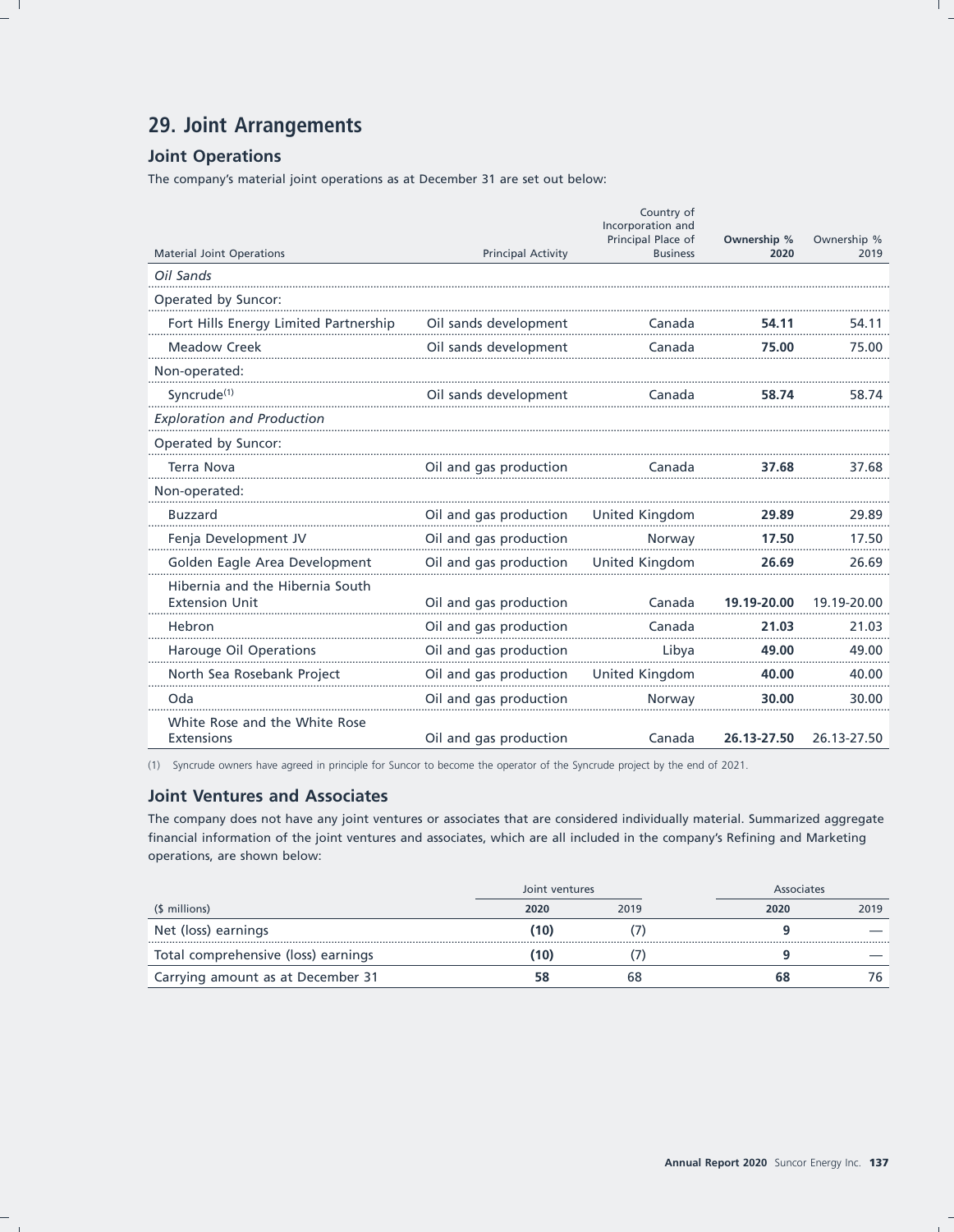# **30. Subsidiaries**

Material subsidiaries, each of which is wholly owned, either directly or indirectly, by the company as at December 31, 2020 are shown below:

| <b>Material Subsidiaries</b>                | <b>Principal Activity</b>                                                                                                                                                                                                                                                                                                                                                                                                              |
|---------------------------------------------|----------------------------------------------------------------------------------------------------------------------------------------------------------------------------------------------------------------------------------------------------------------------------------------------------------------------------------------------------------------------------------------------------------------------------------------|
| <b>Canadian Operations</b>                  |                                                                                                                                                                                                                                                                                                                                                                                                                                        |
| Suncor Energy Oil Sands Limited Partnership | This partnership holds most of the company's Oil Sands<br>operations assets.                                                                                                                                                                                                                                                                                                                                                           |
| Suncor Energy Ventures Corporation          | A subsidiary which indirectly owns a 36.74% ownership<br>in the Syncrude joint operation.                                                                                                                                                                                                                                                                                                                                              |
| Suncor Energy Ventures Partnership          | A subsidiary which owns a 22% ownership in the<br>Syncrude joint operation.                                                                                                                                                                                                                                                                                                                                                            |
| Suncor Energy Products Partnership          | This partnership holds substantially all of the company's<br>Canadian refining and marketing assets.                                                                                                                                                                                                                                                                                                                                   |
| Suncor Energy Marketing Inc.                | Through this subsidiary, production from the upstream<br>Canadian businesses is marketed. This subsidiary also<br>administers Suncor's energy trading activities and power<br>business, markets certain third-party products, procures<br>crude oil feedstock and natural gas for its downstream<br>business, and procures and markets natural gas liquids<br>(NGLs) and liquefied petroleum gas (LPG) for its<br>downstream business. |
| <b>U.S. Operations</b>                      |                                                                                                                                                                                                                                                                                                                                                                                                                                        |
| Suncor Energy (U.S.A.) Marketing Inc.       | A subsidiary that procures, markets and trades crude oil,<br>in addition to procuring crude oil feedstock for the<br>company's refining operations.                                                                                                                                                                                                                                                                                    |
| Suncor Energy (U.S.A.) Inc.                 | A subsidiary through which the company's U.S. refining<br>and marketing operations are conducted.                                                                                                                                                                                                                                                                                                                                      |
| <b>International Operations</b>             |                                                                                                                                                                                                                                                                                                                                                                                                                                        |
| Suncor Energy UK Limited                    | A subsidiary through which the majority of the<br>company's North Sea operations are conducted.                                                                                                                                                                                                                                                                                                                                        |

The table does not include wholly owned subsidiaries that are immediate holding companies of the operating subsidiaries. For certain foreign operations of the company, there are restrictions on the sale or transfer of production licences, which would require approval of the applicable foreign government.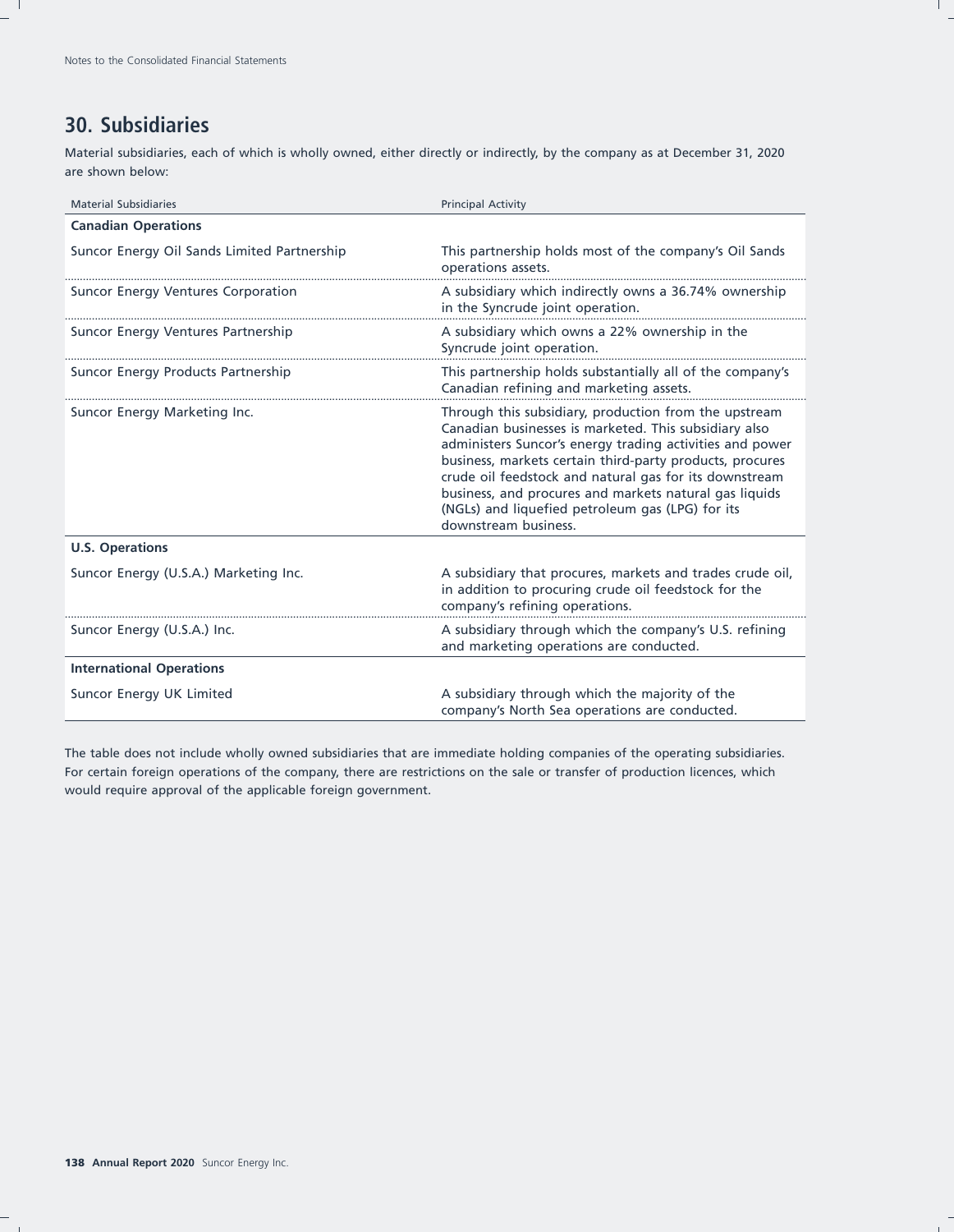# **31. Related Party Disclosures**

## **Related Party Transactions**

The company enters into transactions with related parties in the normal course of business, which includes purchases of feedstock, distribution of refined products, and sale of refined products and byproducts. These transactions are with joint ventures and associated entities in the company's Refining and Marketing operations, including pipeline, refined product and petrochemical companies. A summary of the significant related party transactions as at and for the year ended December 31, 2020 and 2019 are as follows:

| (\$ millions)                            | 2020 | 2019 |
|------------------------------------------|------|------|
| Sales <sup>(1)</sup>                     |      |      |
| <b>Purchases</b>                         |      |      |
| Accounts receivable                      |      |      |
| Accounts payable and accrued liabilities |      |      |

(1) Includes sales to Parachem Chemicals Inc. of \$173 million (2019 – \$269 million).

## **Compensation of Key Management Personnel**

Compensation of the company's Board of Directors and members of the Executive Leadership Team for the years ended December 31 is as follows:

| (\$ millions)                              | 2020 | 2019 |
|--------------------------------------------|------|------|
| Salaries and other short-term benefits     |      |      |
| Pension and other post-retirement benefits |      |      |
| Share-based compensation                   |      |      |
|                                            |      | 64   |

# **32. Commitments, Contingencies and Guarantees**

## **(a) Commitments**

Future payments under the company's commitments, including service arrangements for pipeline transportation agreements and for other property and equipment, are as follows:

|                                       | Payment Due by Period |       |       |       |       |            |        |
|---------------------------------------|-----------------------|-------|-------|-------|-------|------------|--------|
| (\$ millions)                         | 2021                  | 2022  | 2023  | 2024  | 2025  | Thereafter | Total  |
| Commitments                           |                       |       |       |       |       |            |        |
| Product transportation and<br>storage | 1 107                 | 1 009 | 1 096 | 1 097 | 1 058 | 8821       | 14 188 |
| <b>Energy services</b>                | 27                    | 129   | 155   | 6,    | 66    | 79         | 623    |
| Exploration work commitments          |                       |       | 19    |       |       |            | 529    |
| Other                                 | 319                   | 124   | 103   | 91    | 69    | 426        | 1 132  |
|                                       | -554                  | 1 262 | 1 373 | 1 255 | 244   | 9 7 8 4    | 16 472 |

The company has also entered into a pipeline commitment of \$5.9 billion with a contract term of 20 years, which is contingent upon completion of the pipeline. This amount is not included within the commitments table above.

In addition to the commitments in the above table, the company has other obligations for goods and services and raw materials entered into in the normal course of business, which may terminate on short notice. Such obligations include commodity purchase obligations which are transacted at market prices.